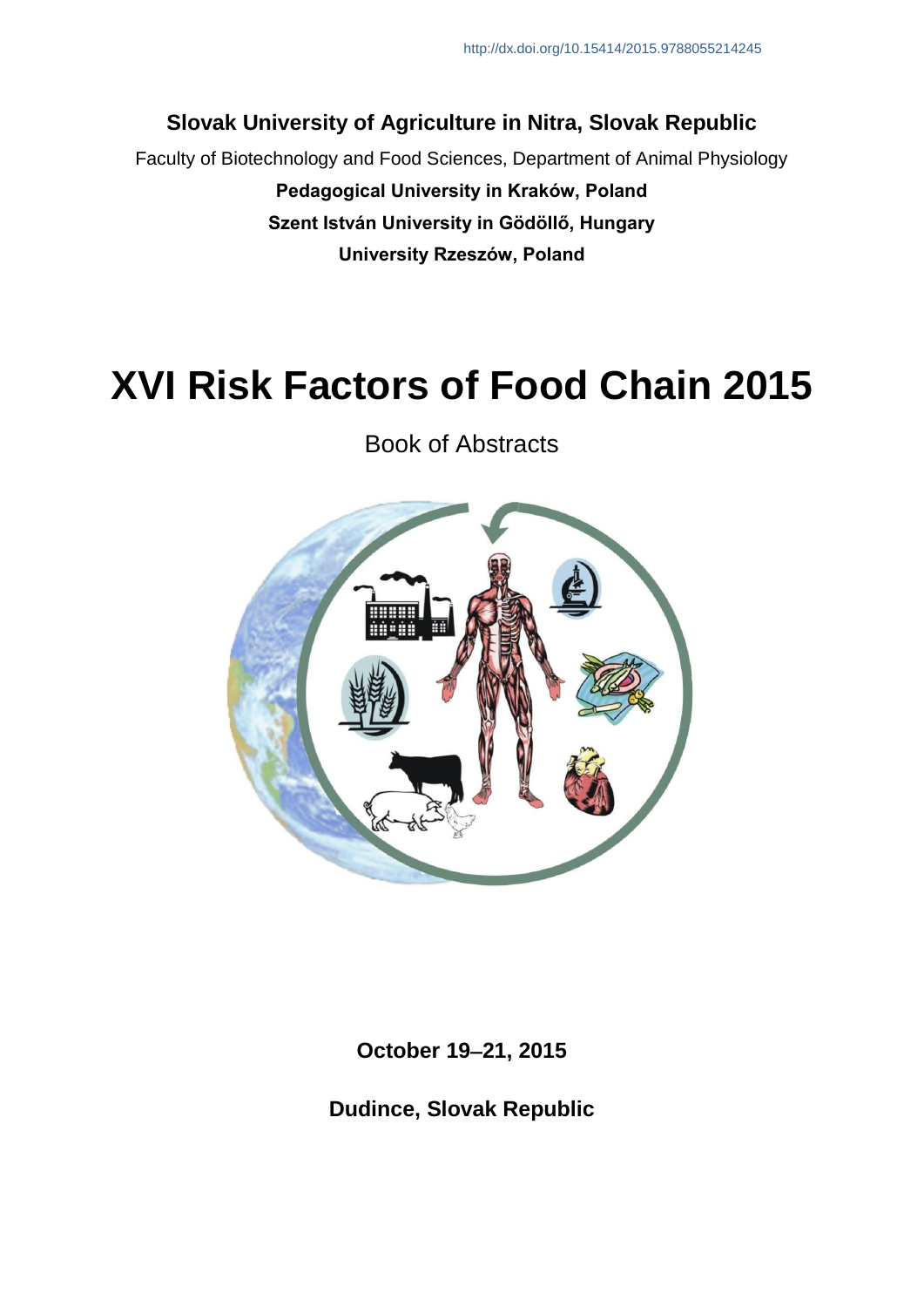# **XVI Risk Factors of Food Chain 2015**

Book of Abstracts



### **October 1921, 2015 Dudince, Slovak Republic**

**Department of Animal Physiology Faculty of Biotechnology and Food Sciences Slovak University of Agriculture in Nitra, Slovak Republic**

> **Institute of Biology Faculty of Geography and Biology, Pedagogical University in Krakow, Poland**

**Department of Animal Physiology and Health, Faculty of Agricultural and Environmental Sciences Szent István University Gödöllő, Hungary**

> **Faculty of Biology and Agriculture University of Rzeszów, Poland**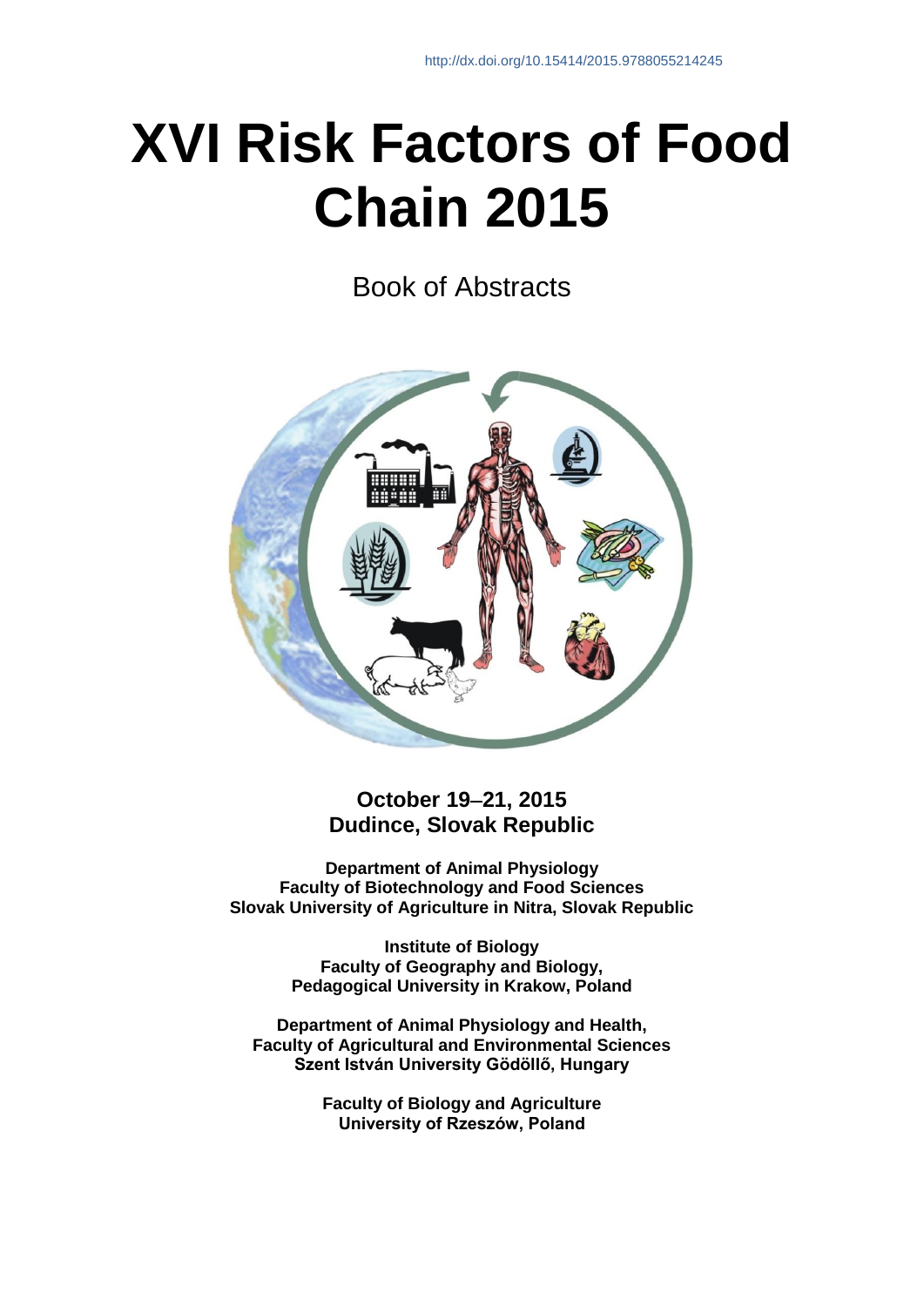#### **XVI Risk Factors of Food Chain 2015**

Book of Abstracts

#### **Editors**

Anton KOVÁČIK, MSc. Ph.D. (SUA Nitra, Slovakia) Tomáš SLANINA, MSc. Ph.D. (SUA Nitra, Slovakia) Peter ČUPKA, MSc. (SUA Nitra, Slovakia)

#### **Reviewers**

Peter MASSÁNYI, professor, DVM., D.Sc. (SUA Nitra, Slovakia) Robert STAWARZ, professor, dr hab. (UP Kraków, Poland)

#### **Technical Support**

Anton KOVÁČIK, MSc. Ph.D. (SUA Nitra, Slovakia) Tomáš SLANINA, MSc. Ph.D. (SUA Nitra, Slovakia) Monika SCHNEIDGENOVÁ, MSc. Ph.D. (SUA Nitra, Slovakia) Peter ČUPKA, MSc. (SUA Nitra, Slovakia)

#### **Acknowledgments**

XVI<sup>th</sup> Risk Factors of Food Chain 2015 was financially supported by projects VEGA no. 1/0022/13, no. 1/0857/14, no. 1/0760/15, KEGA project no. 006/SPU-4/2015 and by the Slovak Research and Development Agency Grant no. APVV-0304-12.

#### **Authorized by the Rector of the Slovak University of Agriculture in Nitra on 05.11.2015 as an online Book of Abstracts**

**Publisher** Slovak University of Agriculture in Nitra, Slovakia

 $\Omega$ 

This work is licensed under a Creative Commons Attribution 4.0 International License

**ISBN 978-80-552-1424-5 DOI:10.15414/2015.9788055214245**

**Nitra, 2015**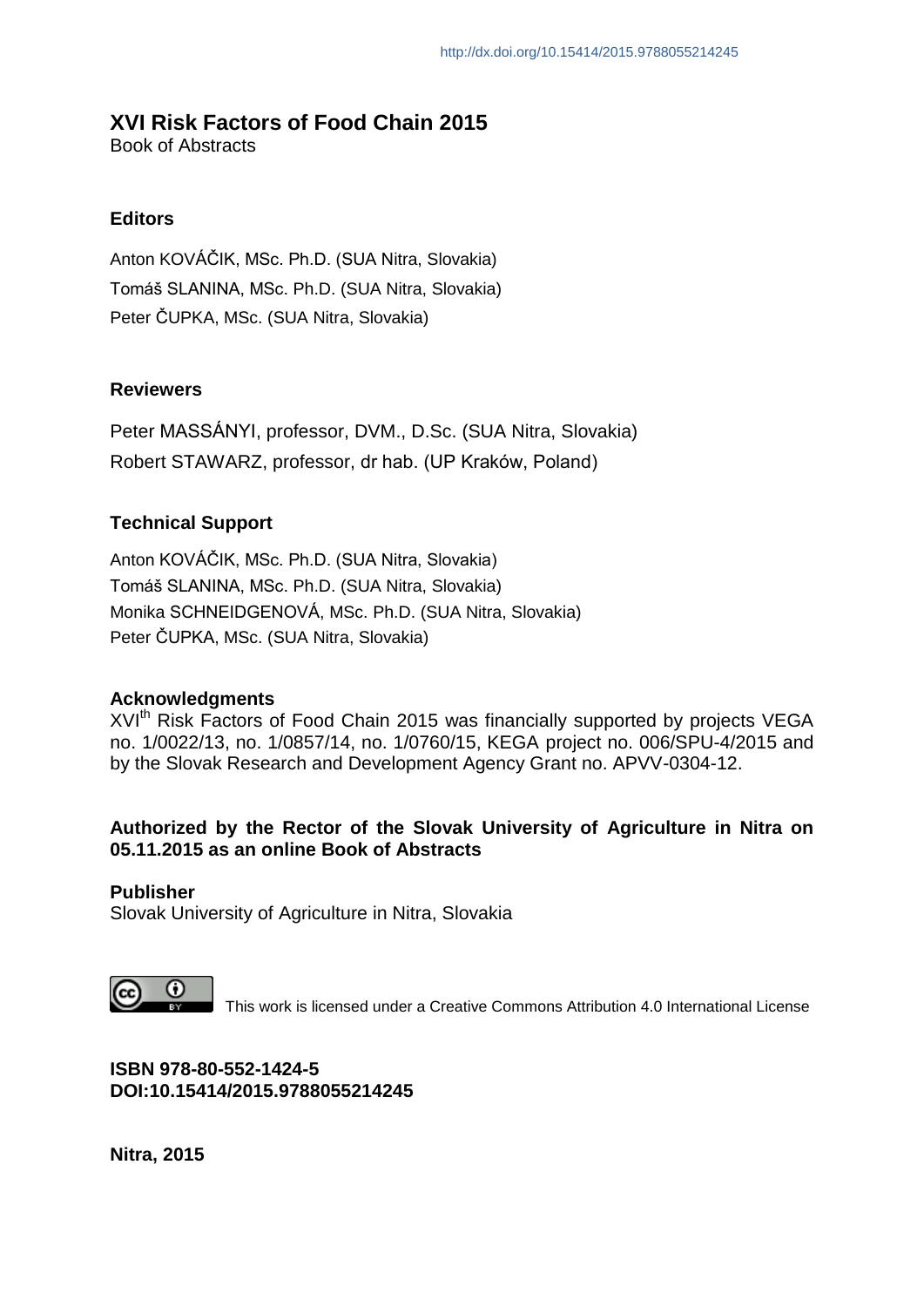#### **Scientific Committee of the Conference**

Zbigniew DŁUGOSZ, Professor, Ph.D. Pedagogical University of Kraków, Kraków, POLAND

Mária BAUEROVÁ, Professor, RNDr., Ph.D. Constantine the Philosopher University, Nitra, SLOVAK REPUBLIC

Lászlo BÁRDOS, Professor, DVM., Ph.D. Szent István University, Gödöllő, HUNGARY

Jozef BÍREŠ, Professor, DVM., D.Sc. State Veterinary and Food Administration, Bratislava, SLOVAK REPUBLIC

Zbigniew CZERNIAKOWSKI, Dr. hab., inż., Professor UR University of Rzezsów, Rzezsów, POLAND

Małgorzata DŻUGAN, Dr hab., Professor UR University of Rzeszów, Rzeszów, POLAND

Zita FAIXOVÁ, Professor, DVM., Ph.D. University of Veterinary Medicine and Pharmacy in Košice, SLOVAK REPUBLIC

Zsolt FORGÁCS, Dr., Ph.D. National Institute of Chemical Safety, "József Fodor" National Center for Public Health, HUNGARY

Grzegorz FORMICKI, Dr., Ph.D., Professor UP Pedagogical University of Kraków, Kraków, POLAND

Gábor GĚCZI, Dr., Ph.D. Szent István University, Gödöllő, HUNGARY

Stanislav KRÁČMAR, Professor, M.Sc., D.Sc. Tomas Bata University in Zlín, CZECH REPUBLIC

Barbara PINTO, Dr., Ph.D. University of Pisa, ITALY

Ivan STANČIČ, DVM., Ph.D. University of Novi Sad, SERBIA

Ján TOMÁŠ, Professor, M.Sc., C.Sc. Slovak University of Agriculture in Nitra, SLOVAK REPUBLIC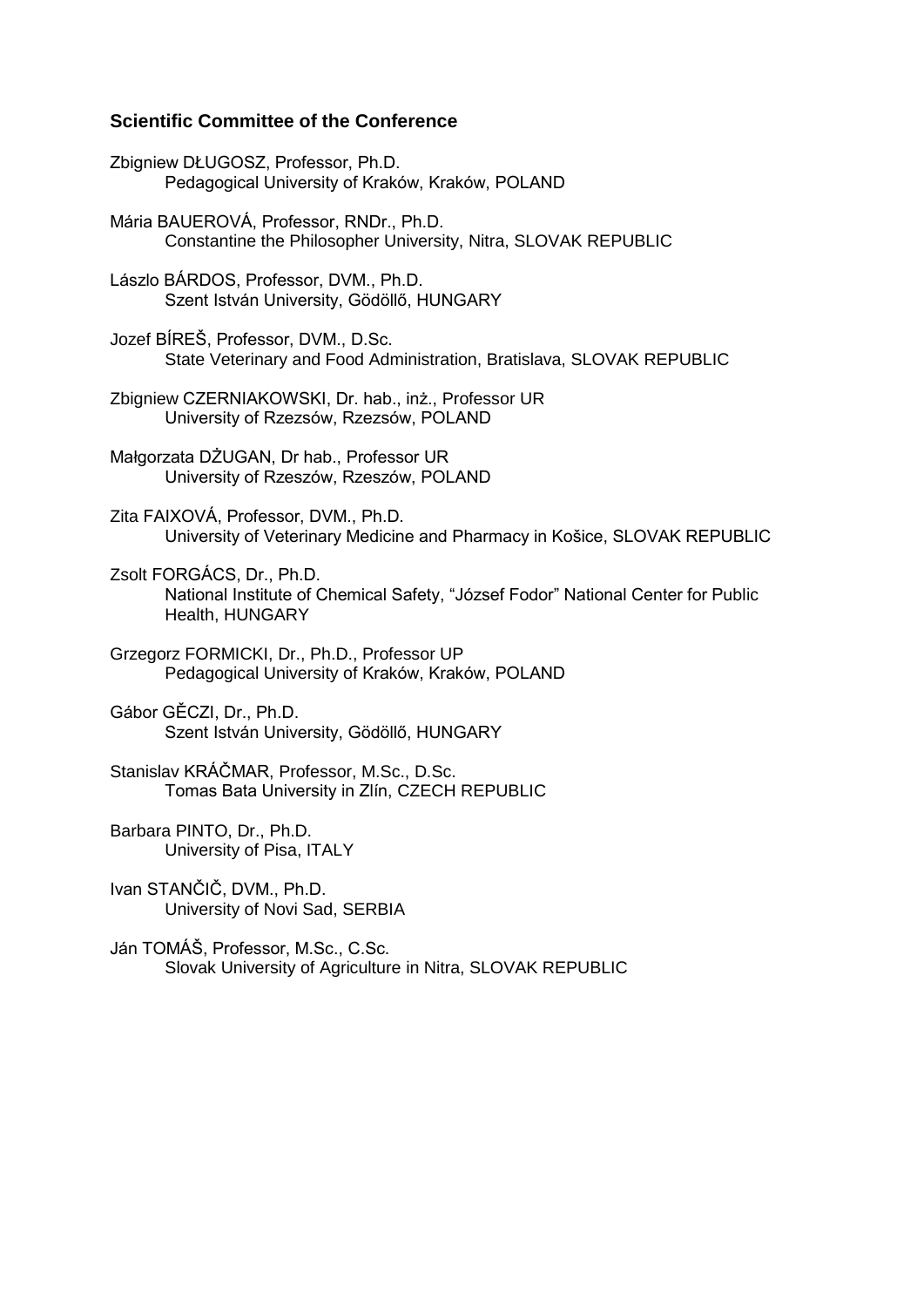#### **Organizing Committee**

Norbert LUKÁČ, Professor, MSc., Ph.D. (SUA Nitra, Slovakia)

Jaroslav KOVÁČIK, Professor, MSc., Ph.D. (SUA Nitra, Slovakia)

Peter MASSÁNYI, Professor, DVM., D.Sc. (SUA Nitra, Slovakia)

Marcela CAPCAROVÁ, Associated Professor, MSc., Ph.D. (SUA Nitra, Slovakia)

Adriana KOLESÁROVÁ, Associated Professor, MSc., Ph.D. (SUA Nitra, Slovakia)

Anna KALAFOVÁ, MSc. Ph.D. (SUA Nitra, Slovakia)

Eva TVRDÁ, MSc. Ph.D. (SUA Nitra, Slovakia)

Anton KOVÁČIK, MSc. Ph.D. (SUA Nitra, Slovakia)

Peter ČUPKA, MSc. (SUA Nitra, Slovakia)

Monika SCHNEIDGENOVÁ, MSc., Ph.D. (SUA Nitra, Slovakia)

Tomáš SLANINA, MSc., Ph.D. (SUA Nitra, Slovakia)

Łukasz BINKOWSKI, Assistant Professor, Dr. Ph.D. (UP Kraków, Poland)

Zofia GOC, Dr. Ph.D. (UP Kraków, Poland)

Marek GUZIK, Dr. Ph.D. (UP Kraków, Poland)

Robert STAWARZ, dr hab., Professor UP (UP Kraków, Poland)

Andrzej RZEPKA, dr hab., Professor UP (UP Kraków, Poland)

Tomasz ŁACIAK, MSc., (UP Kraków, Poland)

Anna PASTERNAKIEWICZ, Assistant Professor, Dr. Ph.D. (UR Rzeszów, Poland)

Csaba SZABÓ, Dr., Assistant Professor (SzIU Gödöllő, Hungary)

Monika MARTINIAKOVA, Professor, Dr., Ph.D. (UKF Nitra, Slovakia)

Radoslav OMELKA, Professor, Dr., Ph.D. (UKF Nitra, Slovakia)

#### **Secretary**

Jiřina KROČKOVÁ, MSc., Ph.D. (SUA Nitra, Slovakia) Alena BALÁŽOVÁ (SUA Nitra, Slovakia)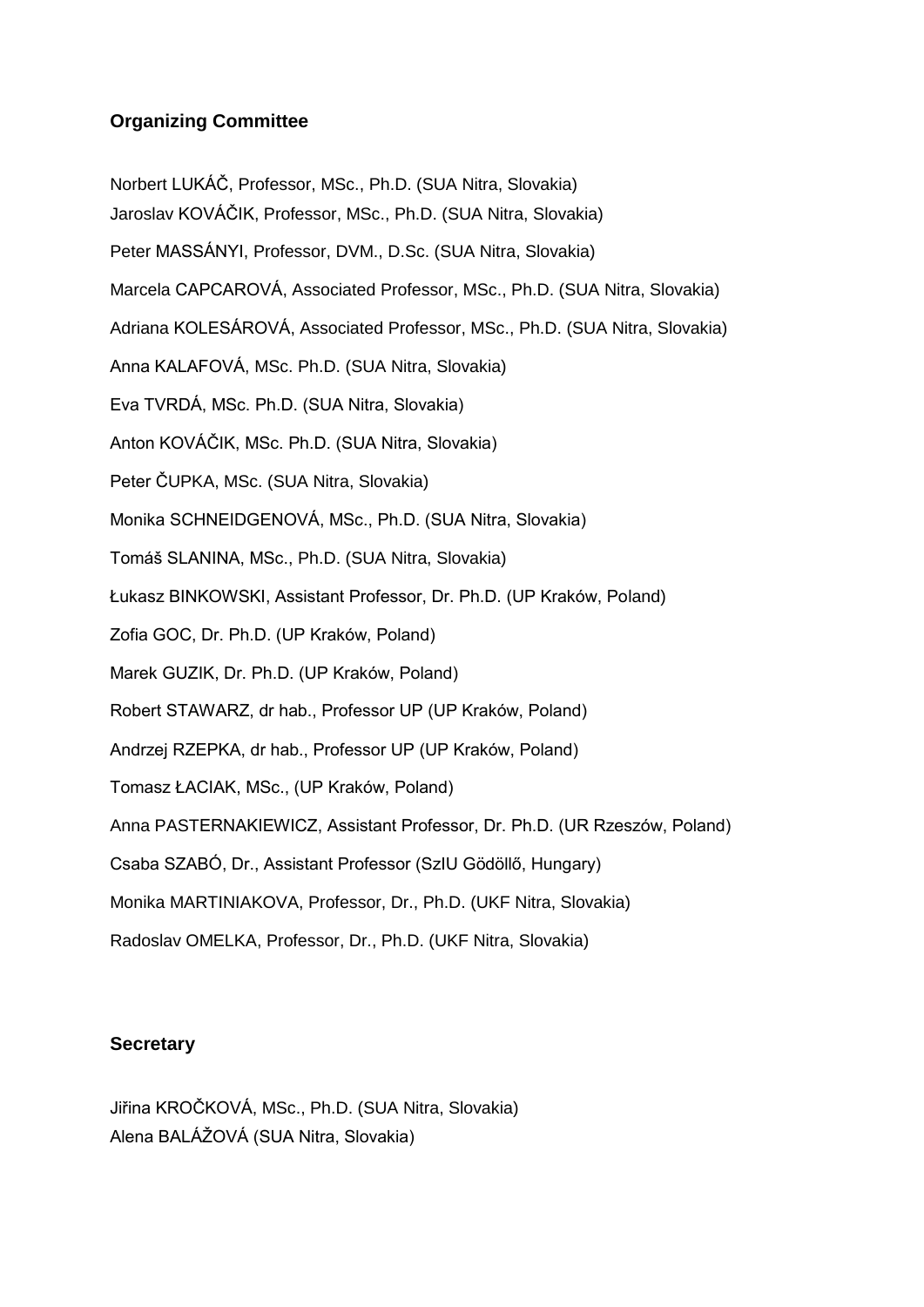

#### **EFFECTS OF DIAZINON ON ALKALINE PHOSPHATASE ACTIVITY IN OSTEOBLASTS**

Adamkovicova M. <sup>1</sup>, Lukacova M. <sup>1</sup>, Krajcovicova V. <sup>1</sup>, Martiniakova M.<sup>2</sup>, Omelka R. <sup>1</sup> *<sup>1</sup>Department of Botany and Genetics, Constantine the Philosopher University, 949 74 Nitra, Slovakia*

*<sup>2</sup>Department of Zoology and Anthropology, Constantine the Philosopher University, 949 74 Nitra, Slovakia*

The effect of the organophosphate insecticide diazinon on alkaline phosphatase (ALP) activity during *in vitro* osteogenic differentiation was evaluated. Primary human osteoblasts (PromoCell, Heidelberg, Germany) were cultured for 72 hours in complete medium (control) and in complete medium with different doses of diazinon (1, 10, 50 μM). The BCIP/NBT substrate (Sigma Aldrich) was used for colorimetric detection of ALP activity. The relative ALP activity was calculated from the absorbance values measured at 440 nm. Diazinon exposure induced a dosedependent reduction in ALP compared to controls. The enzymatic activity decreased by 7, 24, and 31 % at a dose of 1  $\mu$ M, 10  $\mu$ M, 50  $\mu$ M (P < 0.01), respectively. Reduced ALP activity demonstrated the inhibition of bone formation. The present study demonstrates that exposure to diazinon may impair bone health through decreased osteoblast differentiation and function.

**Keywords:** diazinon, osteoblasts, alkaline phosphatase activity

**Acknowledgments:** This study was supported by the grant KEGA 035 UKF-4/2013.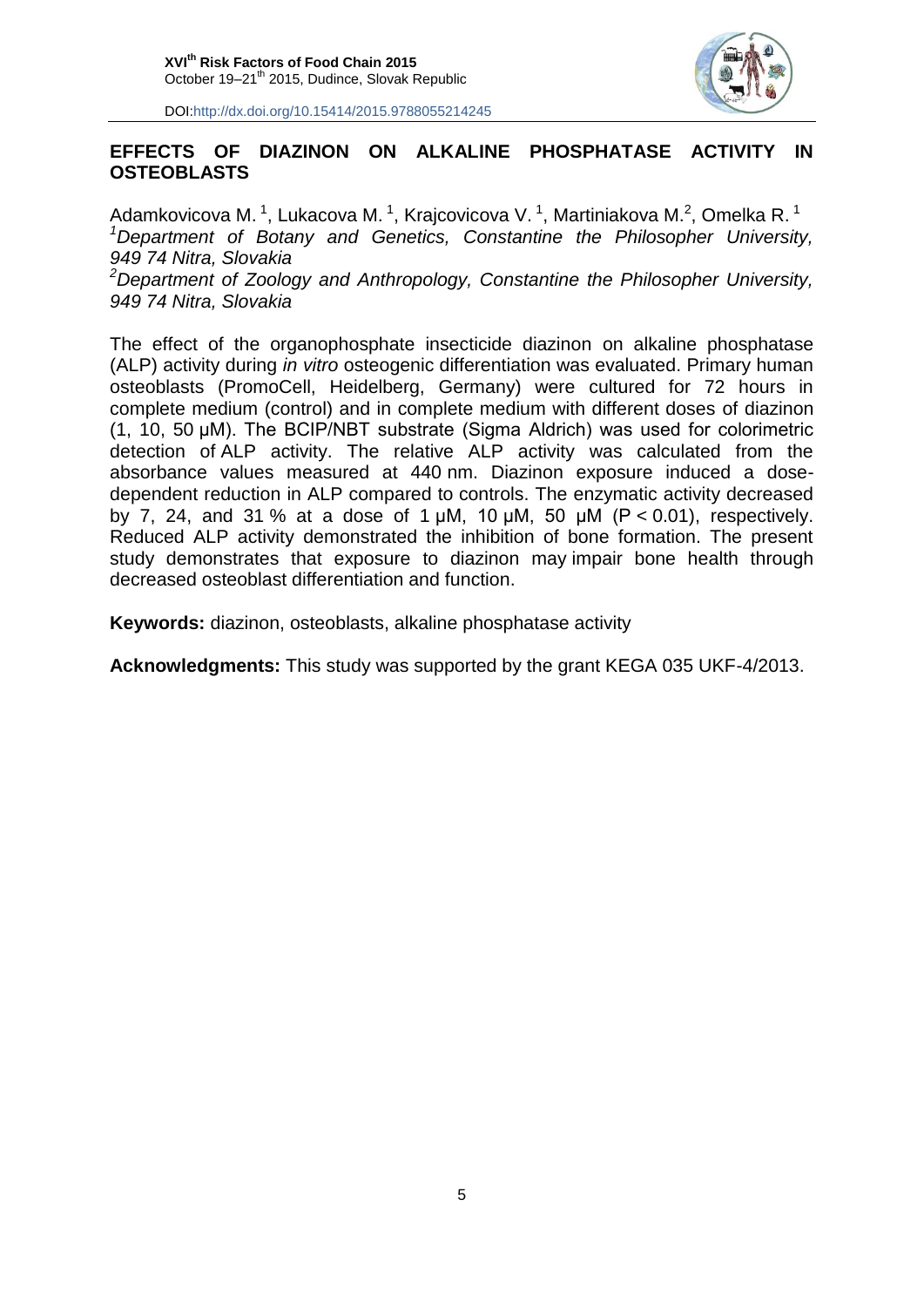

#### **THE EFFECT OF QUERCETIN ON FEMORAL BONE STRUCTURE IN MALE RABBITS**

Babosova R.<sup>1</sup>, Duranova H.<sup>1</sup>, Omelka R.<sup>2</sup>, Kovacova V.<sup>1</sup>, Kalafova A.<sup>3</sup>, Capcarova M. $3$ , Martiniakova M. $1$ 

*<sup>1</sup>Department of Zoology and Anthropology, Constantine the Philosopher University, 949 74 Nitra, Slovakia*

*<sup>2</sup>Department of Botany and Genetics, Constantine the Philosopher University, 949 74 Nitra, Slovakia*

*<sup>3</sup>Department of Animal Physiology, Slovak University of Agriculture, 949 76 Nitra, Slovakia*

Quercetin is an important phytoestrogen present in a variety of fruits and vegetables. It has beneficial effects on human health, including cardiovascular protection and anticancer activity. However, little information is available on its role of on femoral bone structure. Therefore, the aim of our study was to investigate the effect of a high dose of quercetin on bone microstructure in 5-month-old male rabbits. Five rabbits of Californian broiler line were randomly divided into two experimental groups. In the first group (E group;  $n = 3$ ), animals were intramuscularly injected with quercetin at dose 1000  $\mu$ g.kg<sup>-1</sup> for 90 days, 3 times per week. Two rabbits without quercetin administration served as a control group (C group). At the end of the experiment, cortical bone thickness and histological structure of femoral bones were evaluated in each group. Our results showed no adverse impact of quercetin on cortical bone thickness in investigated animals. Microscopic structure of the femurs from rabbits of the E group has to be almost identical than in rabbits of the control group. Changes were present only in the middle part of the compacta, where a reduced number of secondary osteons was observed. From histomorphometrical point of view, a significant decreased sizes of primary osteons' vascular canals (P < 0.01) and secondary osteons (P < 0.01) were found in rabbits exposed to quercetin. Our findings allow for the conclusion that intramuscular administration of quercetin has considerable impact on both qualitative and quantitative histological characteristics of femoral bones in adult male rabbits.

**Keywords:** quercetin, femoral bone, rabbit, histomorphometry

**Acknowledgments:** This study was supported by the grant KEGA 035 UKF-4/2013.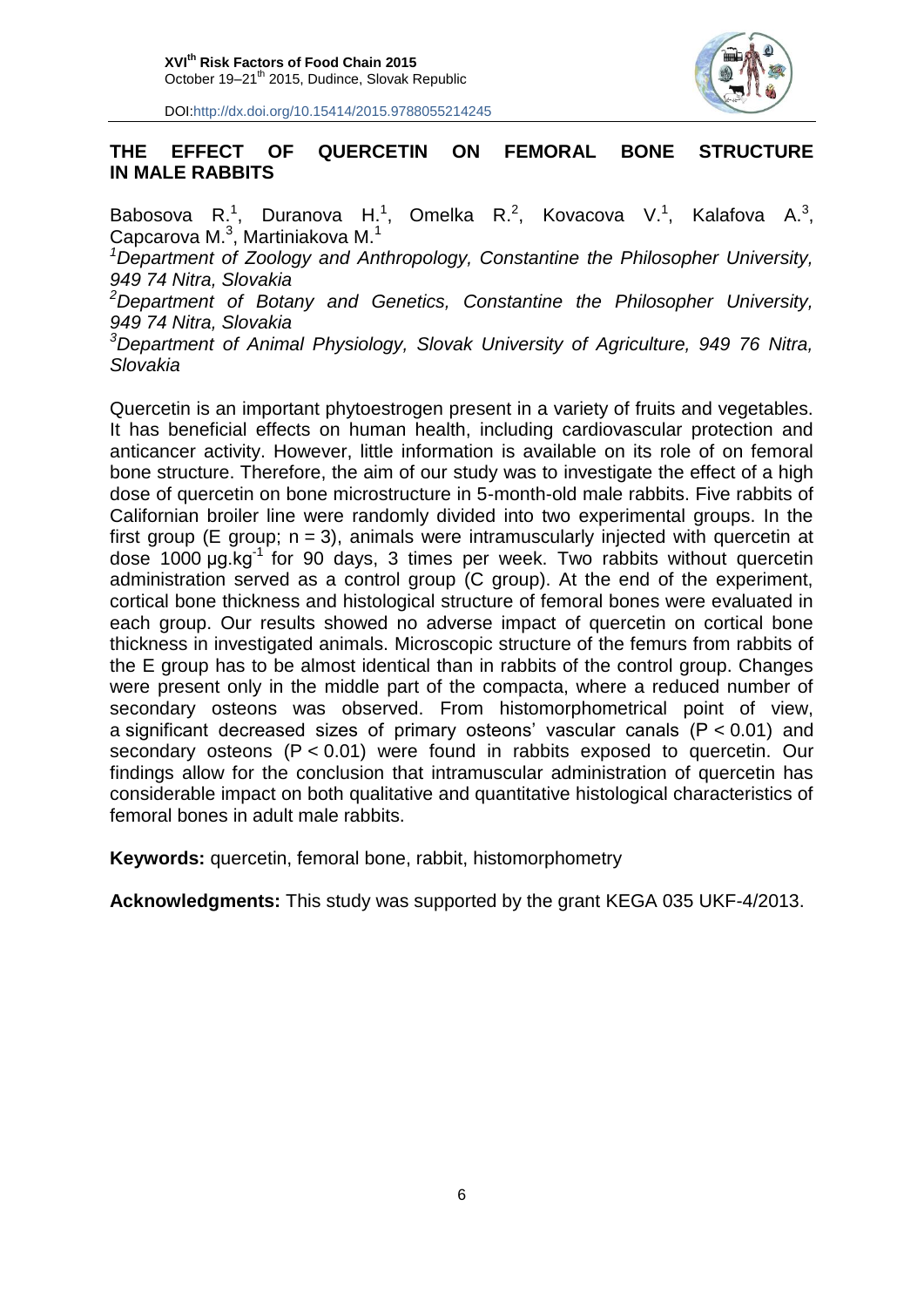

#### **EXAMINATION OF COLOUR, ODOR AND TASTE CHARACTERISTICS OF FRUIT JUICE PRESERVED BY HEAT TREATMENT AND COOLING**

Béres A.<sup>1</sup>, Géczi G.<sup>2</sup>, Korzenszky P.<sup>2</sup> *<sup>1</sup> Herman Ottó Institute, Budapest <sup>2</sup> Szent István University, Gödöllő, Faculty of Mechanical Engineering*

It is often discussed what effects preservation methods take on food characteristics. Colour, odour and taste determine the character of the given product, at the same time these are subjective parameters due to different tastes and sensing capabilities. Perhaps this is why an ever increasing demand occurs for analytical or instrumental determination of these three characteristics. In our paper we compared the sensory parameters of fresh apple juice samples and those preserved by cooling and heat treatment at the Faculty of Mechanical Engineering in the Szent István University by involving agricultural and food engineering students. The parameters determining the product were verified by instrumental and analytical tests as well. The fresh and pasteurised apple juice was provided directly by RAUCH Hungaria Ltd. A portion of the fresh apple juice was cooled down and stored in the lab of the Szent István University's Faculty of Mechanical Engineering under controlled and checked circumstances at +4 °C for 7 days. Colour, odor and taste characteristics were assessed by also sensory and analytical tests as well. People's opinion is decisive in case of every food product. Sensory tests declared by standards are intended to determine the quality of a given food product. During the consumer sensory tests we may choose from a wide variety of methods. The most frequently applied procedures are the A – Not A one sample test, paired preference, triangle test, classification and free describing test. We applied the triangle test for deciding the samples different or not. During the triangle test the amateur examiners (students) received three encrypted samples. There are two identical and one different in the sample group. Task of the tester was to find and mark the different sample. The students did not participate in either the preparation works or evaluation processes. The CIE Lab coordinates of colour, the odour unit of the sample (odour concentration), the physical and chemical properties as density, pH-value, conductivity, redox-potential, dry matter content, acid content were determined by standards with analytical methods. The target of the examination was to establish whether a difference can be detected between the fresh and preserved samples by the colour, odour, and taste. Based on our results which were performed by means of sensory test we established that the odour characteristics were the most significant deviations between the samples. However this could not be justified by standardized analytical examinations. Preservation operations (cooling and heat treatment) had the least impact for the colour parameters of apple juice. Neither analytical nor instrumental tests were capable of detecting significant difference between the characteristics of the three samples. Our tests may be interpreted in preservation by cooling or heat treatment could not cause detectable deviations in the products.

**Keywords:** sensory test, colour, odour, taste, apple juice

**Acknowledgments:** Our research was supported by ..Basic and industrial research in association with production of food of plant and animal origin meeting the food safety requirements" KTIA\_AIK\_12-1-2012-0012 project.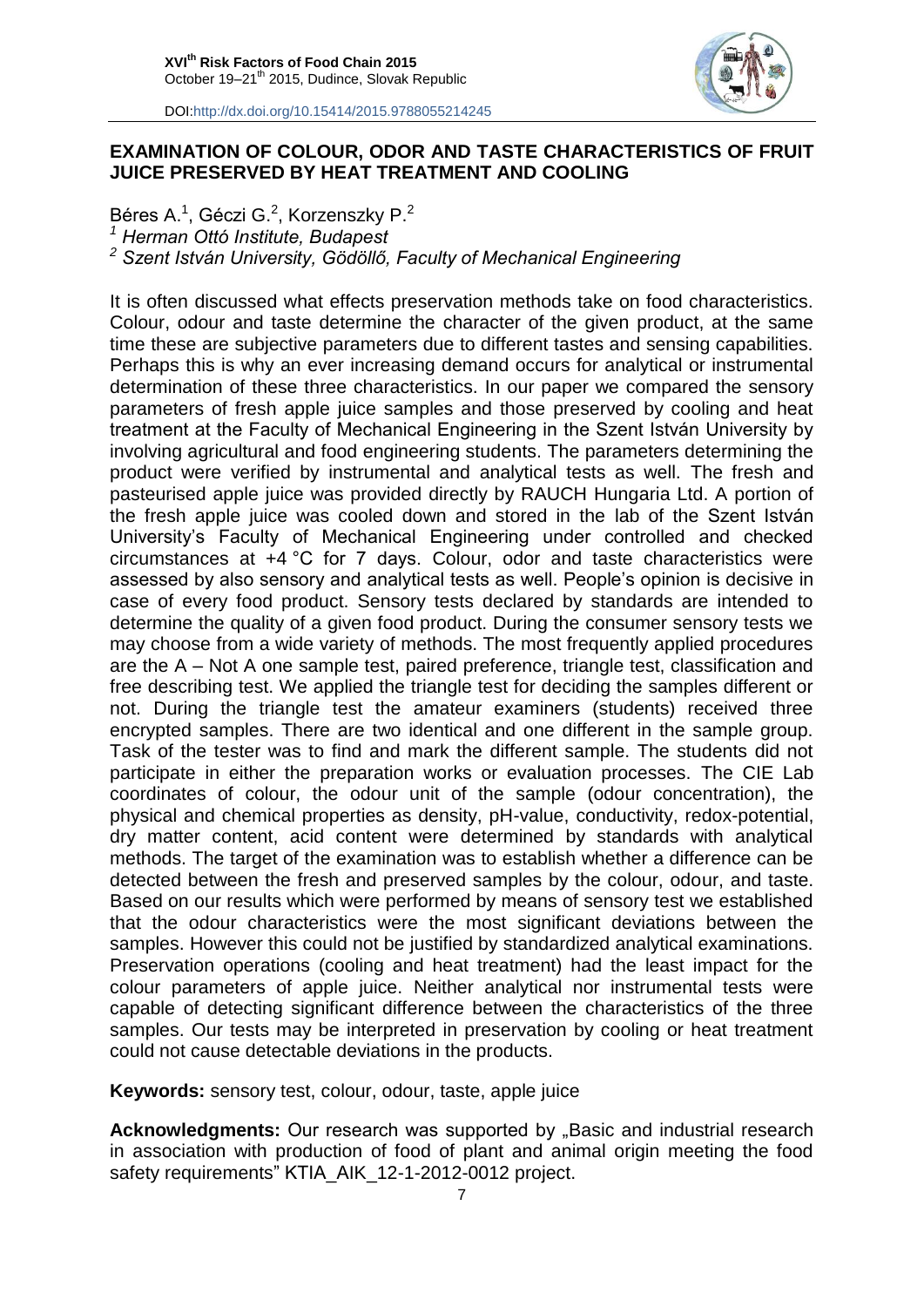

#### **TAURINE AND ETHANOL INFLUENCE ON ALKALINE PHOSPHATASE IN MICE SERUM**

#### Błaszczyk M., Semla M., Binkowski Ł. J., Stawarz R. *Institute of Biology, Pedagogical University of Cracow, Kraków, Poland*

Alkaline phosphatase (ALP) is a membrane bound enzyme which acts as a marker for the endoplasmatic reticulum and plasma membrane. The activity of ALP may be affected by cell membranes damage, therefore the measurement of its activity can be useful indicator of e.g. liver function. It is well-known that sustained heavy alcohol drinking promotes the development and progression of liver disease. Fortunately, there are substances which prevents toxin-mediated liver injuries. One of them is taurine – sulphur containing β-amino acid which protects from organs injuries due to several actions: modulation of calcium mitochondrial level, enhancement of mitochondrial functioning and oxidative stress reduction. The aim of present study was to determine if it is possible to reverse the effects of alcohol consumption on liver condition by taurine supplementation. In each series of the experiment (24 hours, 14 days and 56 days) 20 adult Swiss Albino males mice were used and divided into 4 groups: control (tap water), ethanol (treated with 15% ethanol added to tap water), taurine (injected intraperitoneally with 20 mg/kg of taurine) and ethanol-taurine (15 % ethanol + 20 mg.kg taurine). Serum ALP activity was determined by a kit from BioSystems, SA. Spain. We detected that taurine decline ALP activity in mice treated with ethanol in each series of our experiment, suggesting it exerts protective effect on the alcoholic liver.

**Keywords:** alkaline phosphatase, ethanol, hepatic injury, taurine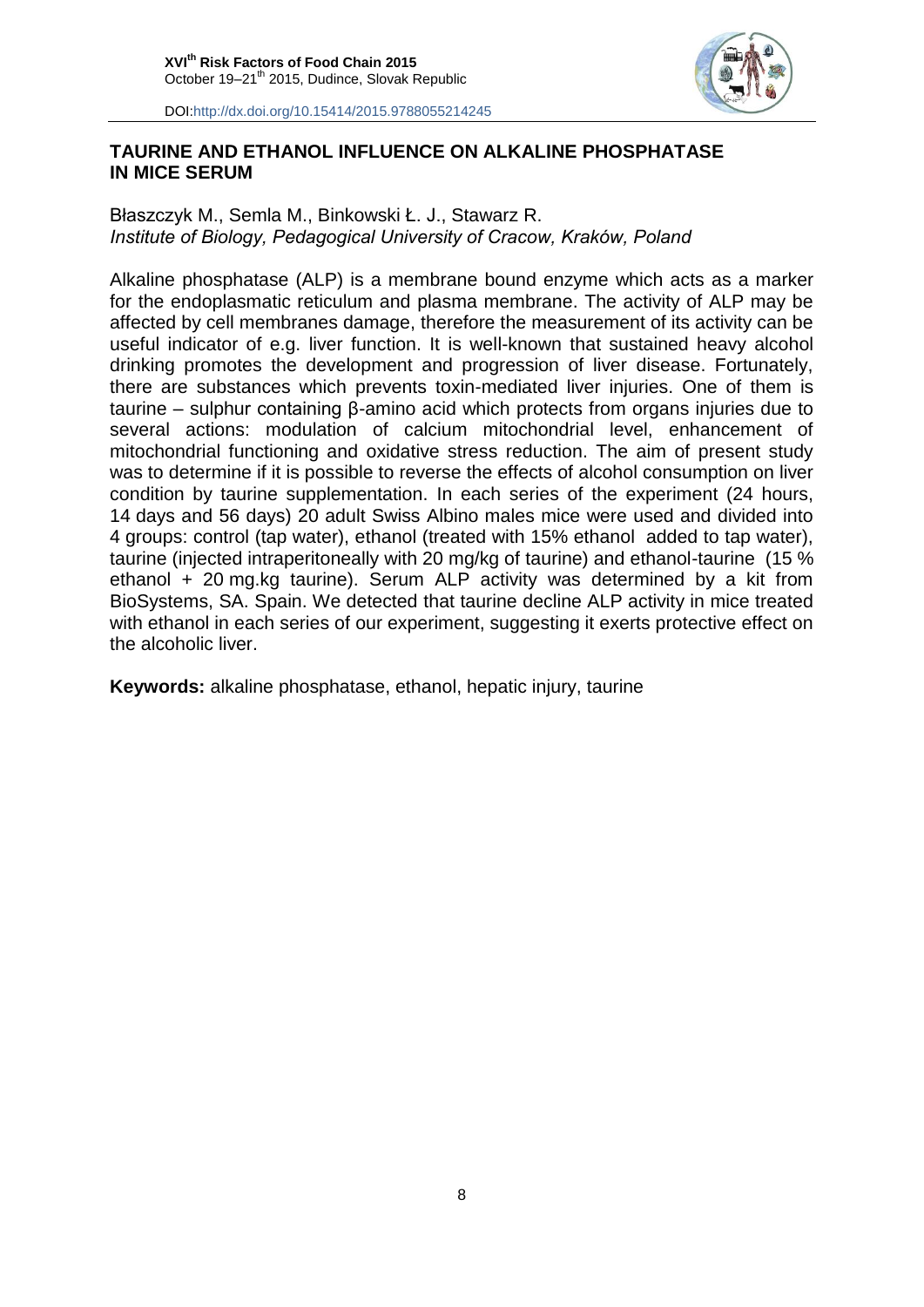

#### **FISH GILLS ULTRASTRUCTURAL CHANGES AS A BIOMARKER OF HERBICIDE CONTAMINATION OF SURFACE WATERS**

Bojarski B.<sup>1</sup>, Lutnicka H.<sup>1</sup>, Szczygieł J.<sup>2</sup>, Kamińska T.<sup>2</sup>, Troszok A.<sup>2</sup>, Pecio A.<sup>3</sup> *<sup>1</sup> Department of Veterinary Science, Animal Reproduction and Welfare, Institute of Veterinary Sciences, Faculty of Animal Science, University of Agriculture in Krakow, Mickiewicza 24/28, 30-059 Krakow, Poland.*

*2 Institute of Ichthyobiology and Aquaculture in Gołysz, Polish Academy of Sciences, Kalinowa 2, 43-520 Chybie, Poland.*

*<sup>3</sup> Department of Comparative Anatomy, Institute of Zoology, [Faculty of Biology and](http://www.binoz.uj.edu.pl/en_GB/start)  [Earth Sciences,](http://www.binoz.uj.edu.pl/en_GB/start) Jagiellonian University, Gronostajowa 9, 30-387 Krakow, Poland.*

Using herbicides to control unwanted plant species has become a common practice worldwide. Herbicides are often used in modern agriculture and landscape management. They can enter aquatic habitats as a result of agriculture runoff, spray drift or erosion. The aim of the study was to investigate the effects of herbicide pendimethalin on the ultrastructure of common carp (*Cyprinus carpio*) gills. During the experiment fish were kept in aquaria in controlled environmental conditions. In the first period of the experiment (14 days) animals were exposed to low concentration of pendimethalin (2.5  $\mu$ g.L<sup>-1</sup>). After 14 days fish were transferred to clean water for the next 30 days (recovery period). The study showed that low pendimethalin concentration can cause some ultrastructural changes in gills. Decrease in the number of microfolds in respiratory epithelial cells of secondary lamellae in pendimethalin-exposed fish was observed. Pathological changes: hyperplasia and hypertrophy of secondary lamellae were also observed. The same changes were observed in the osmoregulatory epithelium. The tested herbicide caused increase of mucosecretory activity in gills of pendimethalin-exposed fish. Between adjacent secondary lamellae cellular infiltrations were present. It resulted in frequent merging of adjacent secondary lamellae. The recovery time of 30 days was too short for complete regeneration of epithelial cells.

**Keywords:** common carp, *Cyprinus carpio*, biomarkers, surface waters contamination, herbicides

**Acknowledgments:** Supported by DS 3210 and grant N N304 279440.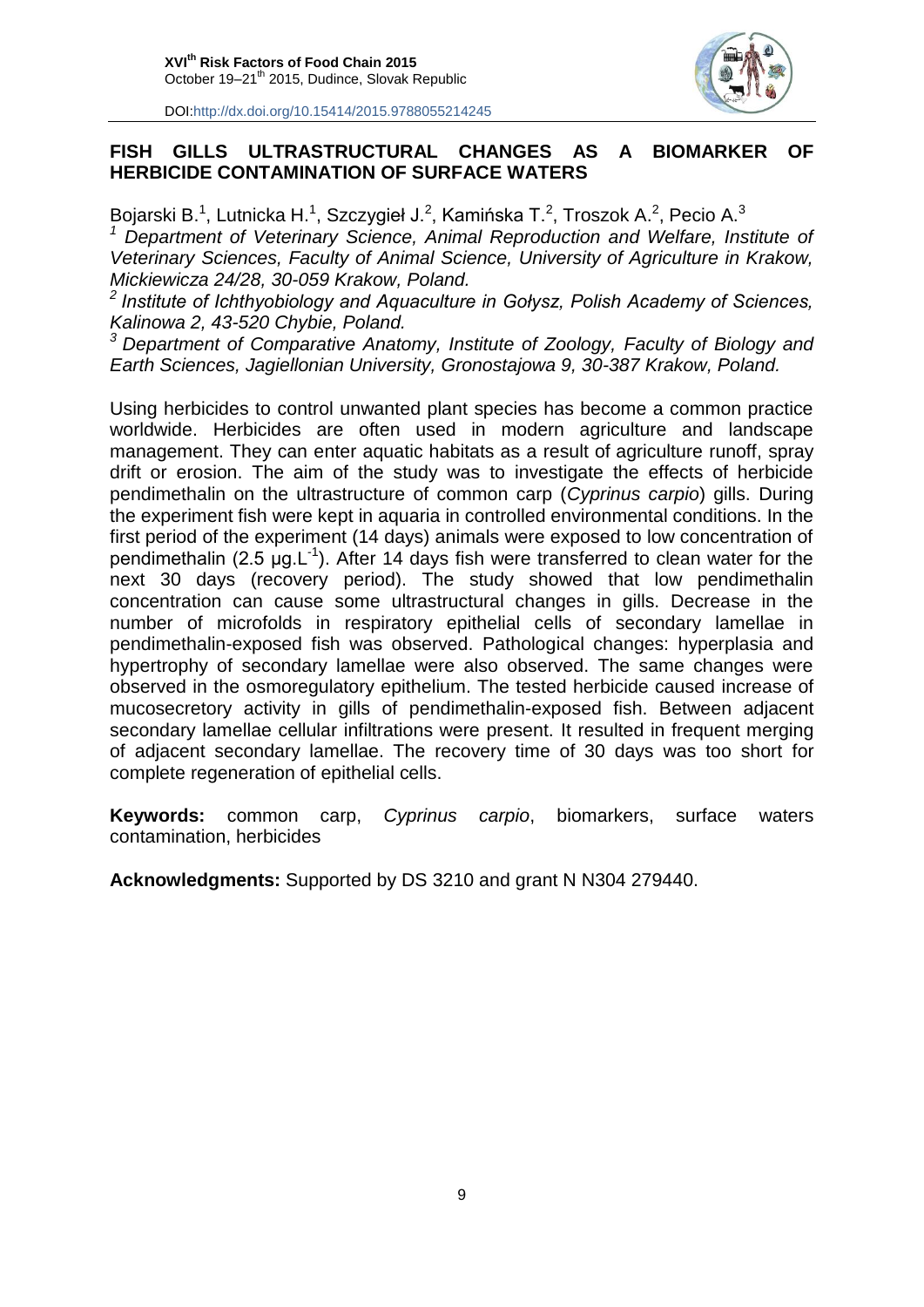

#### **CITRININ – CONTAMINANT OF FOOD AND FEED**

Bovdisova I., Zbynovska K., Kalafova A., Capcarova M. *Department of Animal Physiology, Faculty of Biotechnology and Food Sciences, Slovak University of Agriculture in Nitra, Slovakia*

Mycotoxins are the secondary products of fungal metabolism and they are small and quite stable molecules which are extremely difficult to remove and enter the food and feed chain while keeping their toxic properties. Is it a global problem because more than 25 % of world grain production is contaminated by mycotoxins. Mould production of mycotoxins in food is influenced by a number of factors such as temperature, water activity, substrate composition, mould physiology, or interactions with other microbes. Citrinin is a toxic metabolite produced by several filamentous fungi of the genera *Penicillium, Aspergillus* and *Monascus*, which has been encountered as a natural contaminant in grains, foods, feedstuffs, as well as biological fluids. Citrinin is generally formed after harvest and occurs mainly in stored grains, but also in other plant products such as beans, fruits, fruit and vegetable juices, herbs and spices, and also in spoiled dairy products. Citrinin has nephrotoxic, hepatotoxic, genotoxic, teratogenic and immunotoxic effects. For animals, risk characterisation was based on the estimate of the citrinin concentration in grains that would result in exceedance of the NOAEL (no-observed-adverse-effect-level) of 20 µg.kg b.w. per day for pigs, which ranged between 640 and 1 173 µg.kg. In recent years, only a few studies have been published on the toxicity of citrinin. Further research needs to be focused on the generation of data dealing with epidemiological and toxicity effects, especially in humans. There is also a need for well-designed toxicological studies in laboratory animal species to further explore the toxicological potential of citrinin and to characterize the dose-response relationships. Strategies for reducing the exposure to mycotoxins is to decrease their bioavailability and degradation of mycotoxins into non-toxic metabolites by using biotransforming agents such as bacteria/fungi or enzymes.

**Keywords:** mycotoxins, citrinin, food, feed

.

**Acknowledgments:** This work was financially supported by VEGA scientific grant 1/0760/15.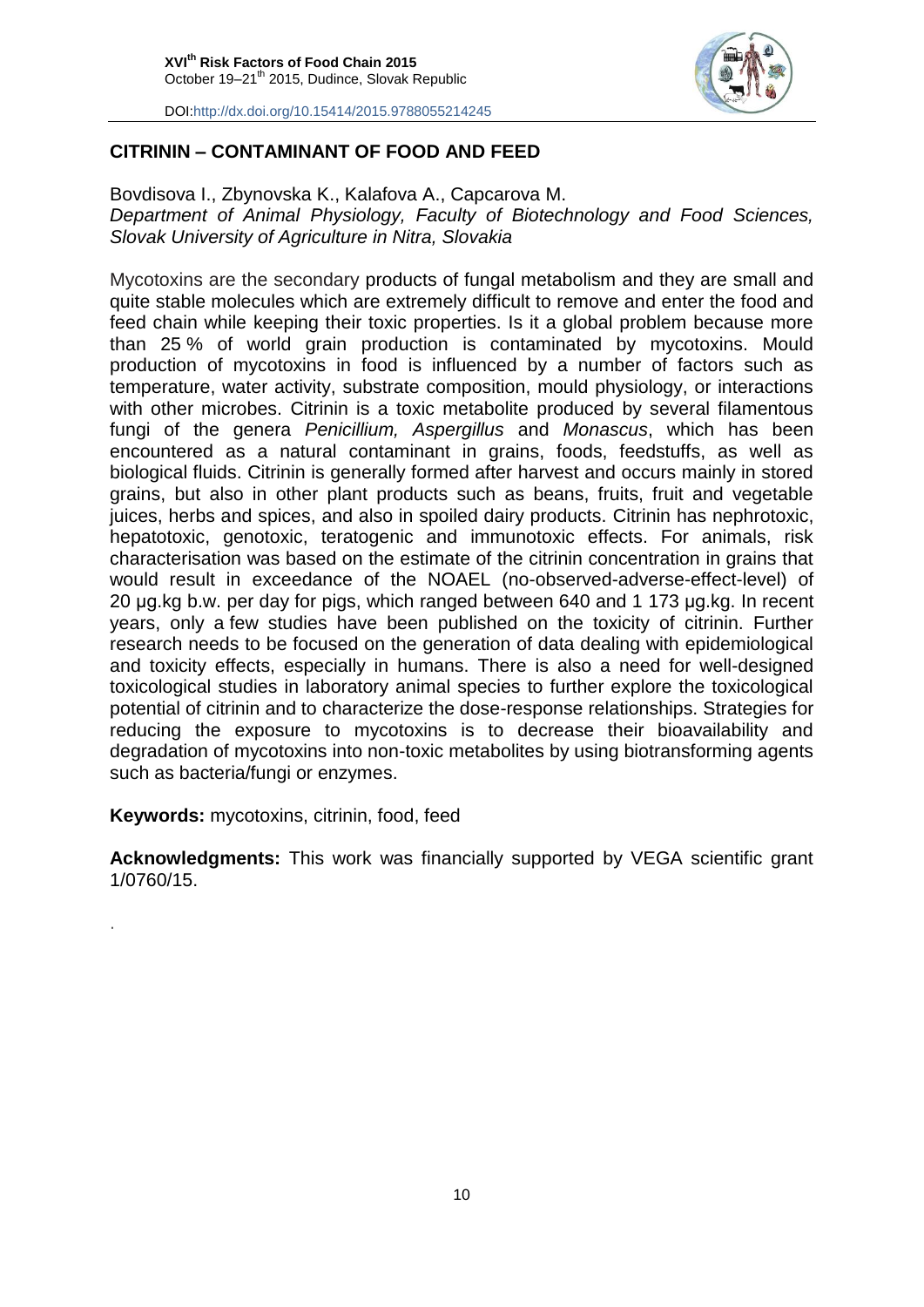

#### **CHANGES IN HAEMATOLOGICAL PARAMETERS AFTER EXPOSURE BY ZEARALENONE IN VITRO**

Capcarova M., Zbynovska K., Bovdisova I., Kalafova A. *Department of Animal Physiology, Faculty of Biotechnology and Food Sciences, Slovak University of Agriculture in Nitra, Nitra, Slovak Republic*

Mycotoxins are secondary metabolites of fungi present in animal nutrition. Thus, health and performance of the animals may be compromised as well as the quality of animal derived food. Zearalenone (ZEN) is commonly found in widely-used ingredients for many human and animal foods, such as maize, barley, wheat, oats, sorghum and sesame seeds. Its major *in vivo* metabolite α-zearalenol, classified as endocrine disruptor, exert estrogenic like action and has influence on the reproductive system in animals. Acute ZEN administration caused deleterious haematological effects in some animals, so also blood may be target for ZEN. The goal of this in vitro study was to analyse haematological parameters of porcine blood after mycotoxin ZEN exposure*.* Samples of porcine blood were incubated with ZEN: 10  $\mu$ .ml<sup>-1</sup> in E1 group, 100  $\mu$ g.ml<sup>-1</sup> in E2, 1000  $\mu$ g.ml<sup>-1</sup> in E3 group for 6 hours at 37 °C. The group without any addition served as the control. ZEN exposure caused significant decrease of white blood cells count and lymphocyte count in all experimental groups when compared to the control. The count of red blood cells (RBC) was significantly lower the in porcine blood followed by increase of haemolysis and decrease of haemoglobin and haematocrit. The count of platelets was significantly decreased after ZEN exposure in all experimental groups against the control. Results of this study provide a foundation for further analysis and researches on mycotoxins impact on living cells and the system of possible protection against its effects as well as evaluation of various dose dependencies on haematological parameters.

**Keywords:** rats, ovarian fragments, molybdenum, silver, SOD

**Acknowledgments:** This work was financially supported by VEGA scientific grant 1/0760/15 and APVV project 0304-12.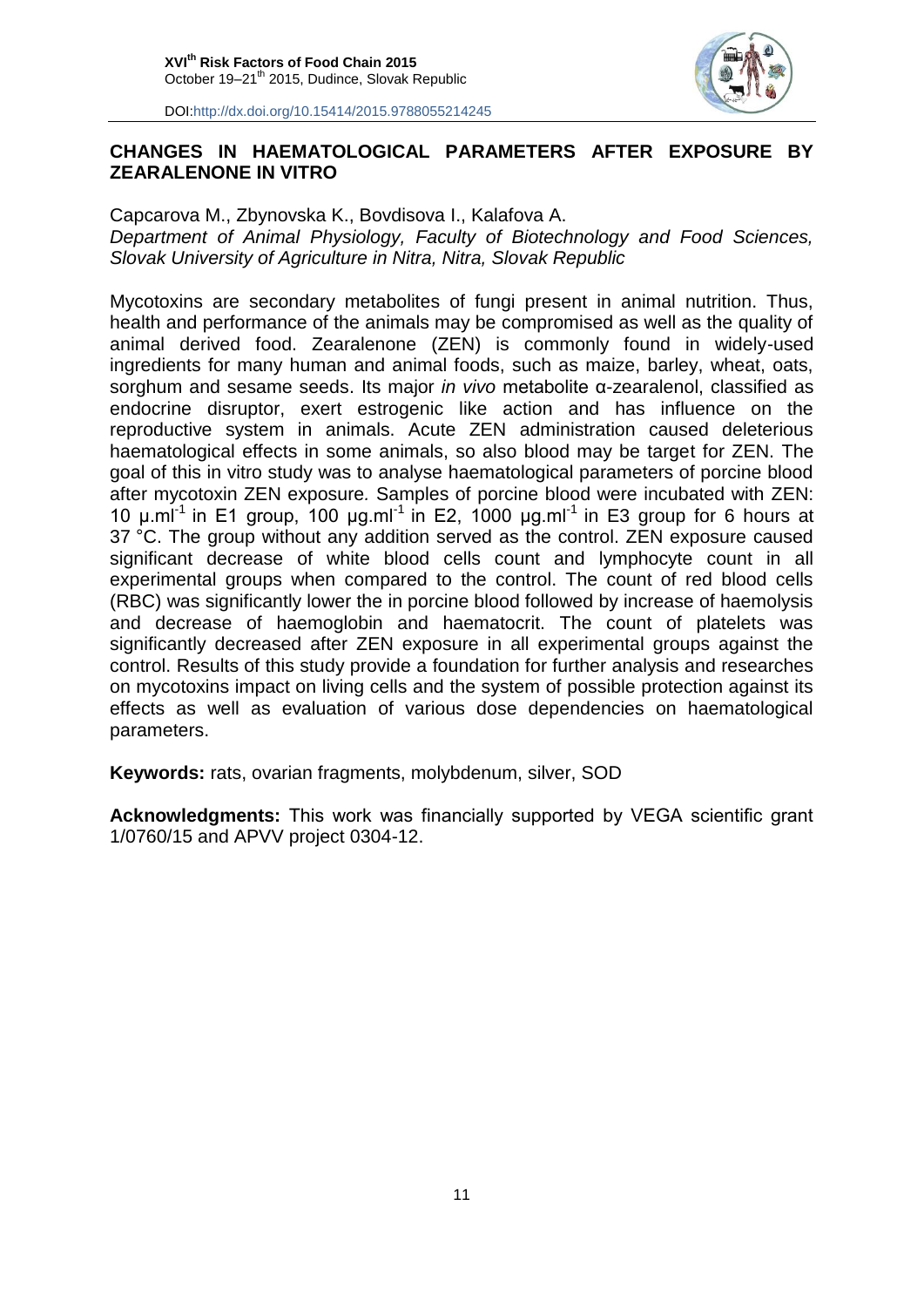

#### **TIME-COURSE EFFECT OF 4-NONYLPHENOL ON H295R CELL LINE**

Csizmarik A.<sup>1</sup>, Forgacs Z.<sup>1</sup>, Szivos-Racz M.<sup>1</sup>, Lukacova J.<sup>2</sup>, Knazicka Z.<sup>2</sup>, Jambor T.<sup>2</sup>, Goc  $Z^3$ , Massanyi P.<sup>2</sup>, Lukac N.<sup>2</sup> *<sup>1</sup>National Public Health Center, Budapest, Hungary <sup>2</sup>Slovak University of Agriculture in Nitra, Nitra, Slovak Republic <sup>3</sup>Pedagogical University, Cracow, Poland*

In our previous dose-response study we investigated the effect of 48h exposure of 4-nonylphenol (4-NP) in 0.2–50 µg.ml concentration range on the sexualsteroid production of H295R human adrenocortical cell line. We found a dose-dependent decrease of progesterone (P) and androstenedione (A) and increase of testosterone (T) production. The 17β-estradiol (E2) production was also increased, but its peak was at 10  $\mu$ g.ml<sup>-1</sup> 4-NP concentration. However, 4-NP decreased the viability of cells at 25  $\mu$ g.ml<sup>-1</sup> and above. The aim of this study was to clarify this discrepancy between the viability and hormonal results. Our hypothesis was that citotoxicity of 4- NP was likely time-dependent and T and E2 levels might be stronlgly elevated before the cell death. This theory was partially supported by the time-course viability study of 4-NP presented here. In this study we measured the H295R cell viability after 4, 8, 12, 16, 24 or 48 h of 4-NP exposure. The cell viability was above 80 % at 25  $\mu$ g.ml<sup>-1</sup> 4-NP even after 24h exposure and at 50  $\mu$ g.ml<sup>-1</sup> 4-NP after 4 h exposure. As a next step we would like to justify our hypothesis with hormonal measurements of this timecourse study.

**Keywords:** endocrine disruptors, reproductive toxicology, cytotoxicity, sexualsteroids, testosterone, androstenedione, progesterone, 17β-estradiol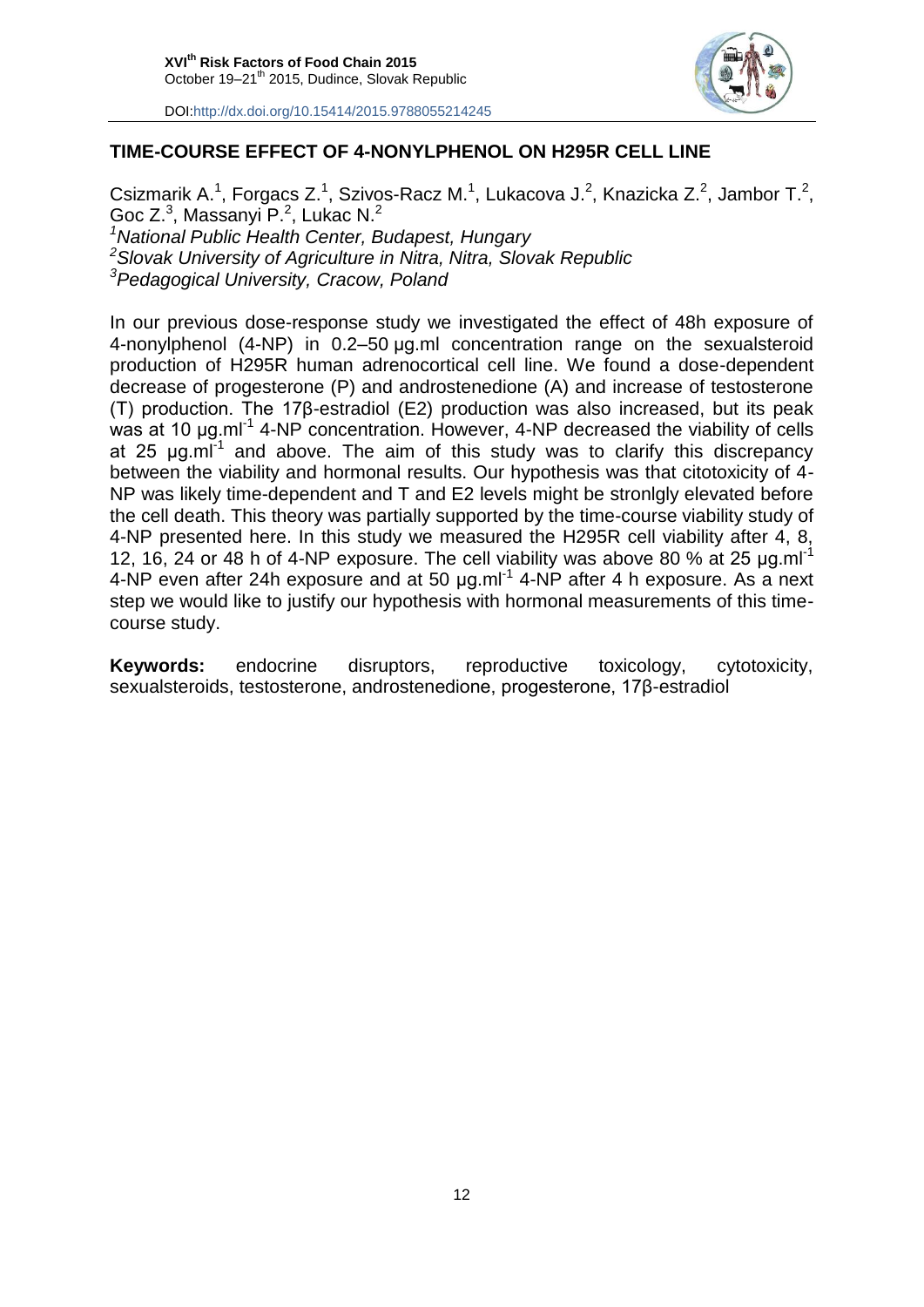

#### **IMPACT OF LOAD ON SELECTED INDICATORS OF HAEMATOLOGY IN HORSES**

Čupka P.<sup>1</sup>, Kováčik A.<sup>1</sup>, Halo M.<sup>2</sup>, Polyaková L.<sup>2</sup>, Capcarová M.<sup>1</sup>

*<sup>1</sup> Department of Animal Physiology, Faculty of Biotechnology and Food Sciences, SUA in Nitra, Nitra, Slovak Republic*

*<sup>2</sup> Department of Animal Husbandry, Faculty of Agrobiology and Food Resources, SUA in Nitra, Nitra, Slovak Republic*

Evaluation of biochemical, hematological, and physical parameters of horses in relation to age, breed and sporting events is imperative for the assessment of health and fitness levels of horses. The goal of this study was to examine the effect of performance on the hematologic parameters after an endurance race. In the experiment was included 6 horses (3 operating horse, 3 sport horses), bred at the Experimental center of livestock on DAH. We studied the impact of load on a conveyer of 30 minutes on selected haematological parameters during the trial (C – control), the first day after load after 5 and 30 minutes (1a5, 1a30) and seventh day after exercise also at 5 and 30 minutes (7a5, 7a30). We collected blood from the jugular vein at specified intervals. In blood we determined the red blood cell count (RBC), hemoglobin (HGB), hematocrit (HCT) and the platelet count (PLT) immediately after the collection with an automated hematology analyzer Abacus Junior Vet. From the results, we calculated the basic statistics, and the differences were tested by t-test and ANOVA in SAS program. RBC Operating horses had an average level of leukocytes at rest (C)  $6.56x10^{12}/1 \pm 0.82$ , (1a5)  $7.10x10^{12}/1 \pm 0.77$ ,  $(1a30)$  6.46x10<sup>12</sup>/l ±0.70, (7a5) 6.99x10<sup>12</sup>/l ±0.67, (7a30) 6.31x10<sup>12</sup>/l ±0.60. The sport horses (C)  $7.74 \times 10^{12}$ /l ±0.09, (1a5)  $7.40 \times 10^{12}$ /l ±0.82, (1a30)  $7.57 \times 10^{12}$ /l ±0.22, (7a5) 7.30x10<sup>12</sup>/l ±0.78, (7a30) 6.84x10<sup>12</sup>/l ±0.40. HGB For operating horses were recorded mean levels at rest (C) 134.33 g/l ±14.79, (1a5) 139.00 g/l ±7.00, (1a30) 129.67 g/l ±17.79, (7a5) 137.67 g/l ±7.02, (7a30) 129.33 g/l ±5.69. For sport horses are ranged at a level (C) 152.33 g/l ±12.58, (1a5) 146.00 g/l ±7.94, (1a30) 148.67 g/l ±10.07, (7a5) 142.33 g/l ±10.26, (7a30) 138.67 g/l ±10.60. HCT Levels ranged in operating horses (C) 24.92 % ±2.70, (1a5) 25.94 % ±0.99, (1a30) 24.68 % ±2.95, (7a5) 25.56 % ±1.16, (7a30) 24.19 % ±1.34. At sport horses (C) 28.14% ± 1.44, (1a5) 26.60% ± 1.46, (1a30) 27.65% ± 1.45, (7a5) 25.96% ± 1.85, (7a30) 25.76% ± 2.16. PLT Operating horses had levels of PLT in the control (C)  $69.67 \times 10^9$ /l ±18.48, (1a5) 68.00x10<sup>9</sup>/l ±15.59, (1a30) 79.00x10<sup>9</sup>/l ±26.00, (7a5) 82.67x10<sup>9</sup>/l ±5.69, (7a30) 90.00x10<sup>9</sup>/l ±27.07. Sports horses (C) 85.33x10<sup>9</sup>/l ±6.66, (1a5) 49.00x10<sup>9</sup>/l ±26.85,  $(1a30)$  51.00x10<sup>9</sup>/l ±47.74, (7a5) 71.33x10<sup>9</sup>/l ±18.77, (7a30) 53.00x10<sup>9</sup>/l ±56.32. Neither among the groups nor between operational and sport horses have not seen significant differences. The highest levels of the monitored parameters, we found 5 minutes after exercise in RBC, HGB, HCT and 30 minutes after exercise in PLT.

**Keywords:** RBC, HGB, HCT, PLT, horses

**Acknowledgments:** This work was financially supported by VEGA scientific grant no. 1/0760/15, 1/0022/13, 1/0391/12 and by the Slovak Research and Development Agency Grant no. APVV-0304-12.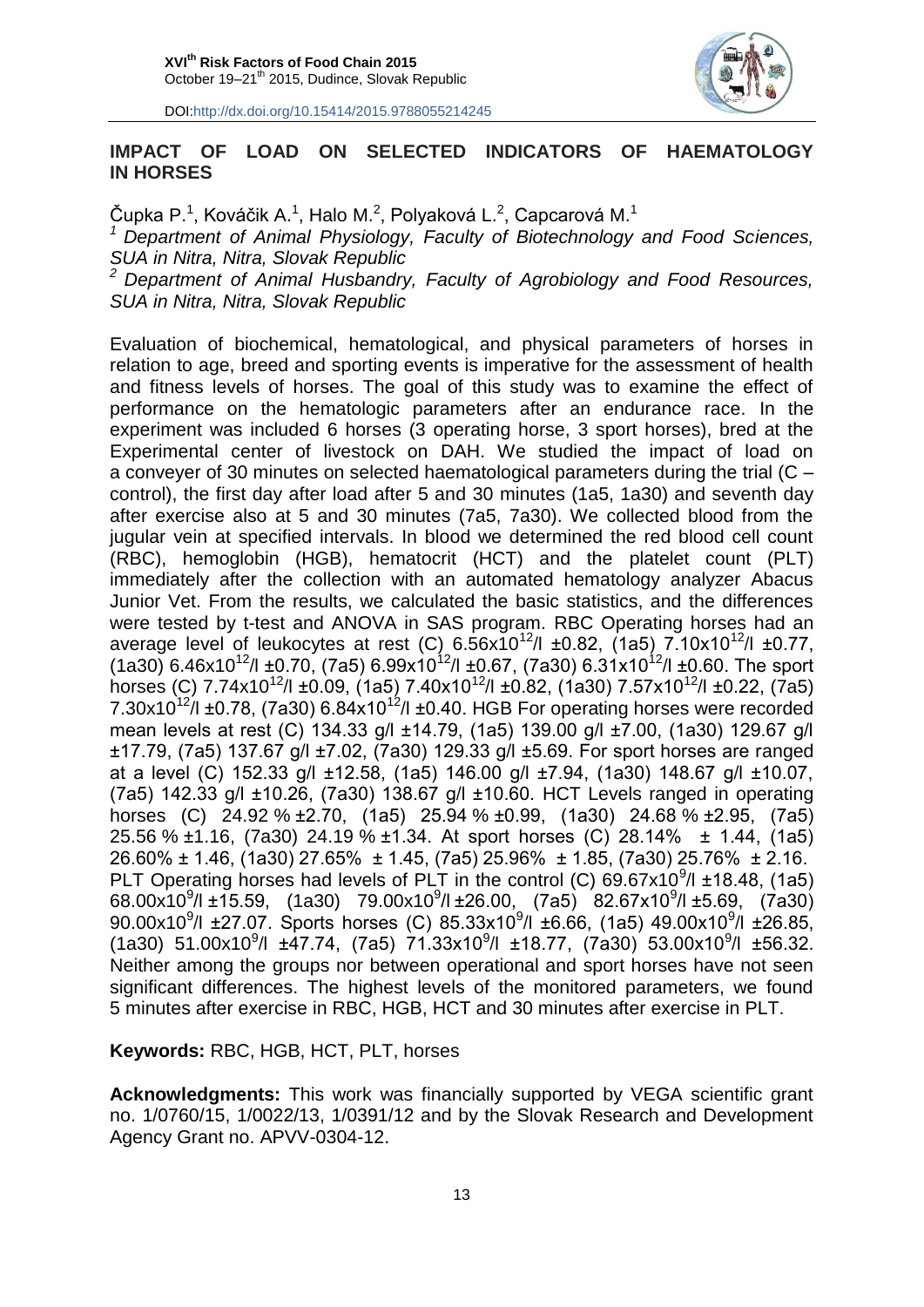

#### **STUDY OF THE TRANSFER OF HEAVY METALS FROM SOIL TO HONEY**

Dżugan M.<sup>1</sup>, Wesołowska M.<sup>1</sup>, Zaguła G.<sup>2</sup>, Puchalski C.<sup>2</sup>

*<sup>1</sup>Department of Chemistry and Food Toxicology, Faculty of Biology and Agriculture, University of Rzeszów, Rzeszów, Poland*

*<sup>2</sup>Department of Bioenergy Technology, Faculty of Biology and Agriculture, University of Rzeszów, Rzeszów, Poland*

Cadmium presence in honey is caused mainly by soil contamination from where it is easily transferred to plants and then to bee products. Lead, which is generally not transported by plants, can contaminate air and then directly nectar and bee products. Honey bees (*Apis mellifera*) have a great potential for detecting and monitoring the environmental pollution. It is because they are directly depending on the toxicological conditions of environment. Moreover, honey bee body works as bio-filter and only small part of contaminants such as heavy metals migrate to honey. The aim of this study was to control the transfer of cadmium and lead from soil, through melliferous plants and honey bees to honey. Samples of honey bees and honey ( $n = 27$ ) were taken directly from beekeepers localized in Podkarpacie region. Samples of soil and melliferous plants ( $n = 27$ ) were collected from areas where nectar flow was collected. The ICP-OEC method for determination of heavy metals with prior microwave mineralization was used. The similar level of cadmium was detected in the tested soil and plant samples and ranged from 0.040 to 1.250 mg.kg<sup>-1</sup> and 0.040 to 1.740 mg.kg<sup>-1</sup>, respectively. The highest level of this metal (up to 3.190 mg.kg<sup>-1</sup>) was detected in the body of honey bees and the lowest in honey which ranged from 0 to 0.050 mg.kg<sup>-1</sup>. Among all tested samples, soil was the most contaminated by lead and reached in average  $23.342 \text{ mg} \cdot \text{kg}^{-1}$ , which was 6 times higher than in plants. In the case of honey bees and honey 30 % samples were completely free of lead and the maximum detected level was 0.767 and 0.395 mg.kg<sup>-1</sup>, respectively. Results indicate that honeys from Podkarpacie region contain heavy metals in concentrations well below allowable levels and are safe for human consumption. Moreover conducted test confirm bees are especially susceptible to cadmium accumulation.

**Keywords:** bees, *Apis mellifera*, bee honey, contamination, heavy metals, plat-soil relations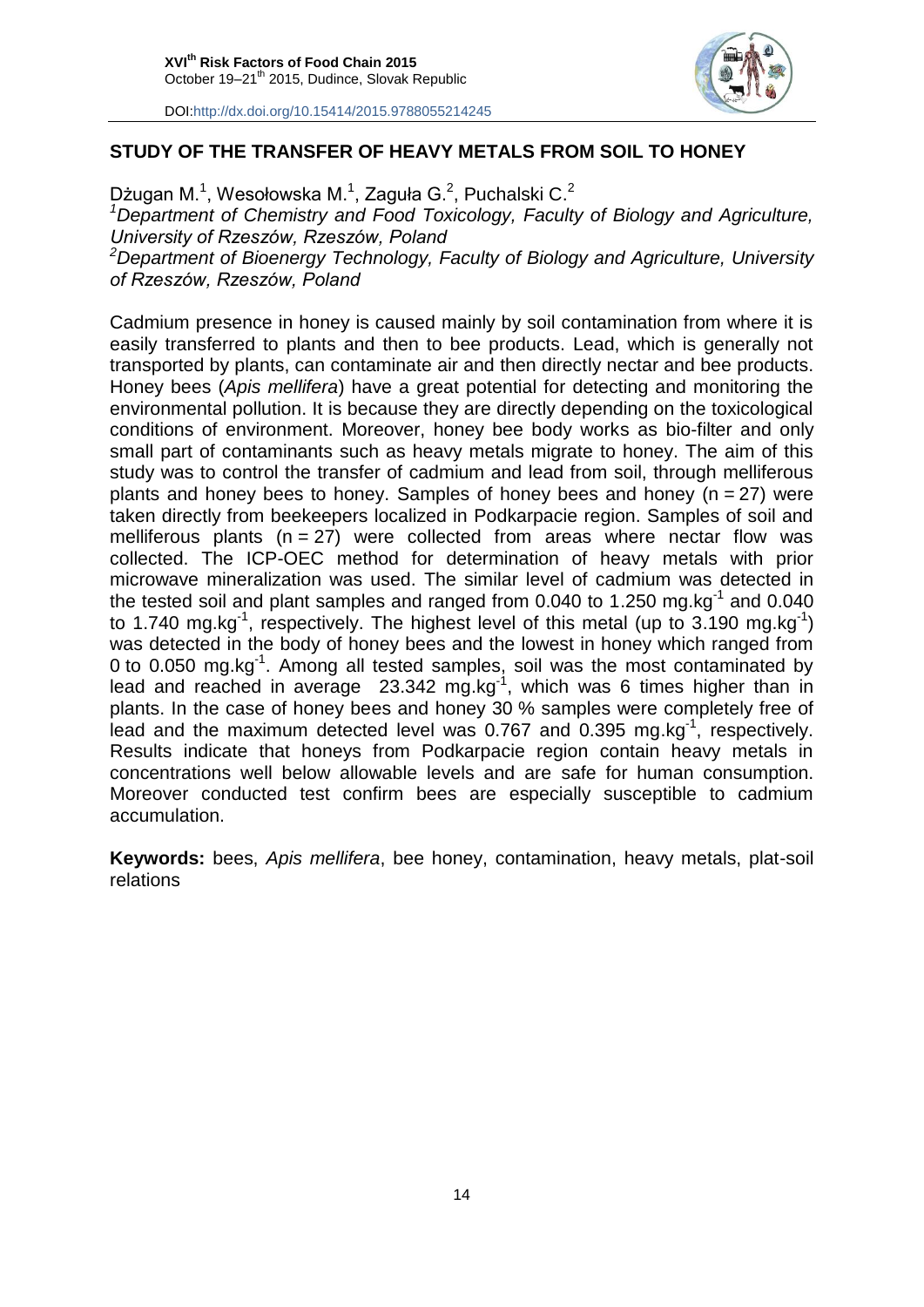

#### **THE IMPACT OF SODIUM L-GLUTAMATE AND -LIPOIC ACID ON ANTIOXIDANT ENZYME ACTIVITY IN SELECTED ORGANS OF MICE**

Goc Z.<sup>1</sup>, Kapusta E.<sup>1</sup>, Muchacka R.<sup>1</sup>, Greń A.<sup>1</sup>, Semla M.<sup>1</sup>, Szaroma W.<sup>1</sup>, Formicki G.<sup>1</sup>, Kňažická Z.<sup>2</sup>

*<sup>1</sup>Department of Animal Physiology and Toxicology, Faculty of Geography and Biology, Pedagogical University of Cracow, Poland*

*<sup>2</sup>Department of Animal Physiology, Faculty of Biotechnology and Food Science, Slovak University of Agriculture in Nitra, Slovakia*

The aim of this study was to evaluate the effect of intraperitoneal administration of sodium L-glutamate (MSG) and α-lipoic acid (LA) on the activity of antioxidant enzymes: superoxide dismutase (SOD), catalase (CAT), and glutathione peroxidase (GPx) in the liver, kidney, pancreas and brain of mice. Forty adult male mice, line Swiss, were divided into two control and six experimental groups. The experimental animals of the first series received a single, intraperitoneal injection (i. p.) of MSG at the dose of 6 mg.kg<sup>-1</sup> b.w. Mice of the second group received a single, intraperitoneal injection (i. p.) of alpha-lipoic acid  $(ALA)$  at the dose of 100 mg.kg<sup>-1</sup> b.w. The experimental animals of the third group received MSG at the dose of 6 mg.kg b. w. and after one hour ALA at the dose 100 mg.kg<sup>-1</sup> b.w. Control and experimental animals of first series were decapitated 24 hours after the injection. Animals of the second series, which were divided into analogous groups to animals of the first series, were decapitated 48 hours after injection. The variance analysis test (ANOVA) showed a statistically significant decrease in the activity of examined enzymes in the liver and brain after administration of MSG, while LA treatment resulted in a significant increase in the activity of GPx and CAT relative to control values. Coadministration of both compounds caused a significant increase in these enzymes only after 24 hours of injection in the liver. Similarly, in the kidneys and pancreas administration of MSG caused a decrease in the activity of the enzymes after 24 hours while the LA injection caused an increase in the activity of GPx and CAT. The study showed that MSG is a compound that causes disturbances of antioxidant barrier while LA has shown strong antioxidant properties.

**Keywords:** sodium L-glutamate,  $\alpha$ -lipoic acid, superoxide dismutase, catalase, glutathione peroxidase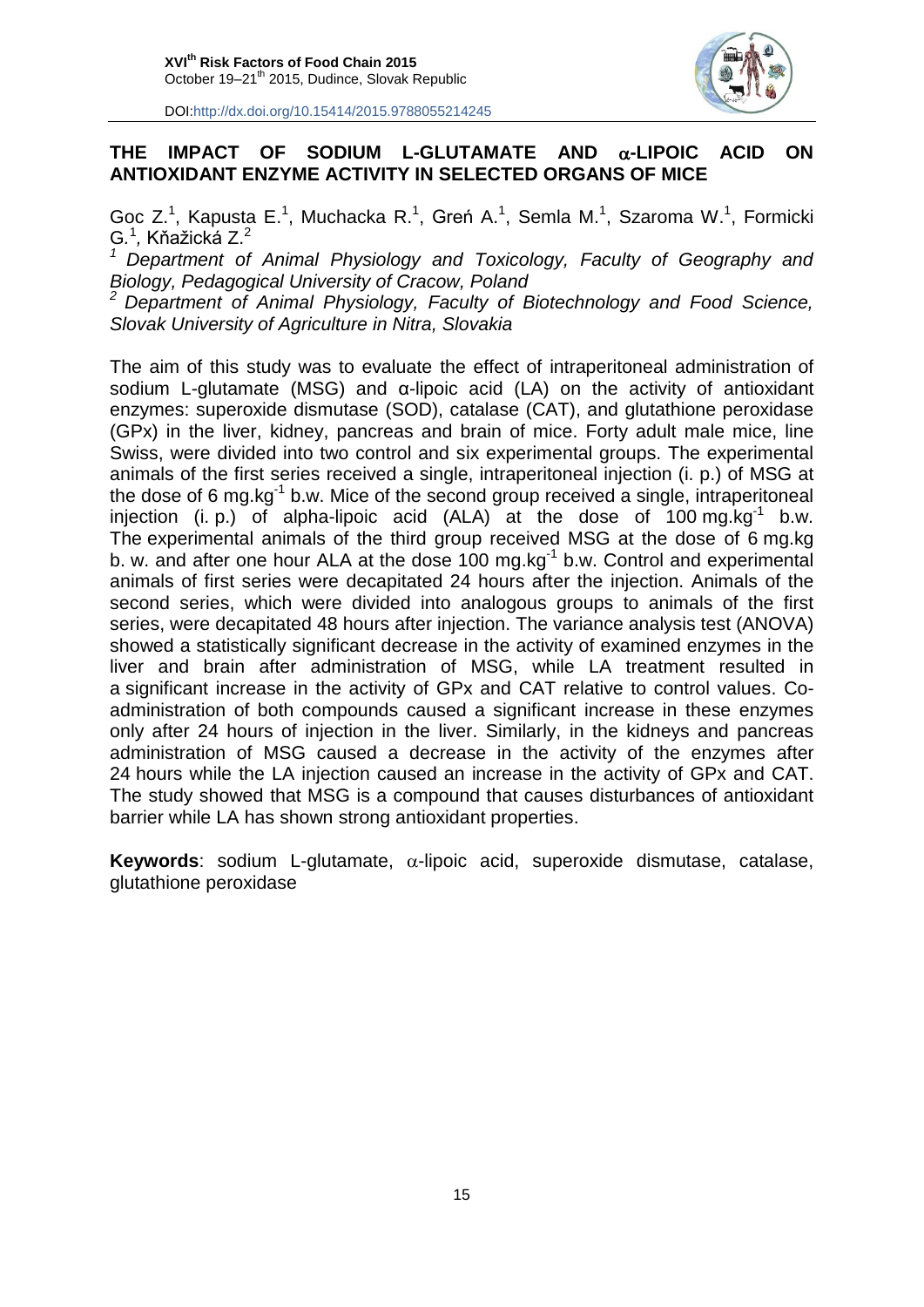

#### **MILK THISTLE SEEDS MODULATES THE PERIPHERAL BLOOD CELL COUNT IN A MICE INFLAMMATION MODEL**

Greń A., Muchacka R., Kapusta E., Goc Z., Szaroma W. *Department of Animal Physiology and Toxicology, Institute of Biology, Pedagogical University of Cracow, Poland*

Milk thistle (*Silybum marianum* (L.) Gaertn.) and its seeds contain a whole family of natural compounds, called flavonolignans. Silimarin is a dry mixture of these compounds, which are extracted after processing with ethanol, methanol, and acetone. Silimarin contains mainly silibin A, silibin B, taxifolin, isosilibin A, isosilibin B, silichristin A, silidianin, and other compounds in smaller concentrations. Silibinin, a major flavonolignan isolated from milk thistle seeds, is being used clinically as a hepatoprotective and antioxidant agent in Asia and Europe. The aim of this study was to investigate the effect of aqueous extract of the herb or extract of the seeds of milk thistle on leukocytes in an animal model of inflammation induced by Zymosan A. Male mice (*Swiss*) were used in the experiment. The animals were divided into four groups: one control and three experimental groups. The control group - healthy mice treated with saline; I experimental group - mice after intraperitoneal injection of Zymosan A, the second experimental group - mice after oral administration of the aqueous extract of *Silybum marianum* seeds, the third experimental group - mice after a single intraperitoneal injection of Zymosan A and after oral administration of aqueous extract of the *Silybum marianum* seeds. The experiment lasted four weeks, on day 29 of the experiment the animals were decapitated. The peripheral blood of all animals tested was determined the number of neutrophils, eosinophils, basophils, lymphocytes and monocytes. The study shows that in all treatment groups showed alterations in the total number of neutrophils, eosinophils, lymphocytes and monocytes compared to the control group. The results of this study further strengthened the earlier works on the medicinal benefits of *Silybum marianum* seeds and its virtue as a good pharmacological source of hematopoiesis.

**Keywords:** milk thistle, *Silybum marianum* (L.) Gaertn , Zymosan A, leukocytes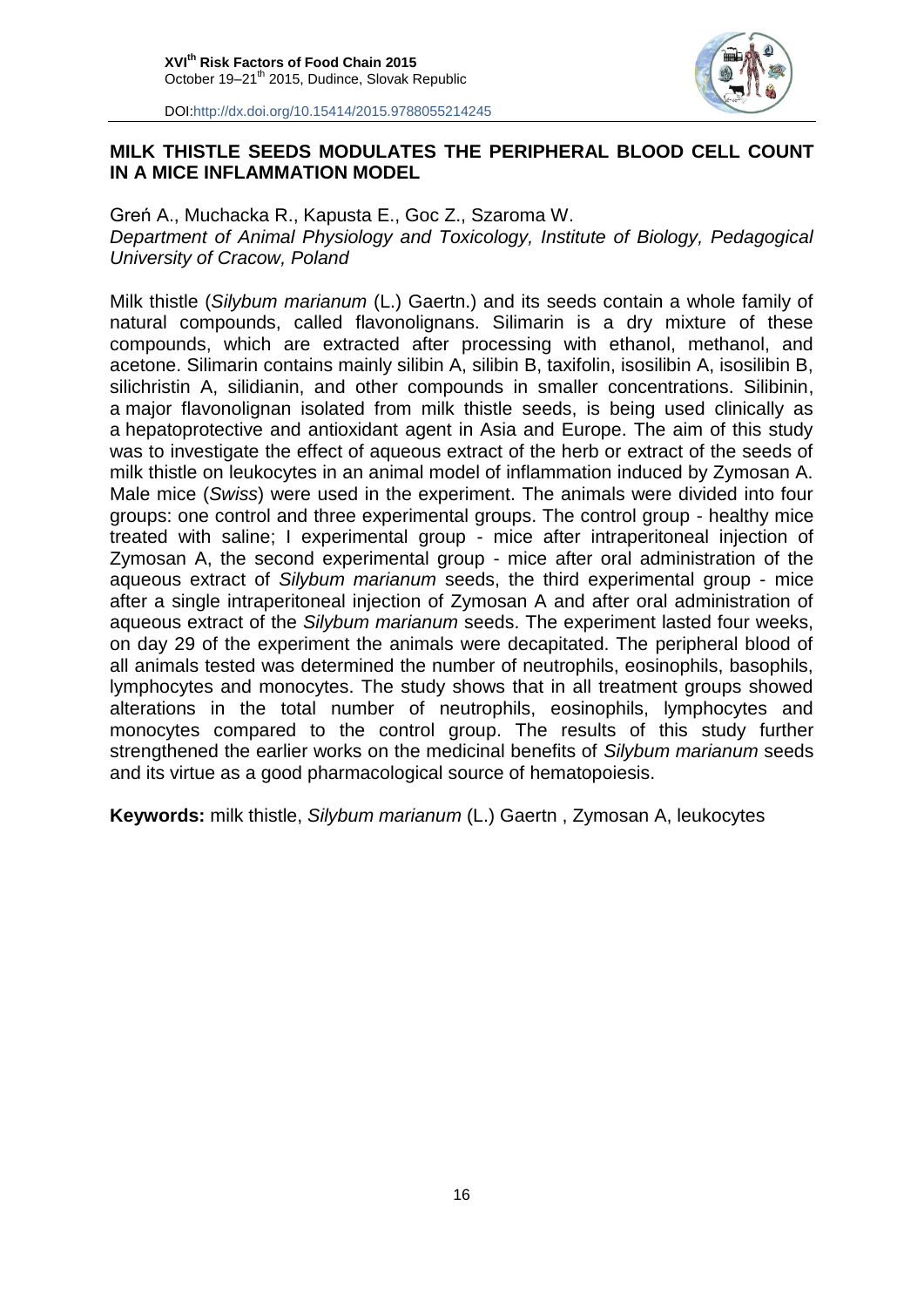

#### **THE IMPACT OF 4-NONYLPHENOL ON THE VIABILITY AND ANDROSTENEDIONE PRODUCTION OF MICE LEYDIG CELLS**

Jambor T. $^1$ , Lukáčová J. $^1$ , Tvrdá E. $^1$ , Forgács Z. $^2$ , Lukáč N. $^1$ *<sup>1</sup>Slovak University of Agriculture, Faculty of Biotechnology and Food Sciences, Department of Animal Physiology, Trieda A. Hlinku 2, 949 76 Nitra, Slovak Republic <sup>2</sup>National Institute of Chemical Safety, Nagyvárad tér 2, H-1450, Budapest, Hungary*

There is growing interest in the possible health threat posed by endocrine-disrupting chemicals (EDCs), which are substances in our environment, food, and consumer products. Endocrine-disrupting chemicals interfere with the synthesis, metabolism or action of hormones, resulting in a deviation from normal homeostatic control or reproduction. Continuous exposure of these types of compounds induces problems in human and animal health. Nonylphenol ethoxylate (NPEO) has been proven to be an endocrine disruptor. The primary degradation product of NPEO is nonylphenol (NP). It is a toxic xenobiotic compound capable of interfering with the hormonal system of numerous organisms. NP is hazardous to the health of human and animals, especially to male fertility. Many studies showed toxic effects of this compound in whole cells or in subcellular structures and organelles. The objective of this *in vitro* study was to determine the effect of 4-nonylphenol as an endocrine disruptor on the viability and androstenedione production of mice Leydig cells as a biological model. Leydig cells are located in the testicular interstitium and are the primary site of synthesis and secretion of testosterone, the major male sex hormone essential for the normal functioning of the male reproductive system. The use of primary cultures for the study of Leydig cells physiology is particularly difficult because of their low abundancy in the testes. Our Leydig cells were obtained from mice testes, but the methods needed to isolate them are rather laborious. The cells were cultured for 44 h with the addition of 0.04; 0.2; 1.0; 2.5 and 5.0  $\mu$ g.mL<sup>-1</sup> of 4nonylphenol and compared to the control. Concentrations of androstenedione in the media samples were determined using enzyme linked immunosorbent assay (ELISA). The 4-nonylphenol concentration increased the androstenedione release in three applied concentrations. The hormone production significantly *(*P < 0.01*)* increased at 1.0  $\mu$ g.mL<sup>-1</sup> and higher concentrations (2.5 and 5.0  $\mu$ g.mL<sup>-1</sup>) of 4nonylphenol. Mitochondria are one of the targets of toxic compounds influence and 4 noynlphenol can act as very strong mitochondrial uncopler. The viability of mice Leydig cells was detected by the MTT (metabolic activity) assay estimating the mitochondria structural integrity. We observed an increase at the doses of 1.0; 2.5 and  $5.0 \mu g.mL^{-1}$  of 4-nonylphenol, but this increase was not significant. The obtained data indicate dose-dependent increases in androstenedione production of mice Leydig cells following a 44 h *in vitro* 4-nonylphenol exposure. The results from our experiments suggested that 4-nonylphenol at lower doses does not damage mitochondria and thus not decrease the mitochondrial activity of mice Leydig cells.

**Keywords:** nonylphenol, Leydig cells, androstenedione, MTT

**Acknowledgements:** This study was supported by the European Community under the Project no. 26220220180: Building Research Centre "AgroBioTech" and the Scientific Grant Agency of the Ministry of Education of the Slovak Republic VEGA, Project no. 1/0857/14.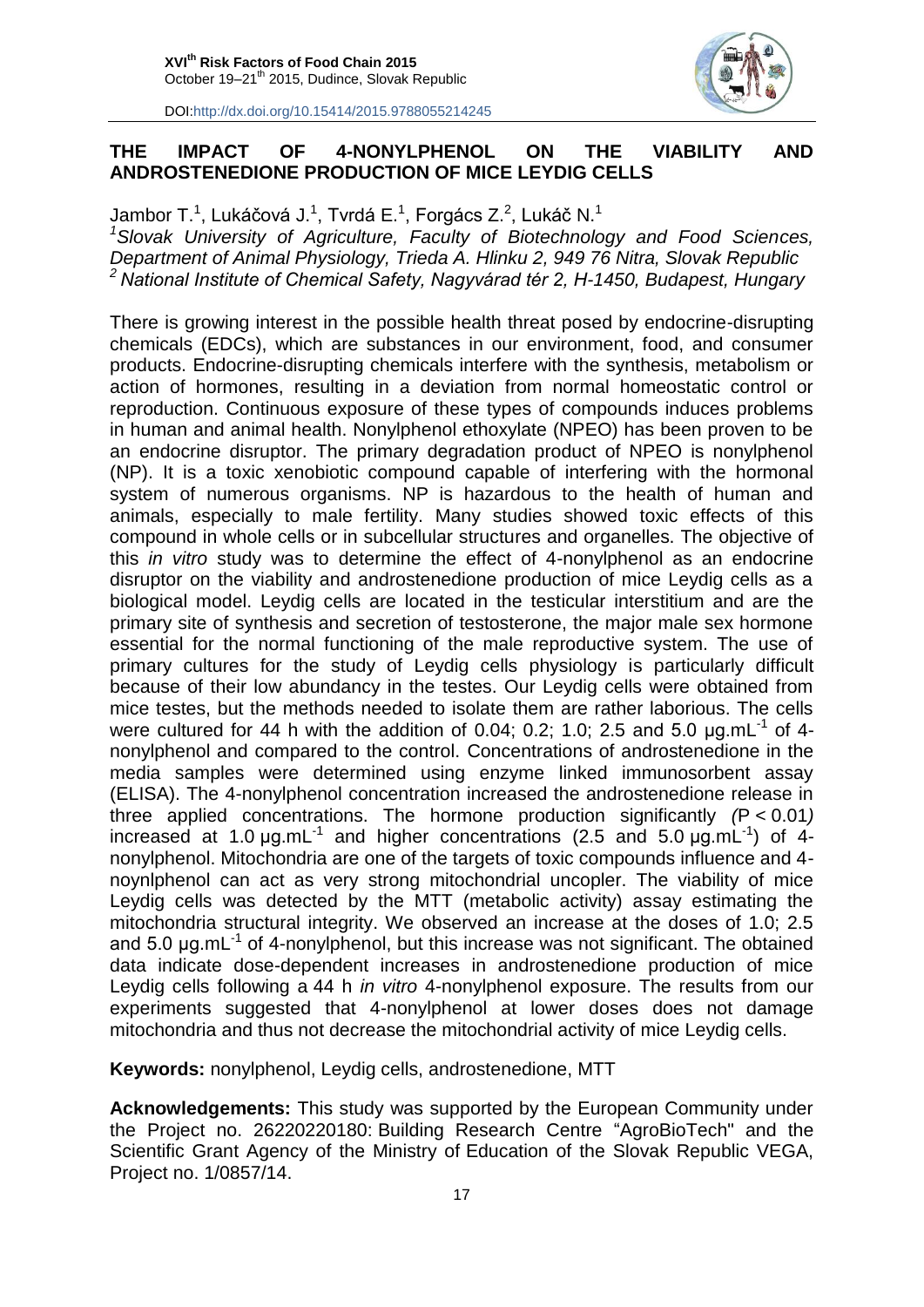

#### **MINERAL PARAMETERS OF BLOOD IN RABBITS AFTER APPLICATION OF PATULIN**

Kalafova A.<sup>1</sup>, Bulla J.<sup>1</sup>, Zbynovska K.<sup>1</sup>, Schneidgenova M.<sup>1</sup>, Kováčik J.<sup>1</sup>, Chrastinova L.<sup>2</sup>, Ondruska L.<sup>2</sup>, Jurcik R.<sup>2</sup>, Capcarova M.<sup>1</sup>

*<sup>1</sup> Department of Animal Physiology, Faculty of Biotechnology and Food Sciences, Slovak University of Agriculture in Nitra, Nitra, Slovak Republic*

*<sup>2</sup> National Agricultural and Food Centre, Research Institute of Animal Production, Hlohovecka 2, 949 01 Nitra, Slovak Republic*

Patulin (PAT) is a mycotoxin produced by certain species of *Penicillium, Aspergillus, and Byssochlamys*. However, there is little information available concerning its toxic behaviour *in vivo*. In the present study, we investigated PAT-induced changes in selected parameters of mineral profile (calcium, phosphorus, magnesium, potassium, sodium, chlorides) in rabbits. Adult female rabbits ( $n = 10$ ) were used in experiment. Animals were divided into two groups: control group (C) and experimental group E1. Animals from experimental group received patulin through intramuscular injection 10 µg.kg-1 (*Musculus biceps femoris*) twice a week. Experiment lasted 30 days. The blood serum was separated from whole blood by centrifugation at 3000 g for 30 min. The following parameters (calcium, phosphorus, sodium, potassium, magnesium chlorides) were determined using automatic analyser RX Monza (Randox, United Kingdom) and microprocessor-controlled analyser EasyLite (Medica, Bedford, USA) according to the manufacturer's instructions. Mineral parameters were not influenced  $(P > 0.05)$  after intramuscular injection of patulin. Details of the physiological mechanism involved in this should be further investigated. Key words: rabbits, patulin, mineral parameters, blood

**Keywords:** rabbits, blood samples, mineral parameters, patulin (PAT)

**Acknowledgments:** This work was financially supported by VEGA scientific grant 1/0760/15.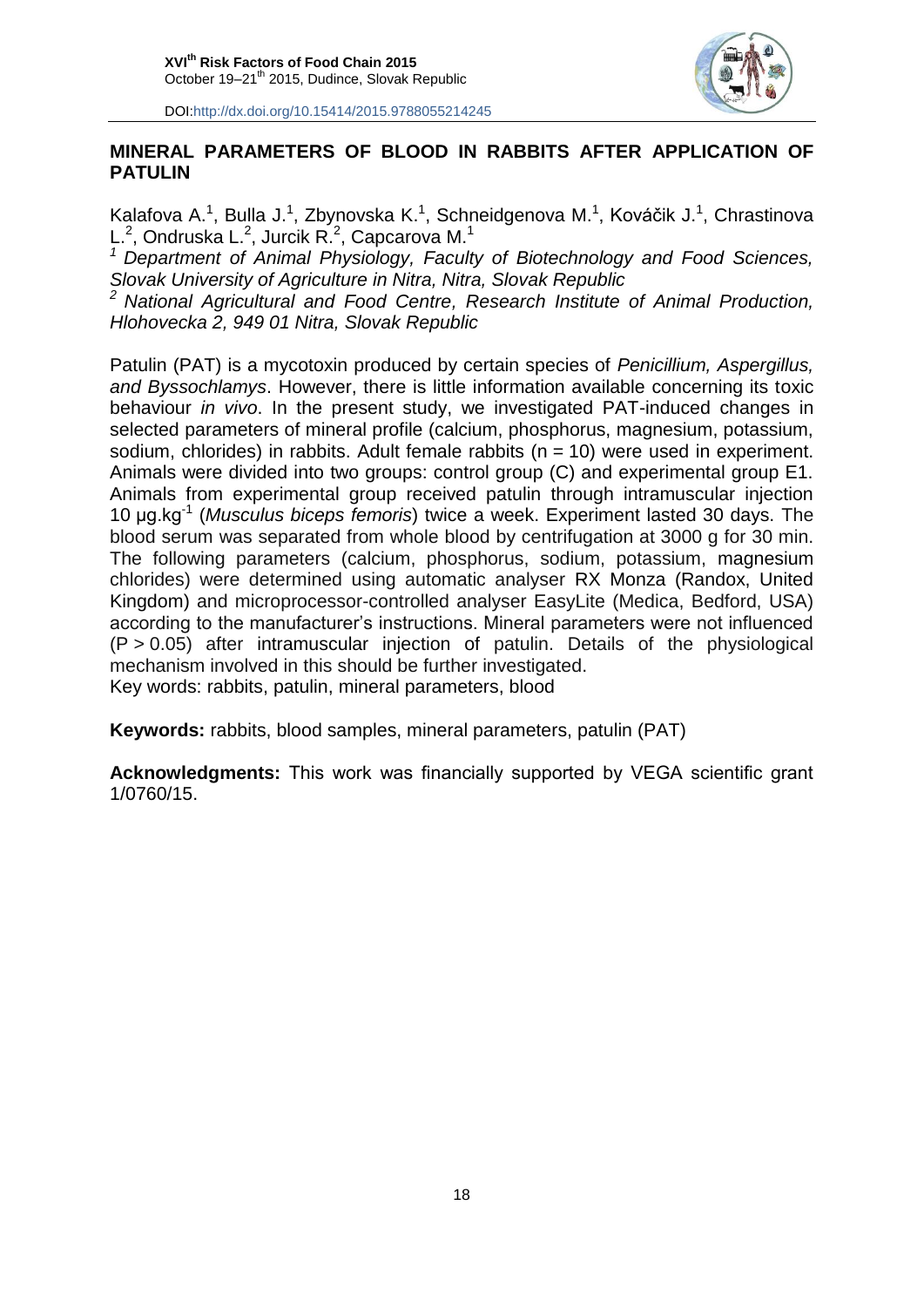

#### **EFFECT OF COENZYME Q10 ON THE MALONDIALDEHYDE CONCENTRATION IN MICE MODEL OF INFLAMMATION**

Kapusta E., Muchacka R., Goc Z., Greń A., Formicki G. *Department of Animal Physiology and Toxicology, Faculty of Geography and Biology, Pedagogical University of Cracow*

Coenzyme Q10 is a natural antioxidant present in animals in every cell of the body. The greatest concentration of Coenzyme Q10 are characterized by tissue with the greatest demand for energy. Primordium is involved in electron transport in the respiratory chain, accelerates metabolism, preventing the formation of free radicals, prevent initiation and propagation of peroxidation of polyunsaturated fatty acids, lipids and phospholipids in mitochondrial membranes. The concentration of Coenzyme Q10 with age, poor diet, drug abuse or alcohol is lowered. The result of the shortage of the compound is a disturbance of function of various organs and systems especially the cardiovascular and immune systems. Inflammation is the body's response to infections, caused by damaging agent: biological, physical, chemical. The aim of this study was to analyze the levels of malondialdehyde after the administration of Coenzyme Q10 as well as in the course of inflammation caused by injection of Zymosan A.The study was conducted on 48 male Swiss white mice, in two series after 3 and 6 hours of each series of animals were divided into four groups, namely one control and three experimental  $= 6$  in each group. Animals of the control group were given per os olive oil at a dose of 100 µl, the first experimental group were dosed intraperitoneally with Zymosan A at 75 mg.kg<sup>-1</sup> of body weight, the second experimental group *per os* – Coenzyme Q10 at a dose of 30 mg.kg<sup>-1</sup> of body weight, while mice third test group Zymosan A and Coenzyme Q10. Were taken the pancreas, liver and kidneys. The studies it can be concluded that Coenzyme Q10 significantly reduces the concentration of malondialdehyde or protective functions and indicates the antioxidant properties of this compound. In contrast, administration of Zymosan A causes inflammation which increases oxidative stress, increased lipid peroxidation by the increase in the concentration of malondialdehyde, which is one of the markers of oxidative stress.

**Keywords:** coenzyme Q10, inflammation, MDA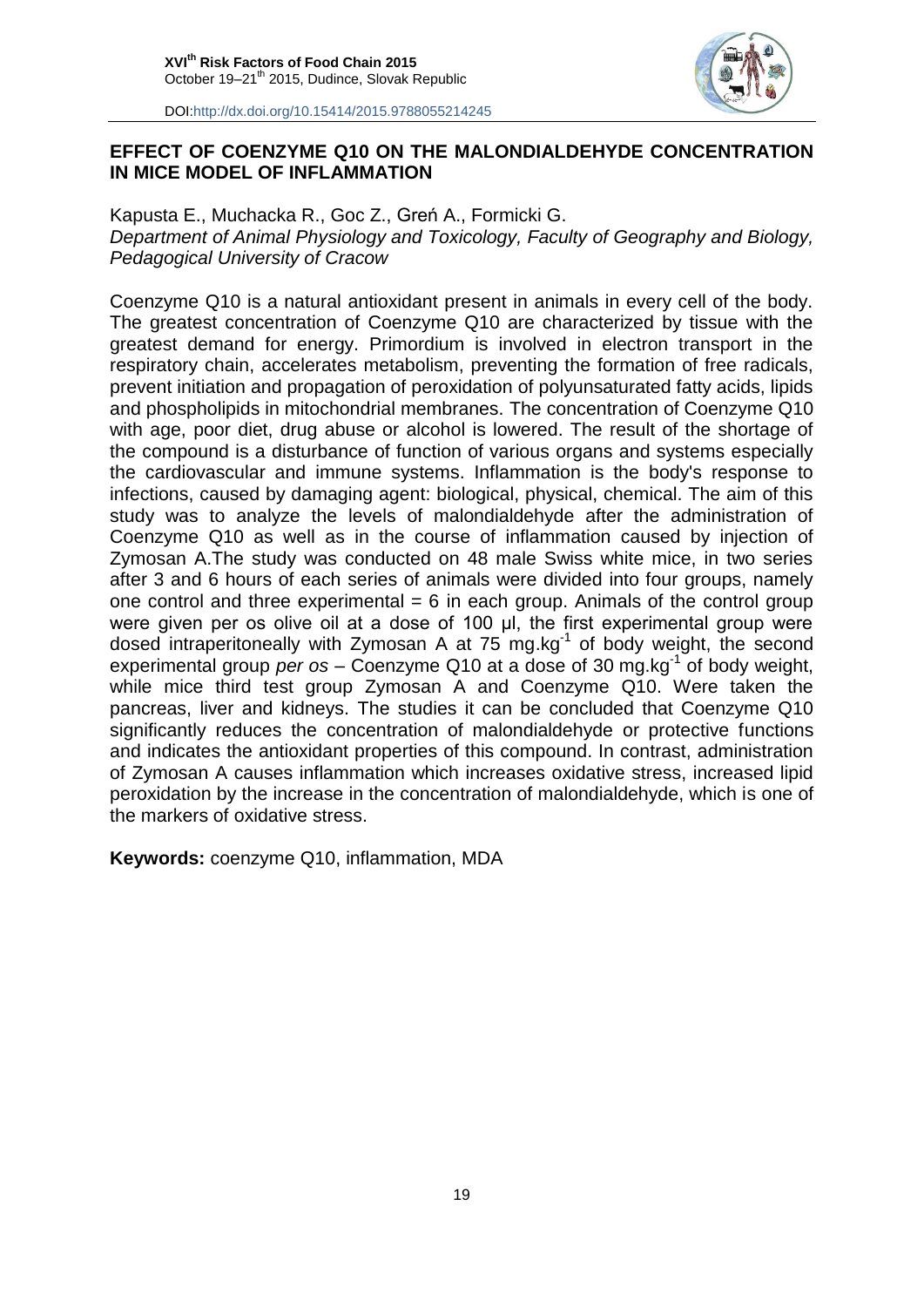

#### **REDUCTION OF DON-TOXIN CONTENT IN WHEAT**

Kecskés-Nagy E.<sup>1</sup>, Sembery P.<sup>2</sup>, Korzenszky P.<sup>2</sup>

*<sup>1</sup> Kecskemét College, Kecskemét, Faculty of Horticulture*

*<sup>2</sup> Szent István University, Gödöllő, Faculty of Mechanical Engineering*

Across the whole food chain – from the production of raw material to processing and sale of final product - the adequate technical background is important factor to fulfil the food safety criteria determined by laws and market requirements. Therefore it is essential that the suppliers can deliver machinery and equipments which must correspond to the food safety requirements and these conditions can be guaranteed for a long time. Adequate technical conditions increase food safety. It help food business operators and their suppliers to be able to ensure that all stage of production, processing and distribution of food satisfy the relevant hygiene, chemical and microbiological requirements laid down in the regulations. The objective of my research work is to investigate: Is there any, justifiable way to decrease the level of mycotoxin - within this deoxinivalenol (DON) content – of breadmaking wheat during the milling process. The source of food safety in food chain is that the primary products suit the food safety requirements. Basic requirement is that these products don't contain microbiological, chemical and other contaminations, or at least not more than the maximum allowable limits. It is a very difficult or sometimes it is not possible to correct food safety risk factors – which got into the products during cultivation – in the course of processing. Such factor is fusariotoxin in fodder and bread wheat. DON-toxin is the most frequent toxin in cereals. This is a very unvarying chemical substance which stands out heat effects and doesn't decompose in the manufacturing, storage and handling procedures. It follows that, if the milling industry process such raw materials, which is infected and polluted by toxin, there is this mycotoxin in processed cereals, too. The place of investigation was at the Júlia Malom Ltd, where I studied how is possible to decrease toxin content of durum wheat, and what extent by application of Sortex Z optical sorter.

**Keywords:** DON-toxin, food safety, technical conditions, breadmaking wheat, food chain

**Acknowledgments:** Our research was supported by "Basic and industrial research in association with production of food of plant and animal origin meeting the food safety requirements" KTIA\_AIK\_12-1-2012-0012 project.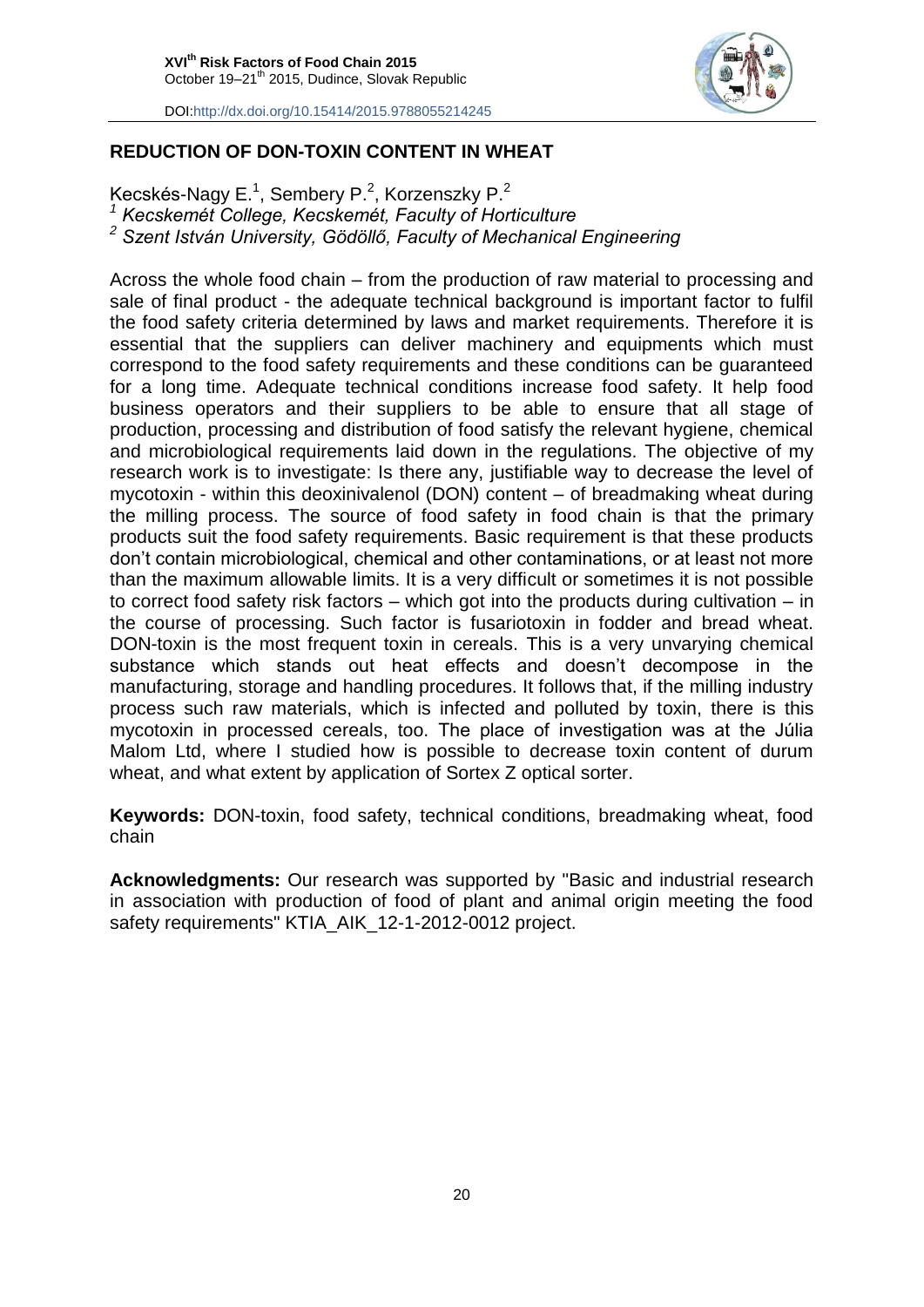

#### **DIFFERENCES IN LIPID PARAMETERS OF RABBIT´S BLOOD FOLLOWING ADMINISTRATION OF T2 TOXIN: GENDER COMPARISON**

Kisska P.<sup>1</sup>, Kalafova A.<sup>1</sup>, Bulla J.<sup>1</sup>, Zbynovska K.<sup>1</sup>, Schneidgenova M.<sup>1</sup>, Kovacik J.<sup>1</sup>, Chrastinova L.<sup>2</sup>, Ondruska L.<sup>2</sup>, Jurcik R.<sup>2</sup>, Capcarova M.<sup>1</sup>

*<sup>1</sup>Department of Animal Physiology, Faculty of Biotechnology and Food Sciences, Slovak University of Agriculture in Nitra, Nitra, Slovak Republic*

*<sup>2</sup>National Agricultural and Food Centre, Research Institute of Animal Production, Hlohovecka 2, 949 01 Nitra, Slovak Republic*

The aim of the study was to determinate differences after application of T2 toxin on selected lipid parameters (cholesterol, TAG ) of rabbit's blood. Adult male rabbits  $(n = 10)$  and female rabbits  $(n = 10)$  were divided into two groups  $(n = 5)$  in each group), control group (C) and experimental group. The rabbits in the experimental group received  $\bar{T}2$  toxin in injectable form (intramuscularly) at 10  $\mu$ g.kg<sup>-1</sup> for 90 days 3 times a week. Control group received injection water. Blood samples were analyzed by automatic clinic analyzer Microlab 300. Higher values of cholesterol and triacylglycerol in the control groups in comparison with all experimental groups were found, however without significant differences  $(P > 0.05)$ . Based on these results further investigation is needed to obtain a final answer concerning the effect of T2 toxin on lipid metabolism of rabbit's blood.

**Keywords:** T2 toxin, rabbit, cholesterol, TAG, gender comparison

**Acknowledgments:** This work was financially supported by VEGA scientific grant 1/0760/15.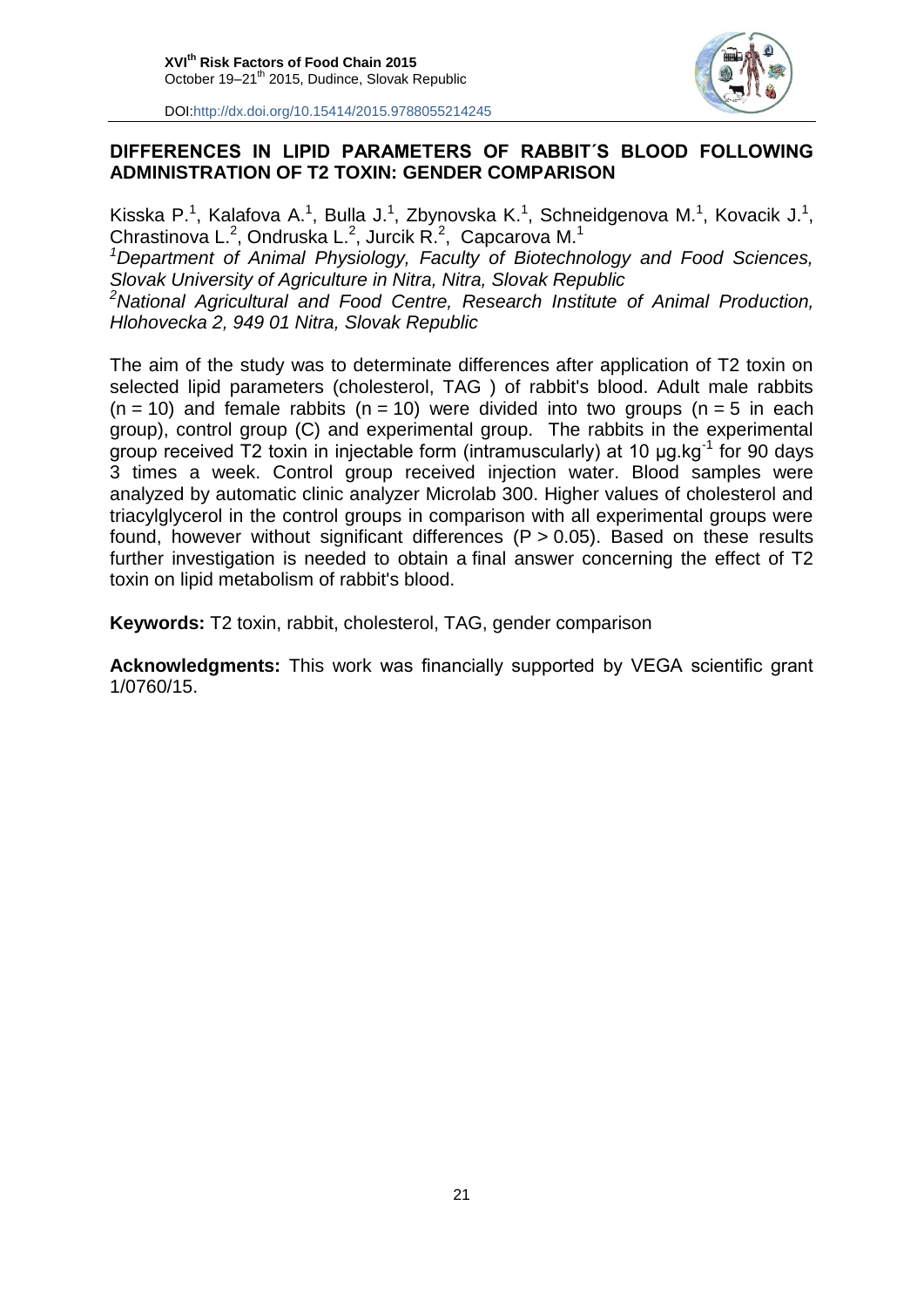

#### **OPTIMIZING FED-BATCH CULTIVATION OF RIBOFLAVIN OVERPRODUCING YEASTS** *CANDIDA FAMATA* **#91 STRAIN USING DIFFERENT ANTIFOAMS**

Kluz M.<sup>1</sup>, Kordiaka R.<sup>1</sup>, Dmytruk K.<sup>2</sup>, Sibirny A.<sup>1, 2</sup> *<sup>1</sup>University of Rzeszow, Department of Biotechnology and Microbiology, Zelwerowicza 4, 35-601 Rzeszow, Poland, <sup>2</sup>Institute of Cell Biology, National Academy of Science of Ukraine, Drahomanov Street 14/16, 79005 Lviv, Ukraine,*

Riboflavin, also known as vitamin  $B<sub>2</sub>$  or additive E101, is an easily absorbed micronutrient with a key role in maintaining health in humans and animals. It serves as biosynthetic precursor of flavin nucleotides FMN and FAD used as coenzymes by flavoproteins. As such, vitamin  $B_2$  plays a key role in energy metabolism, for metabolism of fats, ketone bodies, carbohydrates, and proteins. Recently, applying approaches of random mutagenesis and metabolic engineering, a riboflavin overproducing strains of the flavinogenic yeast *Candida famata* were constructed. The aim of this work was optimization of cultivation conditions for maximal accumulation of riboflavin by the isolated recombinant strain *C. famata* #91. A series of experiments were carried out to study the effects of different antifoams for the riboflavin production by the *C. famata* #91 strain during fermenter cultivation. For this, foaming was suppressed by addition of four sterile antifoams: Structol 673, Silicone Antifoam 30 % (ROTH), Silicone Antifoam (SIGMA), Antifoam 204 (SIGMA); each to the final concentration of 20 mg.L $^{-1}$ . The experiments were conducted in the 1.3 L laboratory glass fermenters (BioFlo®/CelliGen® 115, New Brunswick Scientific Co.). The batch operation mode was adopted to obtain a high cell density and high concentration of riboflavin. The inoculum in a concentration of 20 % was added to 0.5 L of optimized medium OP 5 m. The dissolved oxygen (DO) concentration was monitored using the fermenter control unit based on polarographic DO probe. Air was used for culture aeration (1.1 vvm). The bioreactor was operated at 28 °C and 600 – 1100 rpm. The pH 5.5 of the medium was automatically adjusted (Mettler – Toledo pH electrode) by 1 N HCl or 0.1 N NaOH. Samples were withdrawn twice a day, biomass and riboflavin concentrations in the medium were determined. The following results on riboflavin accumulation were obtained after 120 h cultivation using different antifoams used: Structol 673, 8.2 g.L<sup>-1</sup>, Silicone Antifoam 30 % (ROTH), 7.18 g.L<sup>-1</sup>. Silicone Antifoam (SIGMA), 6.9 g.L<sup>-1</sup>, Antifoam 204 (SIGMA), 7.4 g.L<sup>-1</sup>. Thus the antifoam Structol 673 appeared to be the most appropriate for maximal riboflavin accumulation. During accumulation of 8.2 g of riboflavin per L with Structol 673, biomass production was achieved 60.4 mg.mL $<sup>1</sup>$ . Thus, optimization of cultivation</sup> conditions led to a noticeable improvement in riboflavin production by the recombinant *C. famata* strain #91 during fed-batch cultivation.

**Keywords:** riboflavin, *Candida famata* #91, antifoams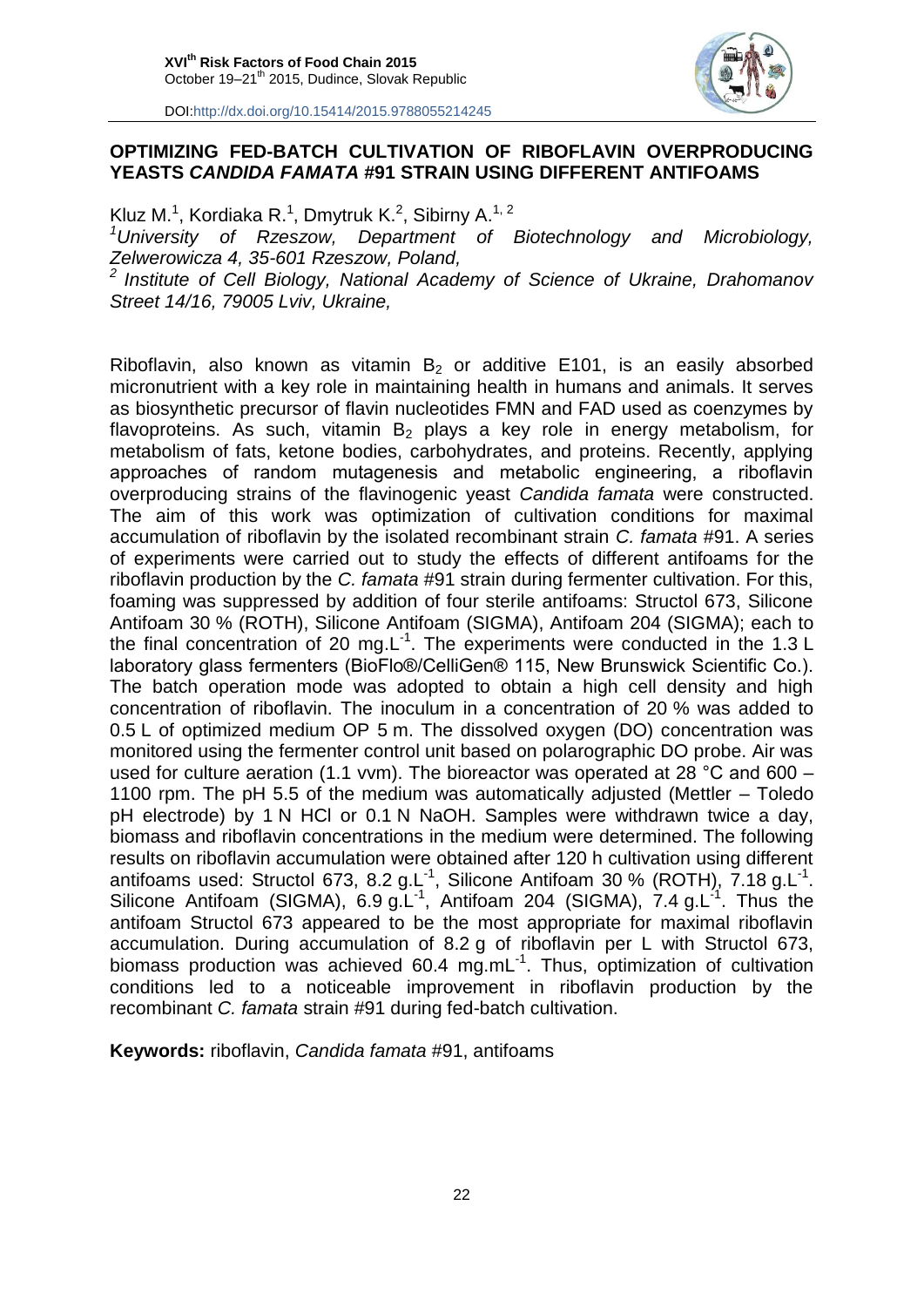

#### **ASSESSMENT OF** *LUTEINIZING* **HORMONE LEVEL IN BLOOD PLASMA OF MALE RABBITS AFTER SHORT-TERM AMYGDALIN AND APRICOT KERNELS TREATMENT**

Kolesár E.<sup>1</sup>, [Halenár](https://is.uniag.sk/lide/clovek.pl?id=32390;quick=1) M.<sup>1</sup>, Tušimová E.<sup>2</sup>, Kováčik A.<sup>1</sup>, Zbyňovská K.<sup>1</sup>, Chrastinová Ľ.<sup>3</sup>, Ondruška Ľ.<sup>3</sup>, Jurčík R.<sup>3</sup>, Kalafová A.<sup>1</sup>, [Schneidgenová](https://is.uniag.sk/lide/clovek.pl?id=1049;quick=1) M.<sup>1</sup>, [Kolesárová](https://is.uniag.sk/lide/clovek.pl?id=1505;quick=1) Adriana<sup>1</sup>, [Massányi](https://is.uniag.sk/lide/clovek.pl?id=1345;quick=1) P.<sup>1</sup>

<sup>1</sup> Faculty of Biotechnology and Food Sciences, Slovak University of Agriculture in *Nitra, <sup>2</sup>Research Centre AgroBioTech, Slovak University of Agriculture in Nitra, Slovak Republic; <sup>3</sup>Animal Production Research Centre Nitra, National Agricultural and Food Center, Lužianky, Slovak Republic*

Luteinizing hormone (LH) is a hormone produced by gonadotropic cells in the anterior pituitary gland. LH in males had also been called interstitial cell-stimulating hormone (ICSH), its role is to stimulate [Leydig cell](https://en.wikipedia.org/wiki/Leydig_cell) production of [testosterone.](https://en.wikipedia.org/wiki/Testosterone) It acts synergistically with follicle stimulating hormone (FSH). Cyanogenic glycoside as an amygdalin was detected in apricot kernels, bitter almonds and peach, plum, pear and apple seeds. Previous studies related to amygdalin have primarily focused on antitumor mechanism, and on its toxicity caused by the release of cyanide. Previous studies describe the effects of natural compound amygdalin on male reproductive systems focused on process of steroidogenesis, spermatozoa motility and morphological abnormalities of spermatozoa. Objective of this *in vivo* study was to evaluate the potential effect of amygdalin (as a bioactive component of apricot kernels) and apricot kernels on the plasma levels of LH using rabbits as animal model. Adult rabbit males ( $n = 20$ , age: 150 days) were divided into to 5 groups: control without amygdalin addition, 2 experimental groups received intramuscular injection of amygdalin (at dose 0.6 and 3.0 mg.kg $^{-1}$  b. w.) during 2 and 4 weeks and other 2 experimental groups were fed by apricot seeds (at dose 60 and 300 mg.kg<sup>-1</sup> b. w.) mixed with feed during the same period. After this period the blood was collected and plasma levels of the LH was assayed by ELISA. Our results showed no significant ( $P \ge 0.05$ ) differences in LH plasma level after 2 and 4 weeks of amygdalin and apricot kernel application in comparison to untreated control group. In conclusion, amygdalin and apricot kernels did not affect the plasma LH level in male of rabbits after short-term exposure.

**Keywords:** amygdalin, apricot kernels, LH, rabbit.

**Acknowledgments:** This work was supported by the Ministry of Education, Science, Research and Sports of the Slovak Republic no. 1/0022/13, Slovak Research and Development Agency of the Slovak Republic no. APVV-0304-12 and European Community under project no 26220220180: Building Research Centre "AgroBioTech".

We would like to thank Radoslav Hrušovský – Trasco, Slovakia for providing of apricot kernels.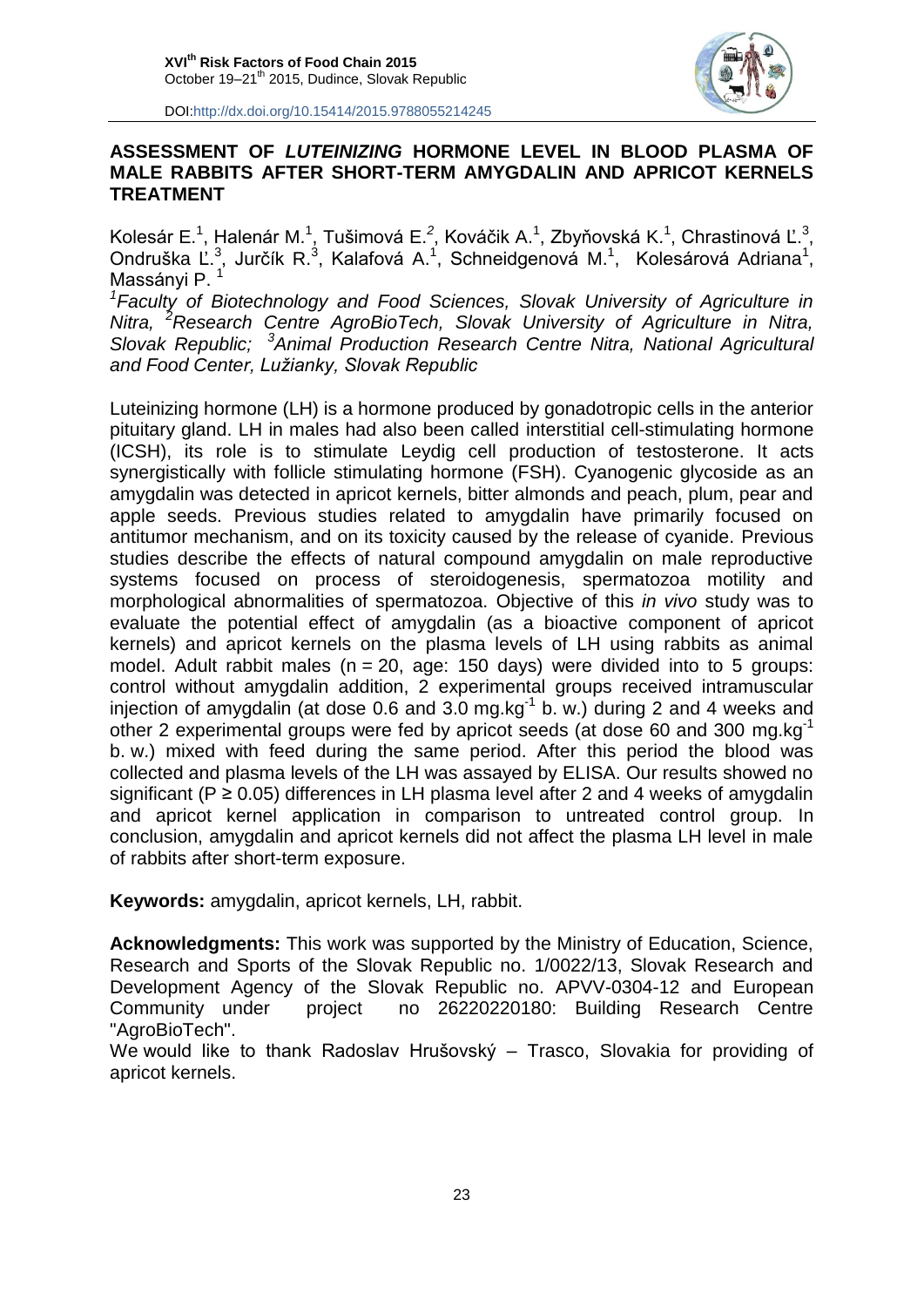

#### **ASSESSMENT OF FUSARIUM TOXINS COMBINED WITH LUTEINIZING HORMONE ON PROGESTERONE SECRETION BY PORCINE OVARIAN GRANULOSA CELLS** *IN VITRO*

Kolesárová A.<sup>1</sup>, Medveďová M.<sup>1</sup>, Maruniaková N.<sup>1</sup>, Halenár M.<sup>1</sup>, Marák M<sup>1</sup>, Kováčik J.<sup>1</sup>, Sirotkin A. V.<sup>2</sup>

*<sup>1</sup>Department of Animal Physiology, Faculty of Biotechnology and Food Sciences, Slovak University of Agriculture in Nitra, Nitra, Slovak Republic*

*2 Institute for Farm Animal Genetics and Reproduction, Animal Production Research Centre Nitra, National Agricultural and Food Centre, Lužianky, Slovak Republic*

*Luteinizing* hormone (LH) is a hormone produced by gonadotropic cells in the anterior pituitary gland. In females, an acute rise of LH triggers ovulation and development of the *corpus luteum*. Mycotoxins are contaminants of animal feed that can impair fertility and cause reproductive alterations in farm animals. The aim of the study was to examine the LH-induce progesterone secretion by porcine ovarian granulosa cells after addition of *Fusarium* toxins deoxynivalenol (DON), zearalenon (ZEA) and T-2 toxin each at the dose of 100  $\mu$ g.ml<sup>-1</sup> for 24 h. Progesterone levels in culture medium were detected by ELISA. The doses 0.1, 1 and 10  $\mu$ g.ml<sup>-1</sup> of LH added to culture medium significantly ( $P \le 0.05$ ) increased progesterone secretion by GCs. The dose 100 ng.ml $<sup>1</sup>$  of T-2 toxin but not DON and ZEA added to culture medium significantly</sup>  $(P \le 0.05)$  increased progesterone secretion by GCs. The combination of the lowest LH dose  $(0,1 \mu g.m^{-1})$  and 100 ng.ml<sup>-1</sup> of ZEA (but not DON a T-2 toxin) significantly (P ≤ 0.05) increased progesterone release by GCs. Progesterone secretion was significantly (P  $\leq$  0,05) stimulated by 1  $\mu$ g.ml<sup>-1</sup> of LH addition in combination with DON, ZEA and T-2 toxin at the dose 100 ng.ml<sup>-1</sup>. DON and ZEA (but not T-2 toxin) each at the dose 100 ng.ml<sup>-1</sup> in combination with 10  $\mu$ g.ml<sup>-1</sup> of LH addition significantly ( $P \le 0.05$ ) increased progesterone secretion by GCs. Our findings suggest that *Fusarium* toxins can affect the process of steroidogenesis in porcine ovarian cells.

**Keywords:** DON, ZEA, T-2 toxin, LH, progesterone, granulosa cells, pigs

**Acknowledgments:** The authors are thankful to Romer Labs Division Holding GmbH, Tulln, Austria for provided mycotoxins. This work was financially supported by the Ministry of Education of the Slovak Republic project no. 1/0022/13 and APVV-0304-12.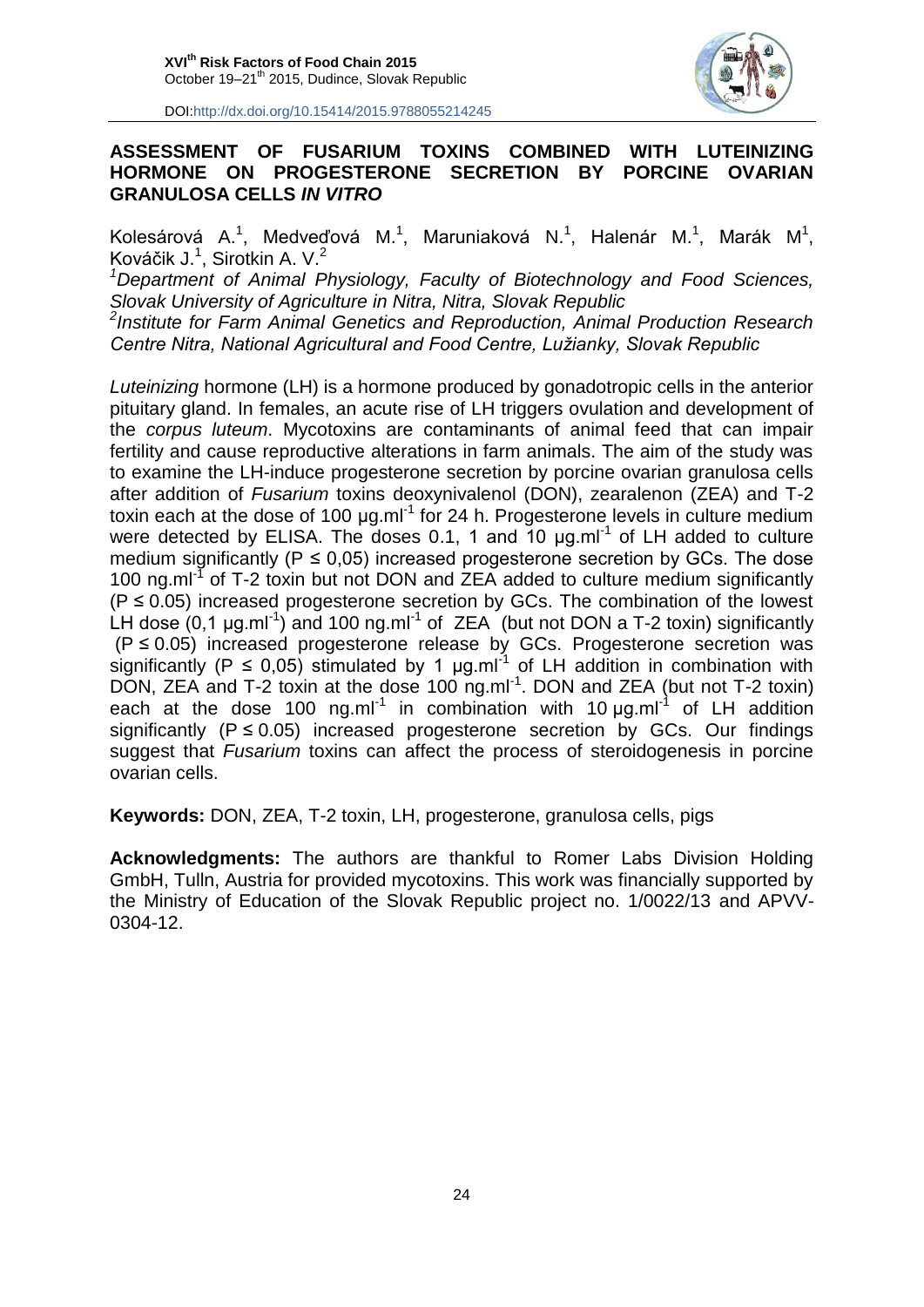

#### **EFFECT OF THE ANTIBIOTIC DIHYDROSTREPTOMYCIN ON THE CELL METABOLISM** *IN VITRO*

Kováčik A.<sup>1</sup>, Čupka P.<sup>1</sup>, Tušimová E.<sup>1</sup>, Fülöpová D.<sup>2</sup>, Kročková J.<sup>1</sup>, Massányi P.<sup>1</sup>, Kolesárová Adriana<sup>1</sup>

*<sup>1</sup>Department of Animal Physiology, Faculty of Biotechnology and Food Sciences, SUA in Nitra*

*2 Institute for State Control of Veterinary Biologicals and Medicine, Biovetská 34, Nitra, SK-949 01, Slovak Republic*

Dihydrostreptomycin is an aminoglycoside antibiotic (derivative of streptomycin), used against many types of bacterial diseases and Gram-negative organisms. Their antimicrobial effects stimulated their large usage in human and also in veterinary medicine. In our study the effect of various concentrations of Dihydrostreptomycin (0, 7500, 15000, 20 000 µg.ml<sup>-1</sup>) were tested on the Vero cells (The 'Vero' lineage was isolated from kidney epithelial cells extracted from an African green *Chlorocebus aethiops*) *in vitro*. The concentrations of tested antibiotic were derived from the LD50, dose that kills 50 % of treated animals. The viability of treated cell cultures was assessed microscopically after 24 hour incubation. The culture medium removed from wells was used for biochemical assays for monitoring of the influence of chemicals on cell metabolism (levels of total proteins and cholesterol). For the comparison of analyzed data in each group ANOVA Scheffe´s test was used (P < 0.05, 0.01 and 0.001). The observed parameters were affected by antibiotic only at higher concentrations. Decreasing content of total proteins showed effects of dihydrostreptomycin on the Vero cells, however without significant differences  $(P > 0.05)$ . Significant decrease  $(P < 0.01)$  of cholesterol level was observed only in the highest concentration of antibiotic. Acquired knowledge is possible to apply in toxicity evaluation of pharmacological effective substances in vitro. Eukaryotic cell in vitro respond to chemical substances influence sensitively, therefore these techniques could replace examination in vivo, which require great numbers of animal.

**Keywords:** dihydrostreptomycin, VERO cells, total proteins, cholesterol

**Acknowledgments:** This work was financially supported by VEGA scientific grant no. 1/0022/13, KEGA grant no. 006/SPU-4/2015 and by the Slovak Research and Development Agency Grant no. APVV-0304-12. This work was co-funded by European Community under project no 26220220180: Building Research Centre "AgroBioTech".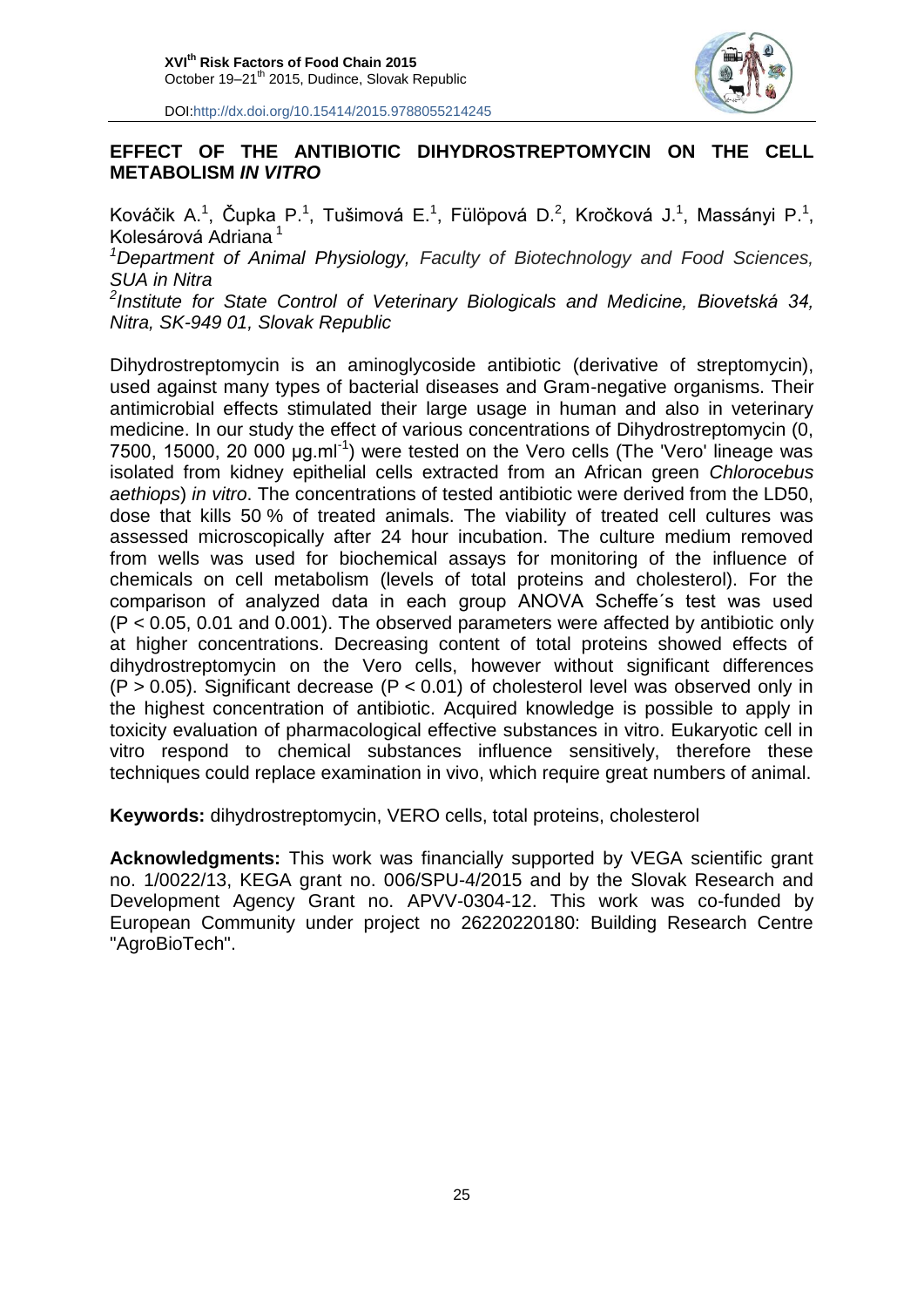

#### **OPTIMIZATION OF PHYSIOLOGICAL PROCESSES IN DAIRY COWS AS FUNDAMENTAL PRINCIPLE OF HEALTH**

Kováčik J., Capcarová M., Kolesárová Adriana, Kalafová A., Massányi P., Lukáč N. *Department of Animal Physiology, Faculty of Biotechnology and Food Sciences, Slovak University of Agriculture in Nitra, Slovakia*

The nutritional and metabolic status during onset of lactation is the main factor influencing the fertility of dairy cows which is the reason of poor reproduction and economics of dairy herds. The energy requirements of lactating cows are met through a combination of dietary intake and mobilization of body reserves. Postpartum reproductive functions depend on nutrient energy intake linking to milk production what depends on nutrient energy intake and rapid recovery of energy balance. Energy deficit (gluconeogenesis and lipolysis) at early lactation reflects in energy and nitrogen parameters of metabolic profile. The objective of this paper was to analyse the changes of selected energy and nitrogen metabolism parameters in blood and urine of dairy cows with fertility disorders. The following indicators of the metabolic profile were determined: glucose, total lipids, triacylglycerol, cholesterol, total protein and urea in blood and urine, ketone bodies in urine. Acid–base homeostasis has a close relationship to the process of absorption of substance into their metabolic transformation and excretion and gas exchange in organism. Our results confirmed tendency in higher metabolic turnover during early lactation manifested with lipolysis, ketonuria and metabolic acidosis.

#### **Keywords:** biochemical parameters, blood serum, milk production, Acid-base homeostasis

**Acknowledgments:** This work was financially supported by APVV- 0304-12.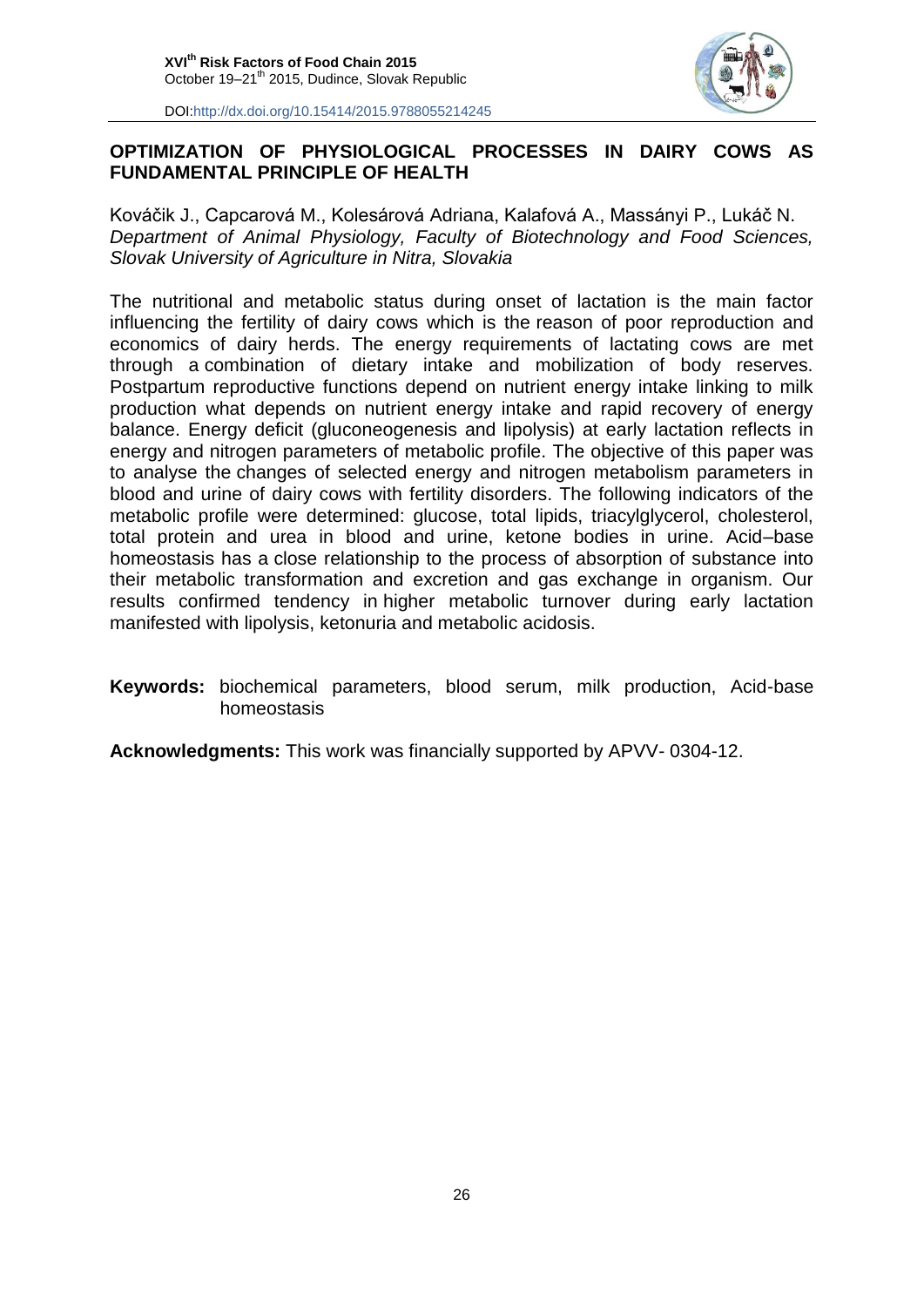

#### **CHANGES IN FEMORAL BONE MICROSTRUCTURE OF MALE RABBITS INTRAMUSCULARLY ADMINISTERED BY AMYGDALIN**

Kováčová, V.<sup>1</sup>, Kordíková, D.<sup>1</sup>, Ďúranová, H.<sup>1</sup>, Babosová, R.<sup>1</sup>, Omelka, R.<sup>2</sup>, Kolesárová, A.<sup>3</sup>, Martiniaková, M.<sup>1</sup>

*<sup>1</sup> Department of Zoology and Anthropology, Constantine the Philosopher University, 949 74 Nitra, Slovak Republic*

*<sup>2</sup> Department of Botany and Genetics, Constantine the Philosopher University, 949 74 Nitra, Slovak Republic*

*<sup>3</sup> Department of Animal Physiology, Slovak University of Agriculture, 949 76 Nitra, Slovak Republic*

Amygdalin is one of many nitrilosides abundant in the seeds of apricots, almond, peaches, apples and other rosaceous plants. Amygdalin itself is a non-toxic, but its component hydrocyanic acid (HCN) decomposed by some enzyme is the poisonous substance. Many studies have shown that amygdalin plays a supporting role in the treatment of cancer, diabetes, asthma, bronchitis and other diseases. However, its effect on bone microstructure has not been investigated to date. In our study, nine four-month-old male rabbits were randomly divided into three groups of three animals each. Adult rabbits from the experimental groups (E groups) were intramuscularly administered with amygdalin at doses 0.6 mg.kg $^{-1}$  body weight (b. w.) (group E1) and 3 mg.kg $^{-1}$  b. w. (group E2) one time per day for one month. Three rabbits without amygdalin intoxication served as a control group (group C). At the end of the experiment, cortical bone thickness and histological structure of femoral bones of rabbits from all groups were determined. We found no significant differences in cortical bone thickness between all analysed groups. However, intramuscular application of amygdalin induced an absence of the primary vascular longitudinal bone tissue in some areas of endosteal border. This part of the bone was formed by irregular and/or dense Haversian bone tissues. Also, the middle part of *substantia compacta* was composed of primary vascular longitudinal bone tissue, extending from *periosteum* in these rabbits. The measured values for area, perimeter and minimum diameter of the primary osteons' vascular canals were significantly decreased (P < 0.05) in rabbits from E1 and E2 groups. In addition, all values (area, perimeter, maximum and minimum diameter) of the secondary osteons were significantly decreased  $(P < 0.05)$  in the E1 group. Our results indicate that intramuscular administration of amygdalin demonstrably influences only histological structure of femoral bones in adult male rabbits.

**Keywords:** amygdalin, femoral bone, rabbit, histomorphometry

**Acknowledgments:** The study was supported by the grant KEGA 035UKF-4/2013.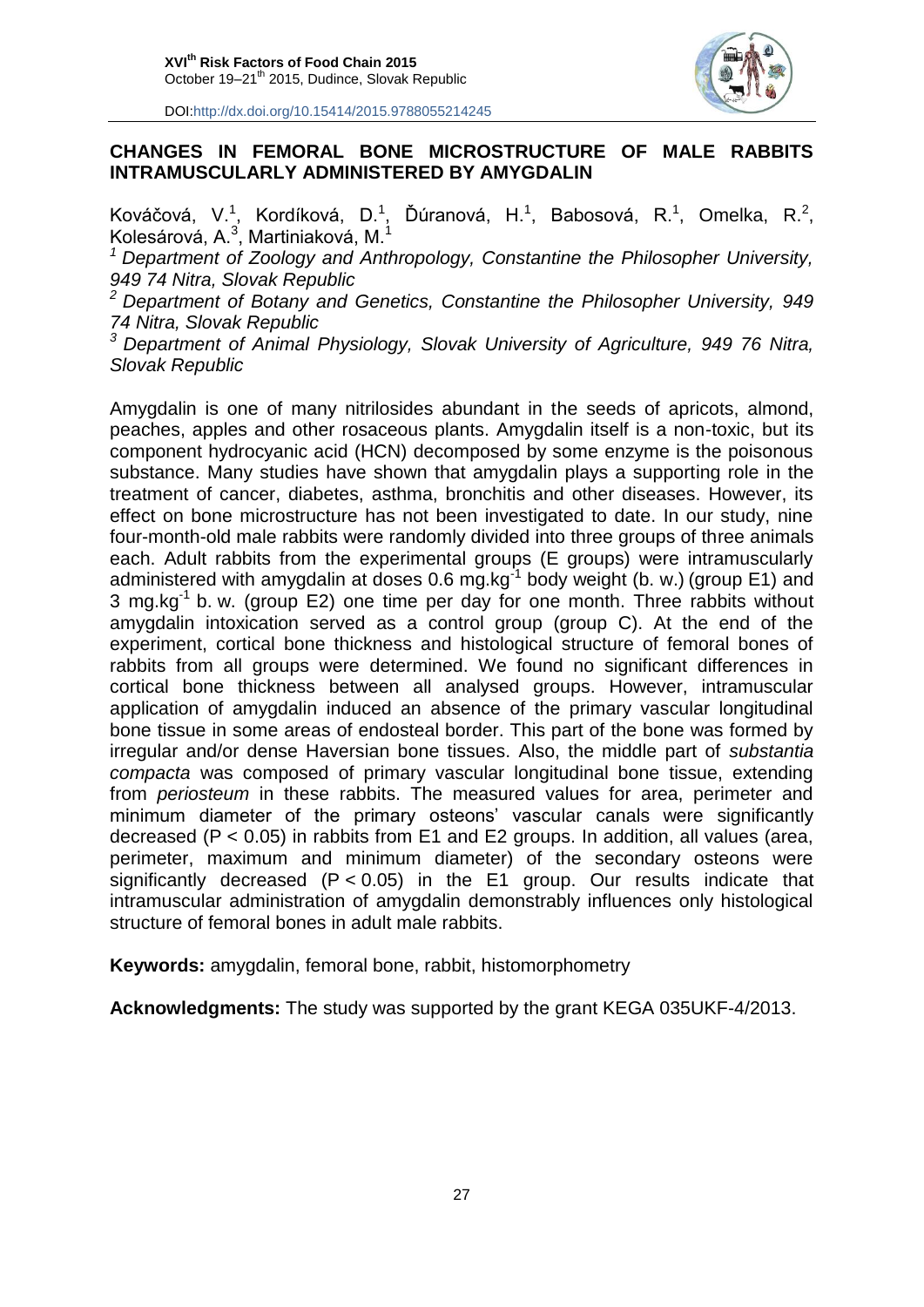

#### **TEACHING STYLE OF UNIVERSITY TEACHER**

Kročková J., Kováčik A., Massányi P. *Department of Animal Physiology, Slovak University of Agriculture, 949 76 Nitra, Slovak Republic*

Nowadays constantly emphasizes autoevaluation of teacher and the need to change the relationship teacher - student, so we have chosen this topic using a questionnaire interaction styles teacher. In the work we described the questionnaire and to submit the results of its own investigation, where we used a questionnaire interaction styles teacher. The questionnaire we have entered the second year student of bachelor study Slovak University of Agriculture. The questionnaire was completed a total of 50 students, including 22 boys and 28 girls. Students evaluated a total of five randomly selected teachers Slovak Agricultural University. Most teachers that the questionnaire appeared, has over ten years' experience, some even more than twenty years' experience. Each student could choose one of the five teachers who want to evaluate. The condition was that this teacher he taught at the university. Apart from the results we have described the progress of work with a questionnaire atmosphere, questions and subsequent discussion in the classroom. Questionnaires were evaluated and the results were compared. We compared different teachers here, the differences between teachers in terms of students. The results obtained suggest that the evaluation of university teachers in the eyes of their students were considered as a good organizer who helps his students to be successful, understand their problems and try to keep them accountable. At the same time, these teachers do not act on the students very strictly. In my view they are both teachers exercising their profession responsibly acting in their students positively and shifted their knowledge and development forward. Comparison of ratings of boys and girls, we found that there was no significant gender difference in the perception of teachers.

**Keywords:** teacher's personality, teaching style, interaction styles

**Acknowledgments**: This work was financially supported by KEGA grant no. 006/SPU-4/2015.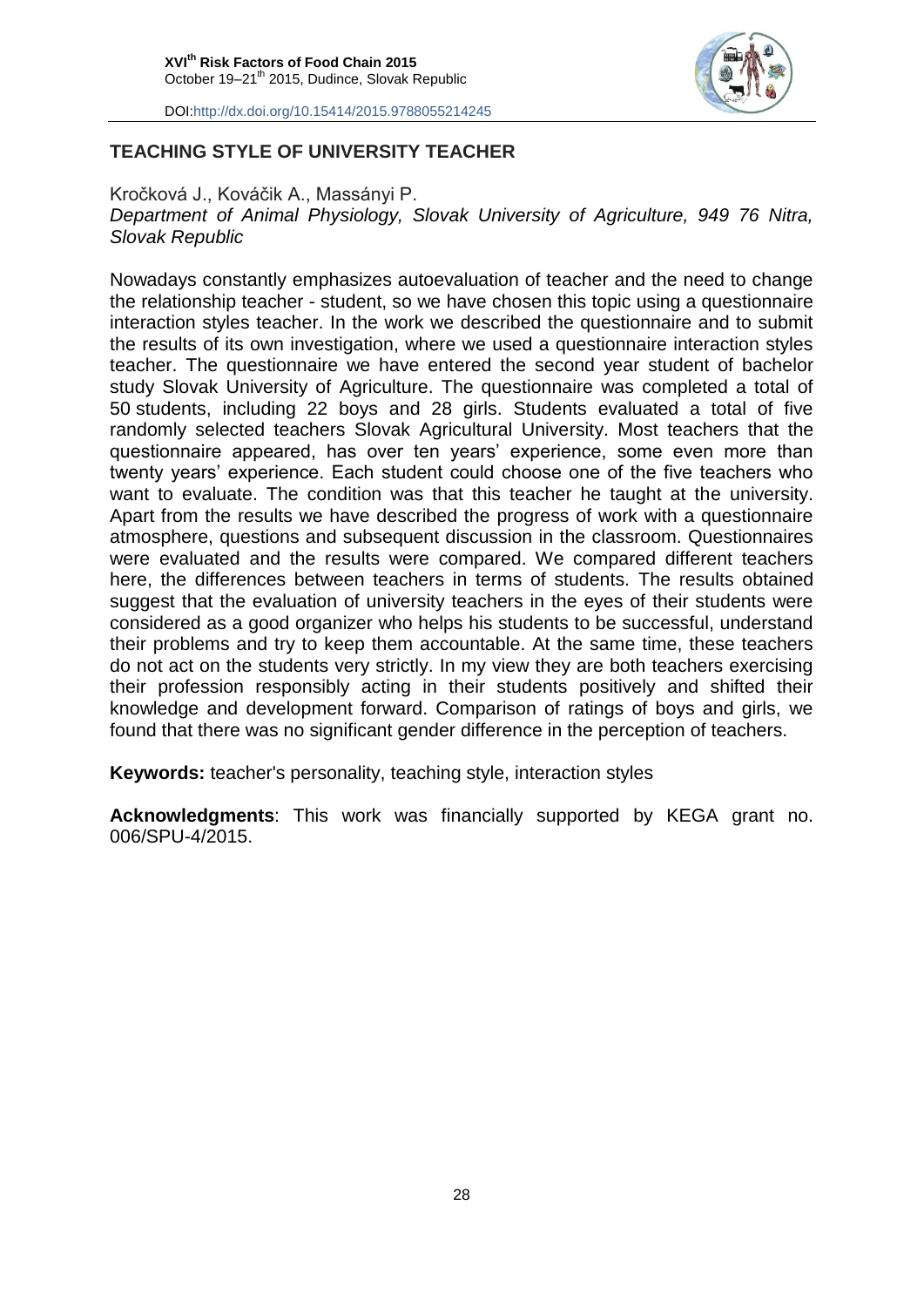

#### **DETERMINATION OF MERCURY AND CADMIUM IN BLOOD OF WILDLIFE ANIMALS**

Kročková J.<sup>1</sup>, Šmehýl P.<sup>2</sup>, Kováčik A.<sup>1</sup>

*<sup>1</sup>Department of Animal Physiology, Slovak University of Agriculture, 949 76 Nitra, Slovak Republic*

*<sup>2</sup>Department of poultry science and small animal husbandry, Slovak University of Agriculture, 949 76 Nitra, Slovak Republic*

Monitoring of contaminants in wildlife animals has great importance for the animals and also people. Wildlife animals occurring in the natural environment is the best bioindicators. Heavy metals are among the most important pollutants in the environment. Toxic actions may occur with low concentrations. A wide range of adverse effects that can cause in the body, including such major changes as carcinogenic activity, effects on reproduction and violation of hormonal balance. Most harmful to living organisms are considered mercury, cadmium, chromium and lead. The organism can get by inhalation, transdermal or oral. The aim of our study was to determine mercury and cadmium in the blood of wildlife animals. For the experiment were used 11 sexually mature animals (wild boar, *Sus scrofa* L*.*) of which 5 males and 6 females. The animals were blasted in the Nitra region, area Topolčianky. After shooting an animal's blood was collected and in cold boxes transported to the laboratory (Department of Chemistry, FBP SPU). For the evaluation of mercury in the blood plasma was used AMA (Advanced Mercury Analyzer) method using the AMA 254. Cadmium levels were measured by FAAS (Flame Atomic Absorption Spectrometry) method using AAS 3. The concentration of mercury in the blood ranged between 0.00073–0.000571 mg.kg**-1** . The concentration of cadmium in the blood accounted range  $0.00139$  to  $0.00723$  mg.kg<sup>-1</sup>. The obtained results were compared with the maximum permitted levels (for mercury 0.005 mg.kg<sup>-1</sup>, for cadmium  $0.008$  mg.kg<sup>-1</sup>) in the blood of the animals. We found that the animals have not been exceeded recommended values, with the exception of one female to 0.00869 mg.kg $^{-1}$  which was measured the increased content of Cd. Comparison of mean content of mercury in the blood of male and females, we found that in females the content of mercury was higher (0.00239 mg.kg<sup>-1</sup>) than in males (0.00232 mg.kg<sup>-1</sup>). Similarly, the content of cadmium in females was higher  $(0.00520 \text{ mg} \text{kg}^1)$  than in males  $(0.00398 \text{ mg} \cdot \text{kg}^{-1})$ .

**Keywords:** wild boar, *Sus scrofa* L., mercury, cadmium, wildlife animals, blood, AMA method, FAAS method

**Acknowledgments:** This work was financially supported by KEGA grant no. 006/SPU-4/2015. This work was co-funded by European Community under project no 26220220180: Building Research Centre "AgroBioTech".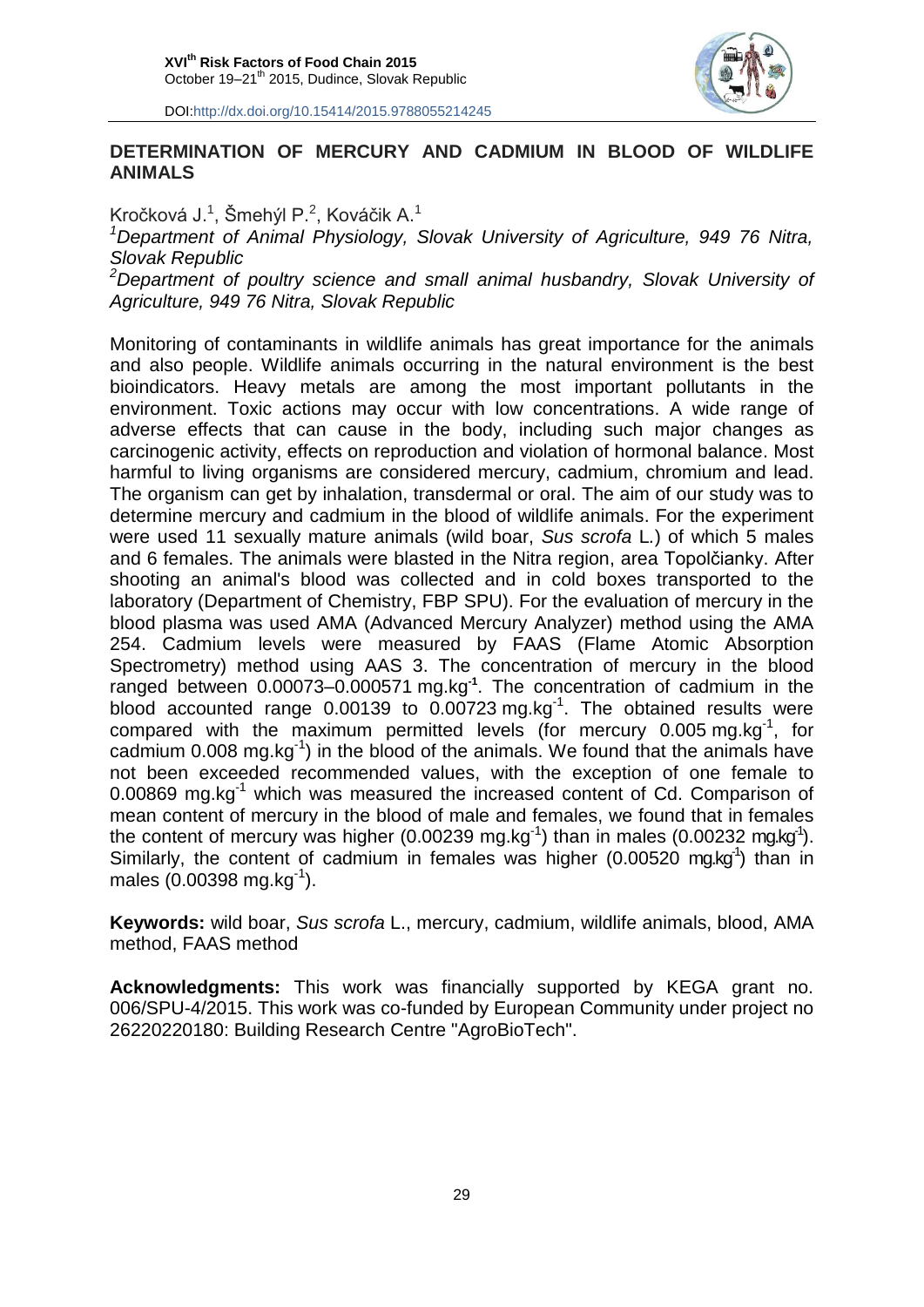

#### **ANTIOXIDANT ENZYMES ACTIVITY AND GLUTATHIONE LEVEL IN EGGS FROM HERITAGE BREED AND COMMERCIAL CROSSES HENS**

Muchacka R.<sup>1</sup>, Sosnówka-Czajka E.<sup>2</sup>, Skomorucha I.<sup>2</sup>, Kapusta E.<sup>1</sup>, Greń A.<sup>1</sup> *<sup>1</sup> Department of Animal Physiology and Toxicology, Institute of Biology, Pedagogical University, Podbrzezie 3, 31-054 Kraków, Poland <sup>2</sup> Department of Technology, Ecology and Economics of Animal Production, National Research Institute of Animal Production, 32-083 Balice n. Kraków, Poland*

The experiment was carried out with 180 hens of three heritage breeds (Yellowleg Partridge, Sussex, Leghorn) and 180 commercial crosses of laying hens (Hy-Line, ISA Brown, Lohmann). Layers were reared in the litter system at a stocking density of 9 birds per  $m^2$  and had no outdoor access. Birds were assigned to groups I to VI (Yellowleg Partridge, Sussex, Leghorn, and commercial layers Hy-Line, ISA Brown and Lohmann, respectively). Each group was subdivided into 3 subgroups, each having 20 birds. Birds were fed *ad libitum* standard diets based on concentrates for laying hens. Birds had free access to water throughout the experiment. All the groups were managed under uniform environmental (air humidity and temperature, lighting programme) and feeding conditions. At 48 weeks of age (peak of lay), 6 eggs from each group were collected. In the samples of egg yolks and albumens the concentration of reduced glutathione, and activity of superoxide dismutase, glutathione peroxidase and catalase were estimated. The results were statistically analysed by one-way analysis of variance and significant differences were estimated with Duncan's multiple range test. The egg yolks and egg albumens showed a statistically significant differences in the activity of SOD and GSH levels. The highest activity of SOD and the lowest level of GSH were observed in eggs from Sussex hens (of heritage breeds) and in eggs from Hy-Line (of commercial crosses hens). It is concluded from the present results that the origin of laying hens has an impact on the activity of antioxidant enzymes and glutathione levels in eggs, which may affect their quality.

**Keywords:** GSH, antioxidant enzymes, yolk, albumen, eggs, laying hens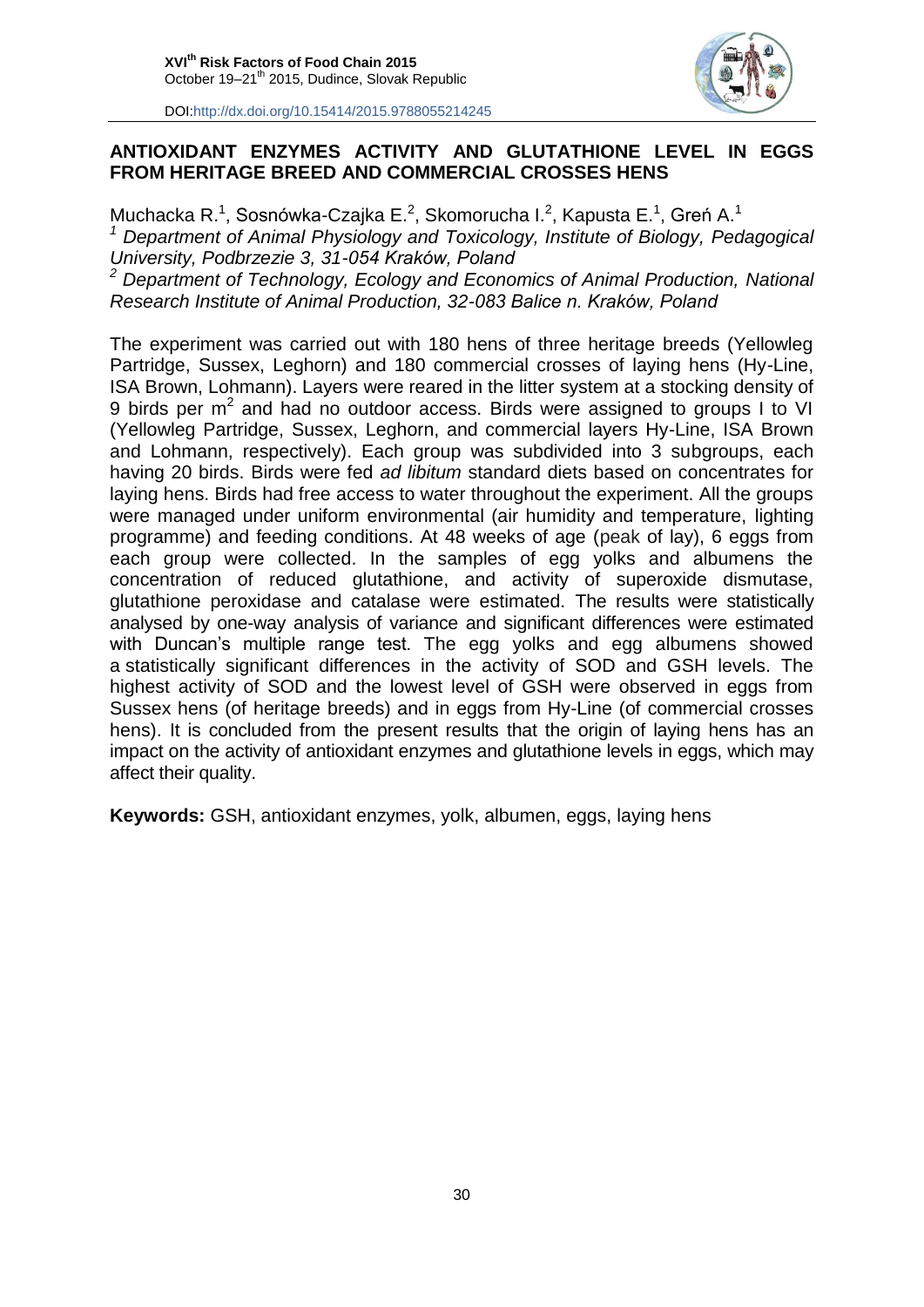

#### **EFFECT OF METHOD OF THE BREWING ON CAFFEINE CONTENT IN THE INFUSIONS OF COFFEE**

Pasternakiewicz A., Rożek P., Kisała J. *Department of Chemistry and Food Toxicology Rzeszów University, 1A Ćwiklińskiej St., 35-601 Rzeszów, Poland*

Coffee is the most popular, but also controversial beverage in the world. Coffee was consumed for centuries in order to improve mental and physical efficiency. The coffee is rich in charitable but also harmful compounds. Caffeine in a coffee has a positive effect on the human body – provided that it is in the right amounts. Antioxidants protect the body against effects of free radicals. Coffee also contains adverse compounds, as oxalic acid, chlorogenic acid and irritants. The power of the brew is not constant: the first caffeine passes to the brew and subsequently tanning agents, but if the brewing temperature is higher, the more tannins is in brew. There are many species of coffee prepared in various ways. The most common way coffee brewing is flooded with water at a temperature of 95–98 °C portion of coffee, but in the last years significantly has increased the demand for more expensive coffee prepared in coffee makers. The aim of this study was to determine the caffeine content in coffee infusions prepared by various methods making. Caffeine was determined in infusions of granular and minced coffees (Arabica and Robusta species) using the HPLC method. Used were as follows methods of brewing: flooding of boiling water of ground coffee portion, brewing in the jug coffee machine Moka, brewing in the overflow espresso machine, brewing in the pressure espresso machine. The caffeine content depends on the type of coffee. In the Robusta coffees caffeine level was higher than in Arabica coffees. Brewing method influences the level of caffeine in coffee, these differences are statistically significant. The highest content of caffeine was found in coffees brewed in the jug coffee machine Moka, while the lowest in coffees flooded with boiling water.

**Keywords:** coffee, caffeine content, brewing methods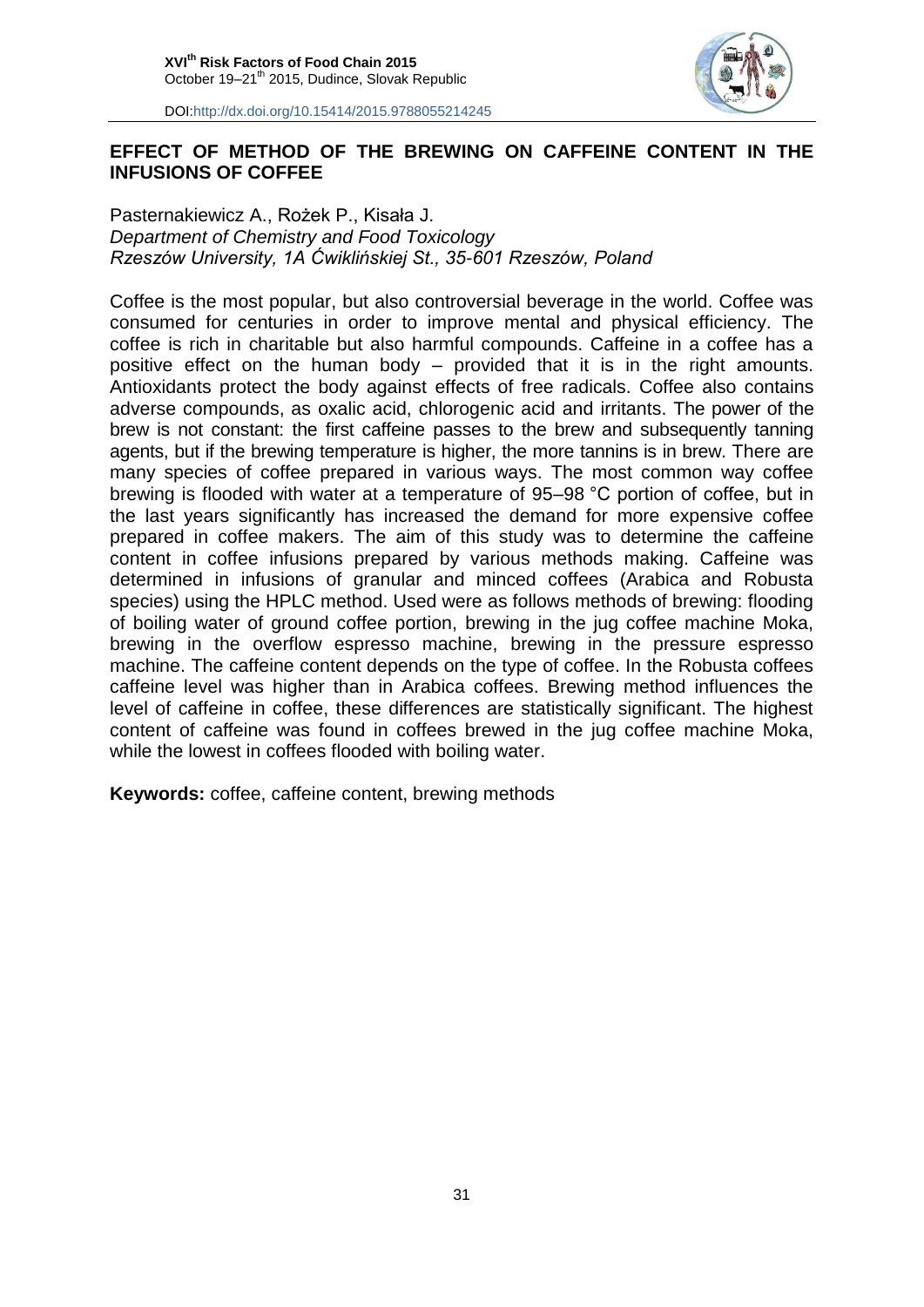

#### **TOMATOES STORAGE CONTAINER FOR EXTENSION OF FITNESS FOR CONSUMPTION**

Saletnik B., Zaguła G., Puchalski C., Czernicka M., Bajcar M. *Department of Bioenergy Technologies, Faculty of Biology and Agriculture, University of Rzeszow, Poland*

The work includes the test of the comparative analysis of selected varieties of tomatoes, stored and treated with Earth's magnetic field. Deprivation fruit external influence factor of the geomagnetic field will be carried out by placing the selected fruits in the prototype pipe windings Helmholzta. The mechanism of action is based here on offsetting resultant vector Earth's magnetic field inside the coil through the induced vector directed opposite. This type of approach to the process of storing and replacing traditional methods of extending the shelf life of fruit intake (e. g. fruit storage of gases in the atmosphere) is a new, innovative and forward-looking approach to the process extending the life of the plant material. The prerequisites for the possible success of the proposed method are extremely interesting observations Balyavskaya (2004). The alleged impact of reduced natural, Earth's magnetic field, with which we are dealing min. in an open space, as well as spacecraft, which act as a kind of shell screens for magnetic fields. This solution makes it possible to store fruit for a longer time without influence of an external magnetic field, which makes the fruit respiration is reduced and thus there is no possibility of evaporation of water and other valuable nutrients to the tissues of stored fruits and vegetables.

**Keywords:** magnetic compensation, tomatoes, storage container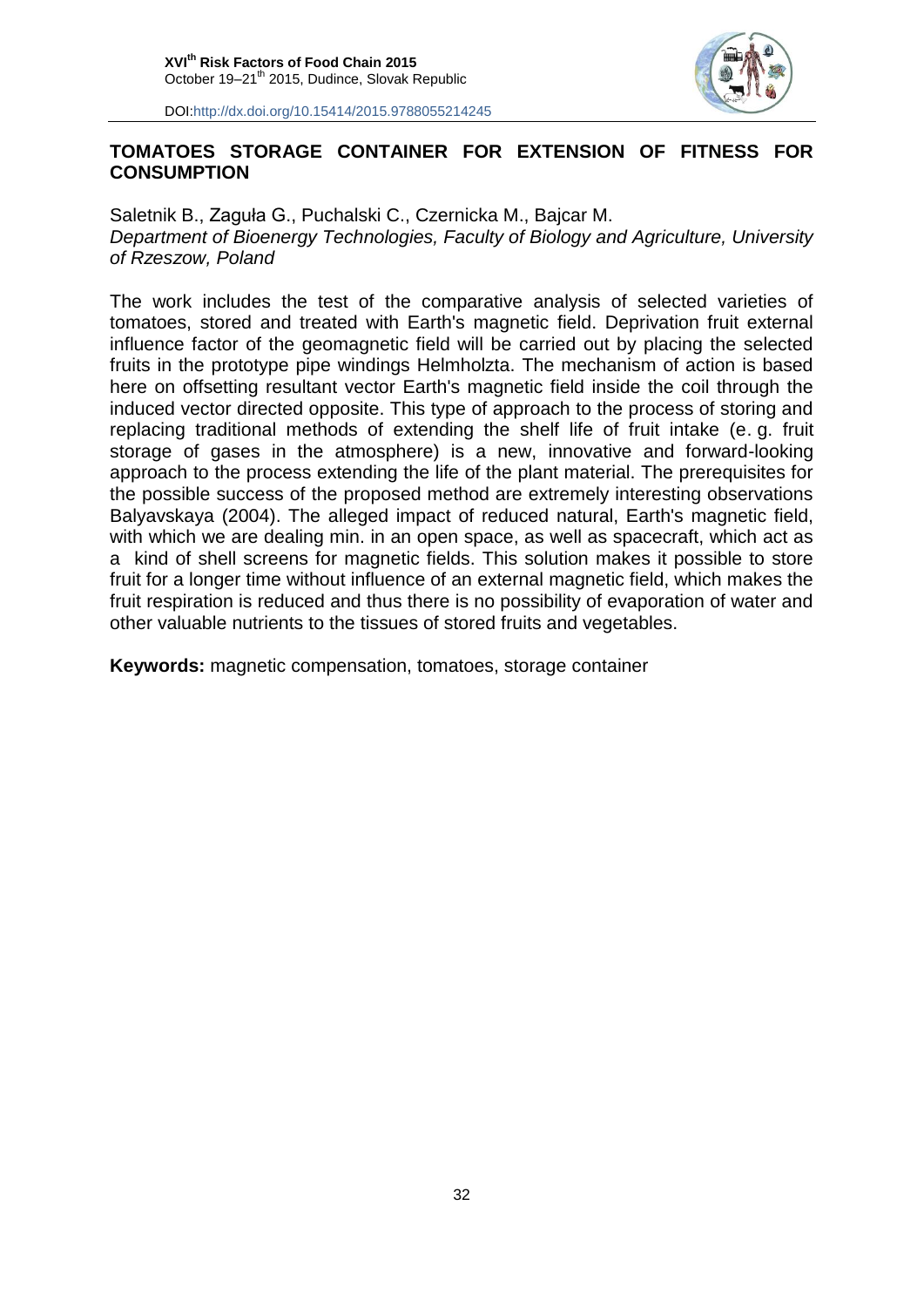

#### **CONCENTRATIONS OF CALCIUM AND MAGNESIUM IN MOUSE BLOOD SERUM AFTER ACRYLAMIDE APPLICATION**

Semla M., Błaszczyk M., Kapusta E., Formicki G. *Pedagogical University, Institute of Biology, Cracow, Poland*

Major role in prevention against acrylamide (AA) toxicity may be played by controlling of production of free radicals. This role may be played by diet supplements. The production of free radicals may be attenuated be magnesium supplementation. It also seems that some of the potentially toxic AA effect on blood may be reversed by Mg application. Magnesium is a macroelement necessary for the normal development and functioning of the body. It is naturally present in many foods, added to other food products, available as a dietary supplement, and present in some medicines. Thus the aim of our study was to indicate the effects of AA combined with Mg ions on magnesium and calcium content. Our analysis indicated increase of magnesium concentration in AA20 and AA40 group compared to control group of mice. The highest magnesium concentration was observed in mice supplemented with Mg. Mg supplementation after exposure to acrylamide indicated decrease in the concentration of Mg ions. We have also observed high Ca concentration after exposure to AA. Increased Ca content occurred in the AA20 and AA40 groups of mice compare to control group. We did not observed clear changes in calcium content after application of acrylamide and magnesium.

**Keywords:** mouse, blood serum, calcium, magnesium, acrylamide application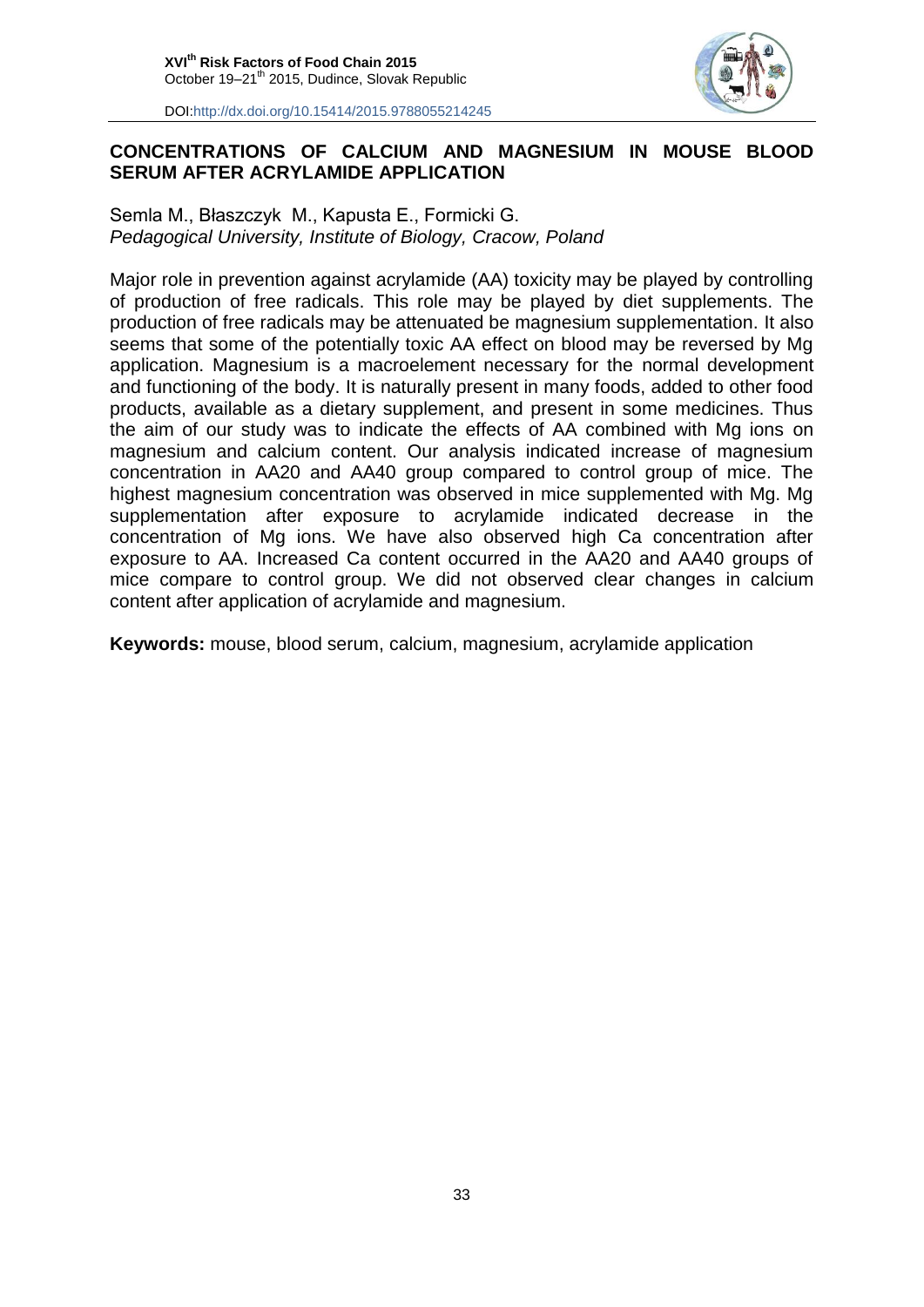

#### **THE ACTIVITY OF LIVER ENZYMES FOLLOWING APPLICATION OF PATULIN IN THE RABBITS BLOOD**

Schneidgenova M.<sup>1</sup>, Kalafova A.<sup>1</sup>, Bulla J.<sup>1</sup>, Zbynovska K.<sup>1</sup>, Kovacik J.<sup>1</sup>, Chrastinova  $\mathsf{L}^2$ , Ondruska L.<sup>2</sup>, Jurcik R.<sup>2</sup>, Capcarova M.<sup>1</sup>

*<sup>1</sup>Department of Animal Physiology, Faculty of Biotechnology and Food Sciences, Slovak University of Agriculture in Nitra, Nitra, Slovak Republic*

*<sup>2</sup>National Agricultural and Food Centre, Research Institute of Animal Production, Hlohovecka 2, 949 01 Nitra, Slovak Republic*

In today, patulin belongs to a short list of mycotoxins (aflatoxins, ochratoxin A, zearalenone, fumonisins and trichothecenes) whose level in food is regulated in many countries around the world, with European countries being among the first to propose limits in the levels. The aim of the present study was to determine the effect of intramuscular application of patulin on the activity of liver enzymes aspartate aminotransferase (AST), alanine aminotransferase (ALT), *alkaline phosphatase* (ALP), *gamma-glutamyl transferase* (GGT) in rabbit's blood. Adult female rabbits  $(n = 10)$  were divided into two groups  $(n = 5$  in each group), control group (C) and experimental group (E1). Experimental group received patulin through intramuscular injection 10 µg.kg-1 (*Musculus biceps femoris*) twice a week. Blood was collected on  $30<sup>th</sup>$  day of the experiment. Automatic analyzer RX Monza (Randox, United Kingdom) was used to measure the samples according to manufacturer conditions. No significant higher values ( $P > 0.05$ ) of AST were observed in experimental group E1  $(0.55 \pm 0.14 \mu \text{k} \text{at.} \text{m}^{-1})$  in comparison with the control group  $(0.46 \pm 0.09 \mu \text{k} \text{at.} \text{m}^{-1})$ . The activity of ALP were no significantly higher in group E1 vs. control group. Other parameters were unaffected. Patulin application had no significant effect on the activity of liver enzymes.

**Keywords:** rabbits, patulin, AST, ALT, ALP, GGT

**Acknowledgments:** This work was financially supported by VEGA scientific grant 1/0760/15.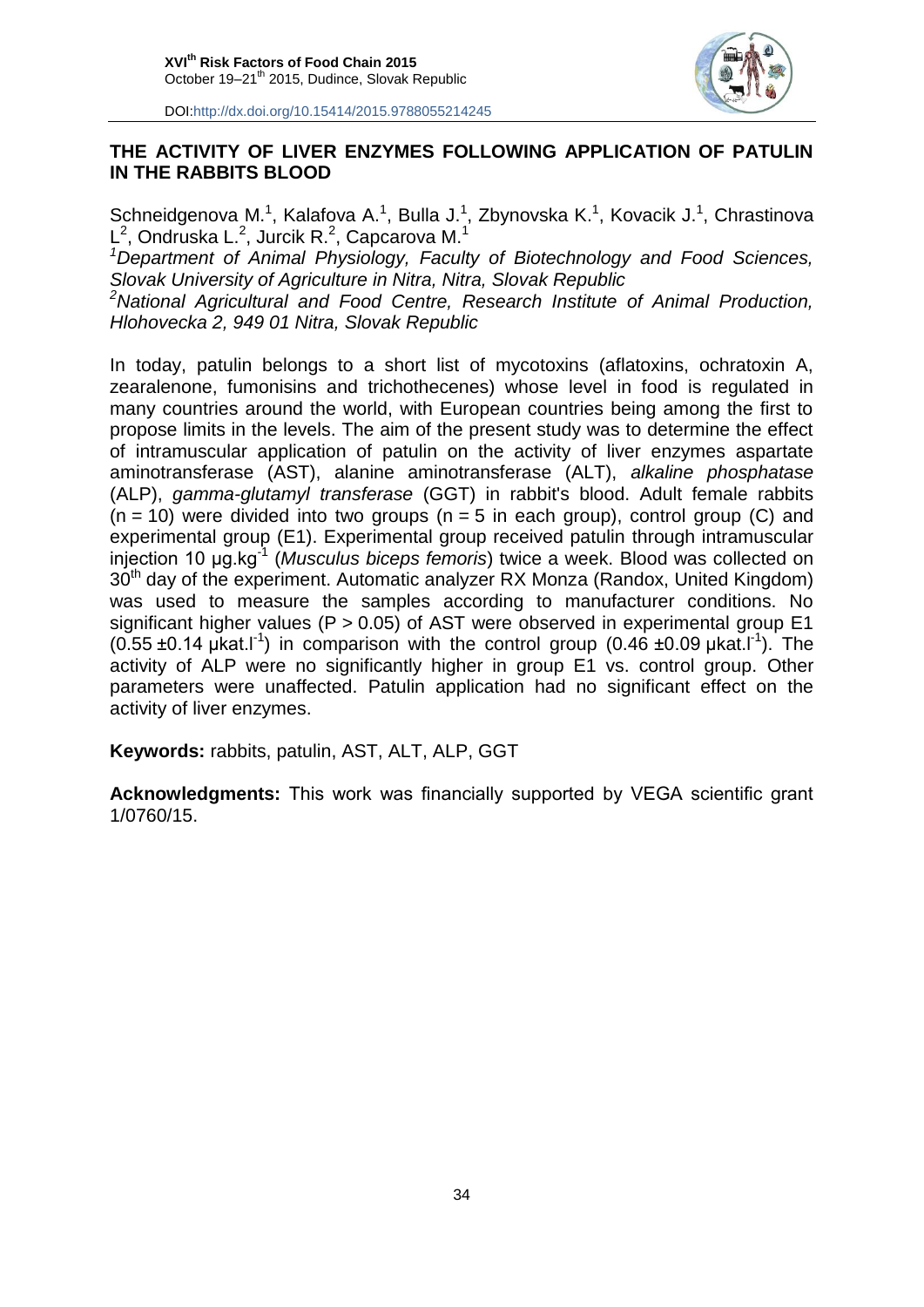

#### **CHANGES CADMIUM AND COPPER LEVELS AFTER ADMINISTRATION OF SODIUM HUMATE IN THE TISSUES OF BROILER**

Skalická M., Naď P., Šamudovská A., Bujňák L.

*Institute of Nutrition, Dietetics and Feed production, University of Veterinary Medicine and Pharmacy in Košice, Slovak republic* 

A study was conducted to determine the efficacy of natrium humate in counteracting of the selected trace elements in tissues and organs broiler chicks. An experiment with broiler chicks was used to evaluate the effects of natrium humate (HuNa) on the changes of levels of copper (Cu) and cadmium (Cd) in liver and muscle. Broiler chicks were fed on diet containing HuNa and divided into 3 experimental groups: G1) control group; G2)  $3.0 \text{ mg} \cdot \text{kg}^{-1}$  b.w. CdCl<sub>2</sub>; G3) 1% HuNa feed mixture and 3.0 mg.kg<sup>-1</sup> b.w. CdCl<sub>2</sub>. The samples of liver and muscle of poultry were analysed for the presence of Cd and Cu on the AAS (Unicam Solar 939). Higher Cd contents (muscle 0.47 and liver 1.93 mg.kg<sup>-1</sup>) were recorded in group (G2) after Cd dietary application. After addition of HuNa positive effect on significantly decrease of Cd levels in liver (from 1.93 to 1.62 mg.kg<sup>-1</sup>) and in muscle (from 0.47 to 0.36 mg.kg<sup>-1</sup>) were noticed. Concentrations of Cu were significantly decreased in liver and muscle  $(1.68$  and 0.25 mg.kg<sup>-1</sup>) in group (G2), after Cd application in comparison to control group (G1). Similarly, lower of Cu levels have been detected in group (G3) in liver and muscle (1.92 and 0.196 mg.kg<sup>-1</sup>), respectively. However, decreases in Cu concentration in muscle (G3) due to the complexation of Cd by HuNa was not efficient. On the other hand, Cu concentration in liver (G3) was enhanced. Humate showed a protective effect against the toxic effects of heavy metals decreased levels of copper and cadmium in the liver and muscle.

**Keywords:** cadmium, copper, liver, muscle, natrium humate, broiler, AAS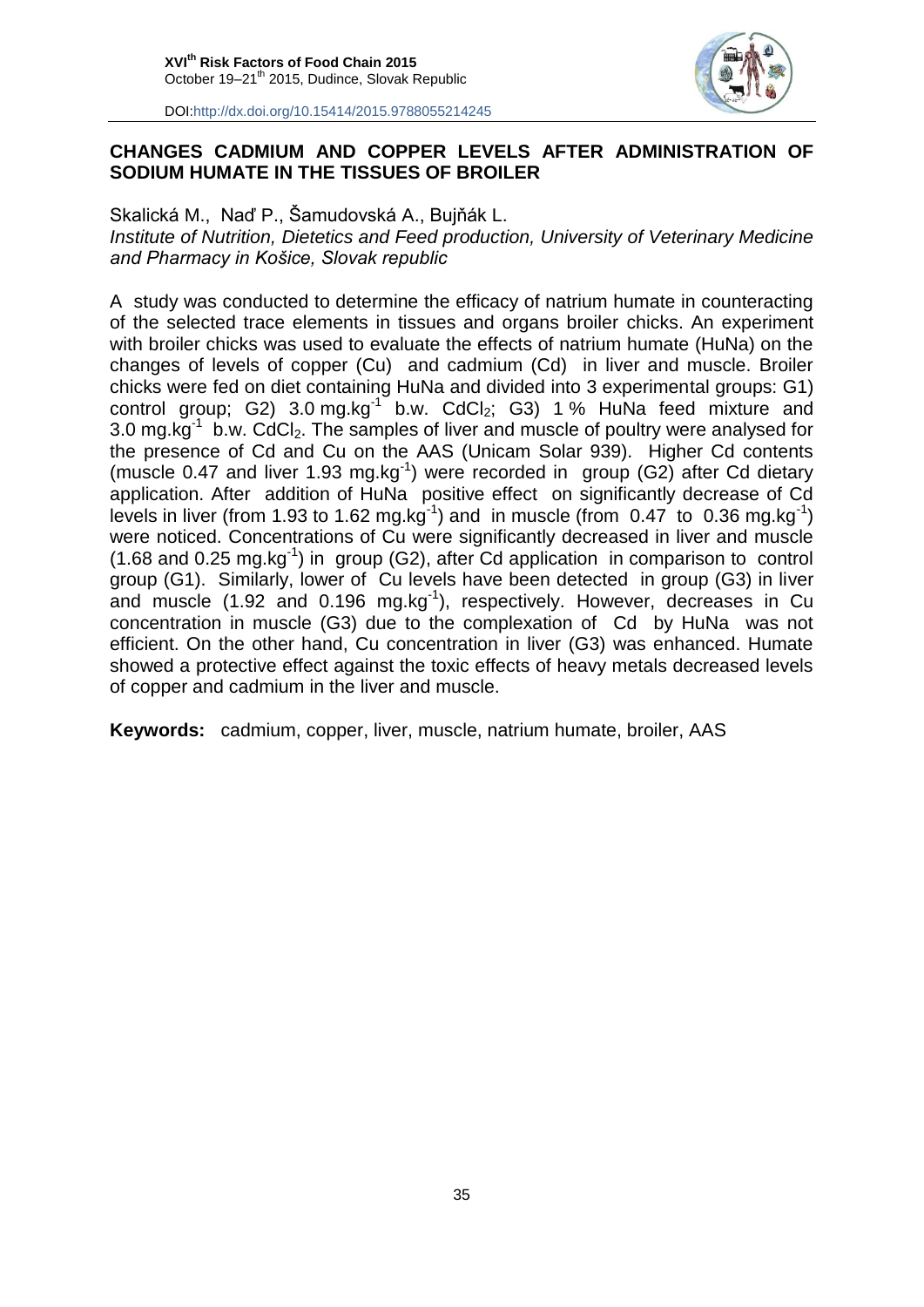

#### **EFFECT OF ADDING HERBAL MIXTURES TO WATER ON DURATION OF TONIC IMMOBILITY AND HETEROPHIL TO LYMPHOCYTE RATIO IN BROILER CHICKENS**

Skomorucha I.<sup>1</sup>, Sosnówka-Czajka E.<sup>1</sup>, Muchacka R.<sup>2</sup> *<sup>1</sup>National Research Institute of Animal Production, Department of Technology, Ecology and Economics of Animal Production, Poland <sup>2</sup>Pedagogical University, Institute of Biology, Department of Animal Physiology and Toxicology, ul. Podbrzezie 3, 31-054 Cracow, Poland*

One of the criteria for determining stress and welfare levels in birds is to measure the duration of tonic immobility and the blood heterophil to lymphocyte ratio. The aim of the study was to determine the effect of adding drinking water to mixed herb extracts with antistress effects on the duration of tonic immobility and the blood heterophil to lymphocyte ratio in broiler chickens. The experiment was conducted at a poultry farm in Aleksandrowice with 360 Ross 308 broiler chickens. In group 1 (control), broiler chickens received drinking water without herb extracts throughout rearing. In groups 2 and 3 water drinkers were supplemented from 21 to 35 days of rearing, for 5 h per day (from 800 to 1300 h), with alcoholic extracts from 3 herb mixtures: mixture 1 (20 % of chamomile (*Matricaria chamomilla* L.), 20 % of oregano (*Origanum vulgare*  L.)*,* 20 % of peppermint (*Mentha piperita* L.)*,* 20 % of yarrow (*Achillea millefolium* L*.*)*,* 20 % of knotgrass (*Poligonum aviculare* L*.*)); mixture 2 (50 % of chamomile (*Matricaria chamomilla* L.), 25 % of valerian (*Valeriana officinalis*)*,* 25 % of largeleaved lime inflorescence (*Tilia platyphyllos* L.)). For 42 days, birds were kept on litter at a stocking density of less than 33 kg per  $m^2$ . At 21, 28, 35 and 42 days of growth, tonic immobility (TI) was measured according to Akşit et al. (2006) in 10 birds from each group, blood was collected and blood smears were prepared, and stained leukocytes were counted under a Nikon YS 100 microscope. Thereafter, the heterophil to lymphocyte ratio (H:L) was calculated.The results were statistically analysed using analysis of variance by estimating significant differences with Duncan's multiple range test. No statistically significant differences were observed between the groups in the duration of TI. On day 21 of the experiment, a highly significant difference in H:L was noted between groups II and III. On day 35, the highest H:L percentage was found in the blood of broilers from group II compared to groups I ( $P \le 0.01$ ) and III ( $P \le 0.05$ ). In summary, in terms of the studied parameters the herbal extract supplemented to the drinking water had no effect on improving broiler welfare.

**Keywords:** herbal mixtures, duration of tonic immobility, heterophil to lymphocyte ratio, broiler chickens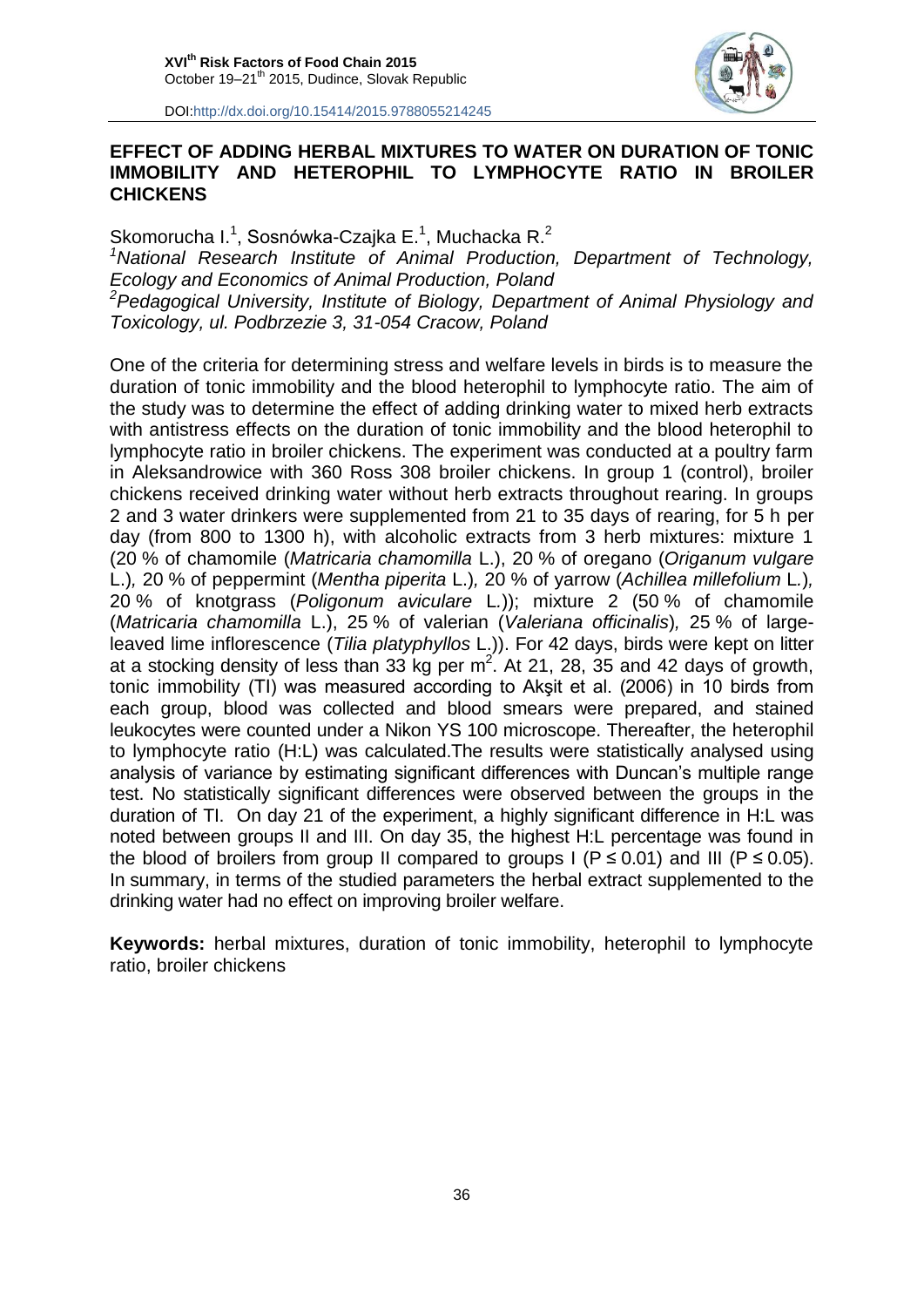

#### **EFFECT OF VARIOUS TAURINE CONCENTRATIONS ON TURKEY SPERMATOZOA MOTILITY: IN VITRO CULTURE AT 5 °C**

#### Slanina T., Massányi P.

*Department of Animal Physiology, Faculty of Biotechnology and Food Sciences, Slovak University of Agriculture in Nitra, Tr. A. Hlinku 2, 949 76 Nitra, Slovak Republic*

The target of this study was to investigate the effect of different concentration of taurine on the turkey spermatozoa motility and progressive motility during the *in vitro* incubation at 5 °C. Semen samples of adult male turkeys of the line Big 6 were diluted a ratio of 1 part of semen and 100 parts of physiological solution (control sample  $-$  C) and with four different concentrations of taurine: 0.078125 mg.ml<sup>-1</sup>  $$ sample T1; 0.15625 mg.ml<sup>-1</sup> – sample T2; 0.3125 mg.ml<sup>-1</sup> – sample T3; and 0.625 mg.ml-1 – sample T4 (diluted in physiological solution). Selected motility parameters were monitored at six time periods: 0, 1, 2, 3, 4 and 5 hours. Measurements were evaluated by the CASA system (Computer Assisted Semen Analyser) with the program Sperm Vision®. Spermatozoa motility at the beginning of incubation showed equal values in all experimental samples. The same tendencies were measured in the all tested time of *in vitro* incubation. However at the beginning of incubation significant decrease of progressive motility was detected in samples T2 (26.79 %), T3 (26.32 %) and T4 (27.30 %) compared to control (32.20 %). After 1 hour of incubation all tested samples showed balanced values of spermatozoa progressive motility. Non-significant differences were found in all experimental samples in other time periods of *in vitro* incubation. It can be concluded from this study that addition of taurine (from 0.078125 to 0.625 mg.ml $^{-1}$ ) to turkey spermatozoa have no positive effect on monitored spermatozoa motility parameters at 5 °C.

**Keywords:** turkeys, taurine, spermatozoa, motility, CASA

**Acknowledgements:** This study was supported by projects VEGA 1/0760/15; 1/0857/14, APVV-0304-12 and KEGA 006/SPU-4/2015. This work was co-funded by European Community under project no 26220220180: Building Research Centre "AgroBioTech".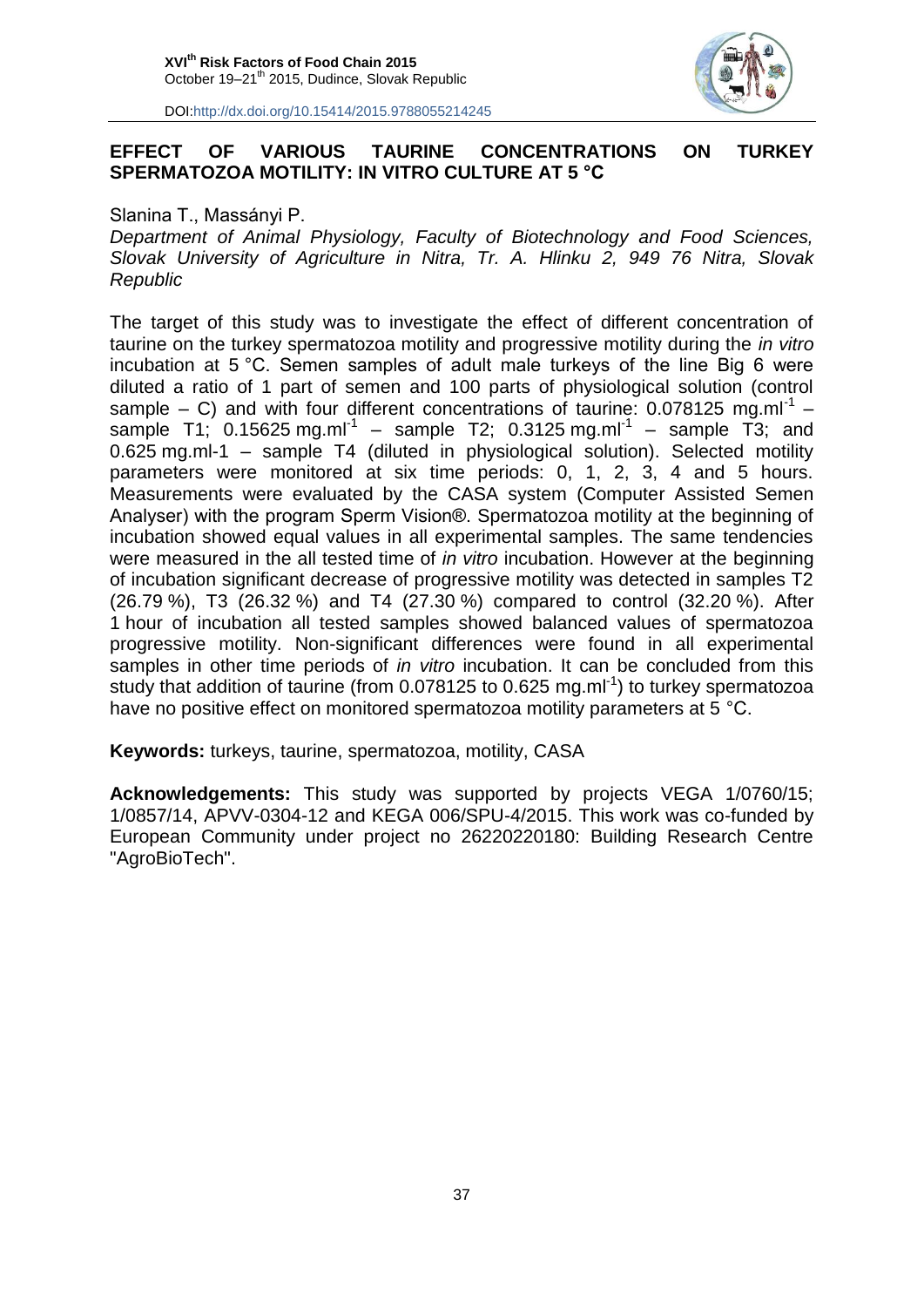

#### **STRESS INDICATORS OF CHICKENS FROM THREE COMMERCIAL LINES HOUSED IN MODIFIED CAGES**

Sosnówka-Czajka E.<sup>1</sup>, Skomorucha I.<sup>1</sup>, Herbut E.<sup>1</sup>, Muchacka R.<sup>2</sup> *<sup>1</sup> National Research Institute of Animal Production, Department of Technology, Ecology and Economics of Animal Production, Poland <sup>2</sup> Pedagogical University, Institute of Biology, Department of Animal Physiology and Toxicology, ul. Podbrzezie 3, 30-054 Kraków, Poland*

The aim of the study was to analyse corticosterone and adrenaline levels, the blood heterophil to lymphocyte ratio, and the duration of tonic immobility in chickens from three commercial lines housed in modified cages. The experiment used 18-week-old commercial Hy-Line (group I), ISA Brown (group II) and Lohmann Brown pullets (group III), which were raised in modified cages  $(750 \text{ cm}^2 \text{ per bird})$  equipped with a nest, perch and claw-shortening device. Birds were fed standard layer diets and had free access to feed and water drinkers throughout the study. During the experiment, the laying hens had uniform microclimate conditions. At 32 and 56 weeks of growth, tonic immobility (TI) was measured according to Akşit et al. (2006) in 10 birds from each group, blood was collected and the level of corticoserone and adrenaline was determined by enzyme immunoassay and radioimmunoassay, respectively. Blood smears were prepared and the heterophil to lymphocyte (H:L) ratio was determined. The results were statistically analysed by one-way analysis of variance and significant differences were estimated with Duncan's multiple range test. The longest tonic immobility, at both 32 and 56 weeks of the experiment was observed for Lohmann Brown hens compared to hens from the other two commercial lines, but the difference was not significant. There were no statistically significant differences in blood corticosterone levels between birds. At 32 weeks of growth, a significant difference was observed in blood adrenaline concentration between groups I and III. During the same growth period, Lohmann Brown layers exhibited significantly the highest heterophil to lymphocyte ratio compared to Hy-Line and ISA Brown layers. At 56 weeks of the experiment, a significant difference was found in the H:L ratio between groups II and III. It is concluded from the present results that the housing system used in modified cages was most stressful to Lohmann Brown layers compared to commercial Hy-Line and ISA Brown hens.

**Keywords:** laying hens, corticosterone, adrenaline, heterophil to lymphocyte ratio, duration of tonic immobility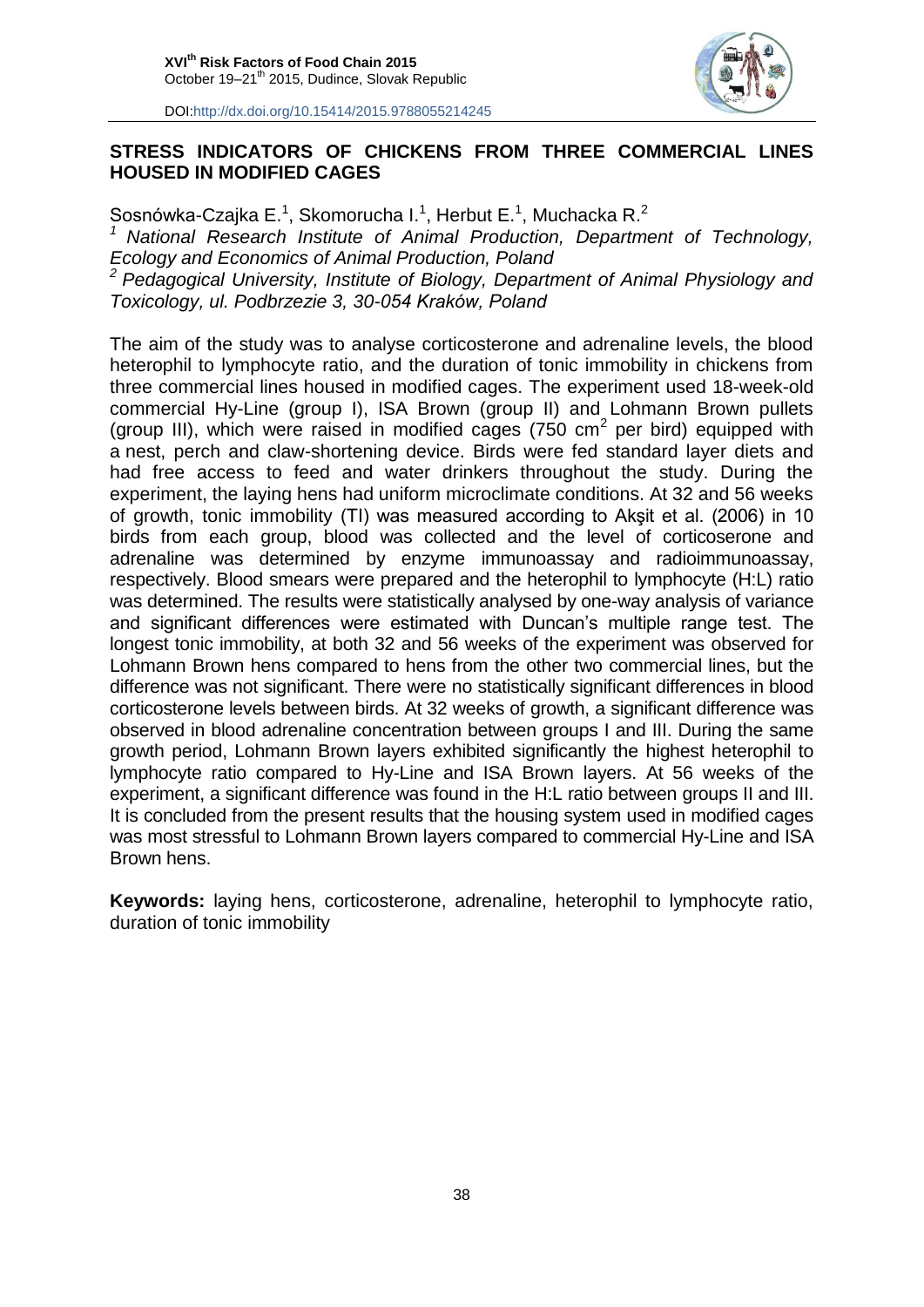

#### **EXPOSURE TO 2.45 GHz MICROWAVE RADIATION INTERRUPTS TESTICULAR STRUCTURE OF PUBERTAL TESTIS IN RATS**

Šimaiová V.<sup>1</sup>, Almášiová V.<sup>1</sup>, Holovská K.<sup>1</sup>, Račeková E<sup>2</sup>, Cigánková V.<sup>1</sup> *<sup>1</sup> Department of Anatomy, Histology and Physiology, University of Veterinary Medicine and Pharmacy, Kosice, Slovak Republic 2 Institute of Neurobiology, Slovak Academy of Sciences, Kosice, Slovak Republic*

In the experiment, 21 days old Wistar rats (at the onset of puberty), were irradiated by whole body pulse electromagnetic radiation at frequency 2.45 GHz and mean power density 2.8 mW per cm<sup>2</sup> 3 hours a day for 3 weeks. Following the last exposure the tissue samples were histologically processed. The light microscopy showed diffuse degenerative changes in the testes of examined animals. The testes comprised of irregular seminiferous tubules and enlarged interstitium. The seminiferous epithelium contained abnormal features such the degenerating sex cells, sloughing of immature sex cells, accumulation of sloughed cells within the lumen of tubule and also occasional necrotizing sex cells. A special feature was the presence of giant multinucleated cells in the adluminal compartment of tubule. This investigation proved harmful effect of EMR on juvenescent testicular tissue and spermatogenesis as well as confirmed the fact, that the testes are highly sensitive to non-ionizing radiation.

**Keywords:** electromagnetic radiation, giant cells, testes, rats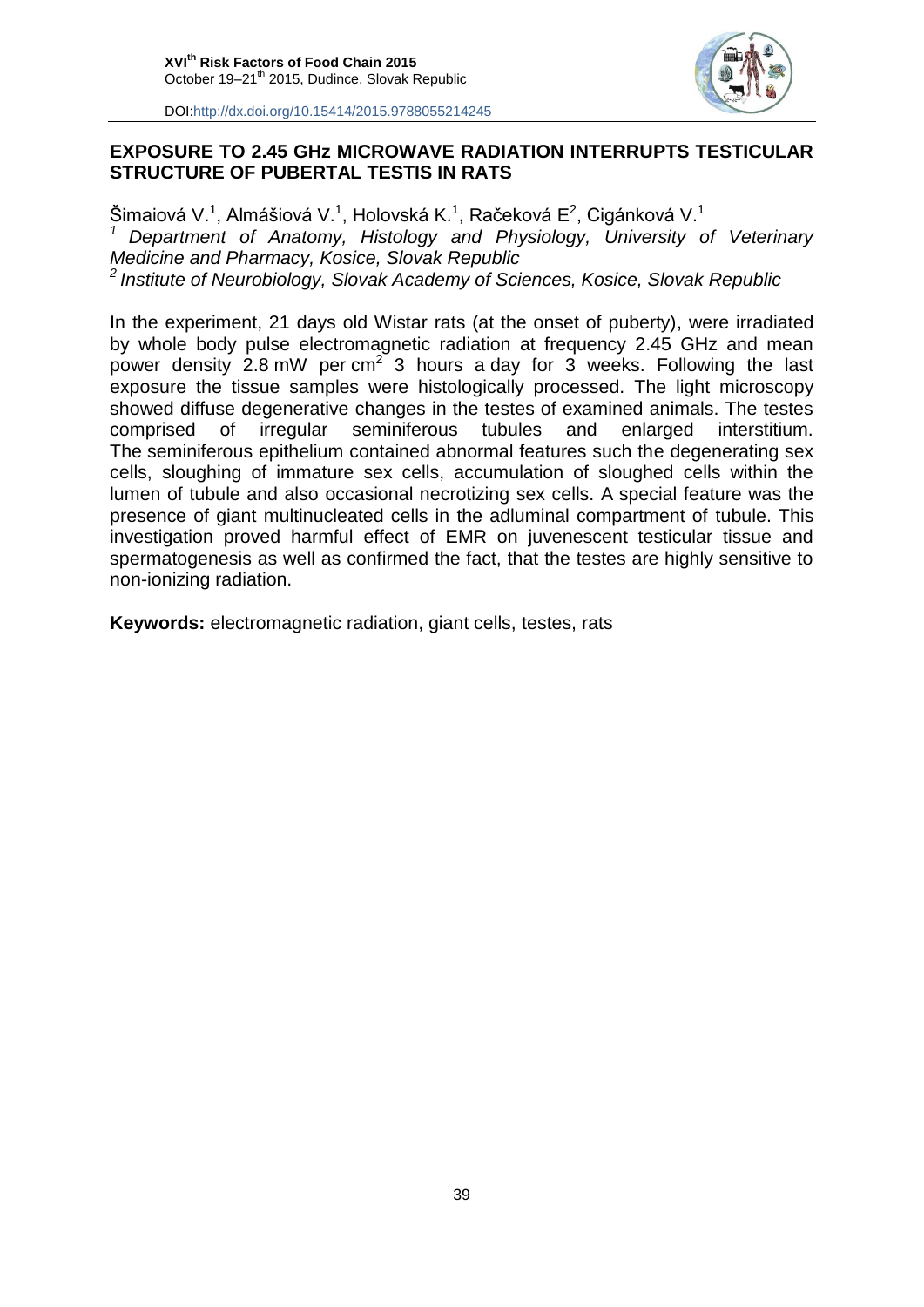

#### **HEALTH SAFETY OF EDIBLE MUSHROOMS COLLECTED FROM THE INDUSTRIAL AREA**

Wesołowska M. $^1$ , Filipczyk P. $^1$ , Dżugan M. $^1$ , Zaguła G. $^2$ , Puchalski C. $^2$ *<sup>1</sup>Department of Chemistry and Food Toxicology, Faculty of Biology and Agriculture, University of Rzeszów, 2 Ćwiklińskiej St., 35-601 Rzeszów <sup>2</sup>Department of Bioenergy Technology, Faculty of Biology and Agriculture, University of Rzeszów, 4 Zelwerowicza St., 35-601 Rzeszów*

Mushrooms as food accompanied mankind from immemorial time. However, despite the presence of many nutrients in mushrooms, scientists are divided about their positive impact on the human body. Therefore it was found that different species of mushrooms may accumulate toxic elements, consumption of large amounts of fungi can be associated with the risk of high heavy metals intake. Due to this ability fungi can be used as bioindicators of environmental contamination with toxic metals. The aim of the study was to assess the health risk associated with consumption of edible mushrooms derived from area surrounding the metallurgical plants. Three species (*Xerocomus badius* n = 6, *Suillus leteus* n = 5 and *Leccinum scabrum* n = 4) of mushrooms have been studied. Samples were collected at different distances from the border of an industrial area in order 200 m, 1 km, 5 km, 10 km, 15 km, and 30 km (as control sample). After collecting, samples of mushrooms were dried and then transported to laboratory. To determine the content of 13 elements ICP-OES method with prior microwave mineralization was used. Among studied metals only Al concentration in mushrooms was distance-dependent. The content of Al in tested samples ranged from 2.8 – 39.6 mg.kg<sup>-1</sup> d. m. and significantly (P < 0.05) decreased with increasing distance from the industrial plant. High levels of Fe, Ni and Cu were observed in the sample near to metallurgical plant (up to 5 km). For other studied elements (K, Mg, Zn, Mn and Se) no effect of pollutants emitted by foundry for mushrooms was observed. Despite the presence of high aluminum concentration in mushrooms collected near metallurgical plants, average consumption does not pose a health risk for human.

**Keywords:** edible mushrooms, quality, health safety, industrial area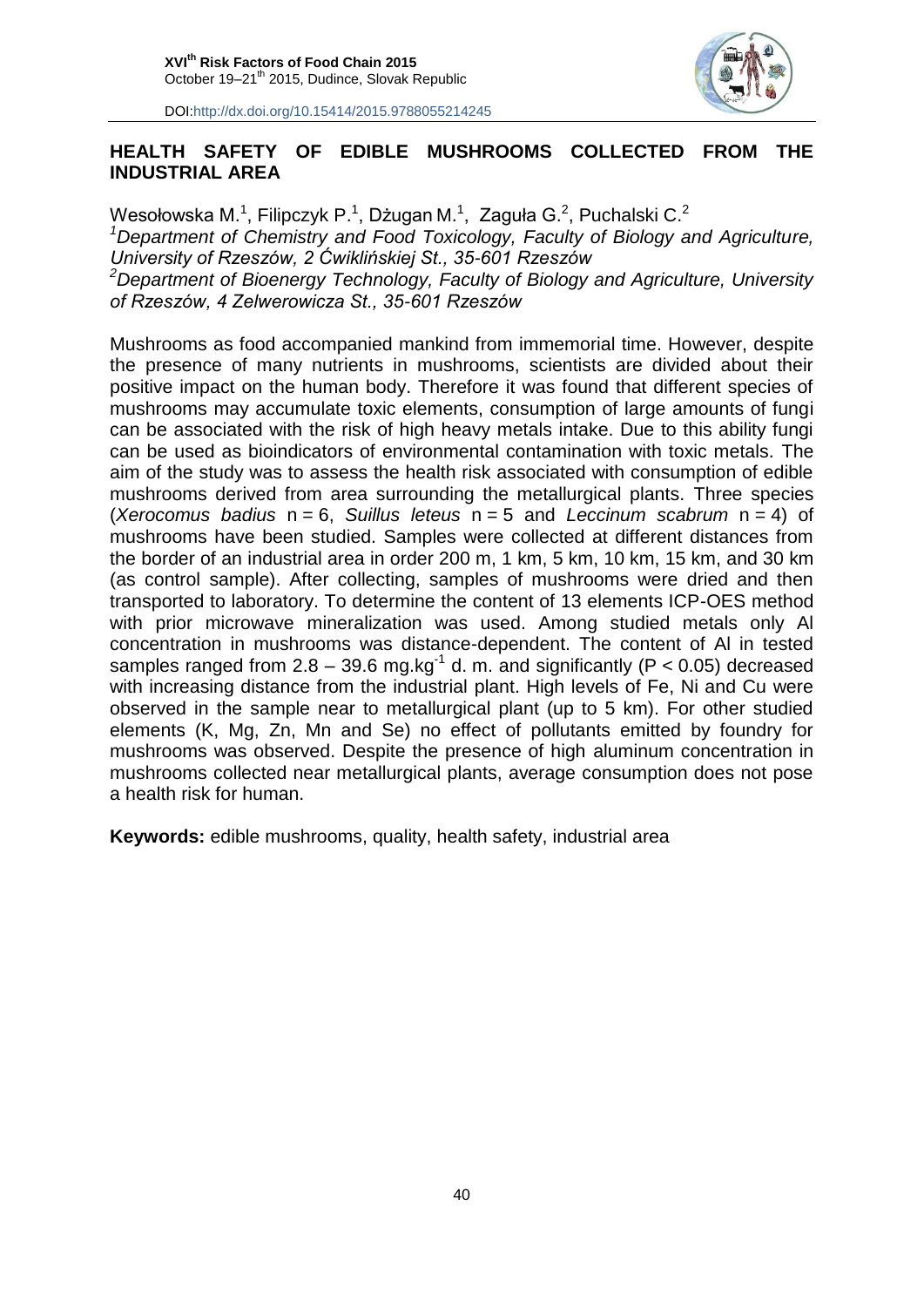

#### **SELECTIVITY OF THE MAGNETIC FIELD STIMULATION APPLIED TO GROWING APPLE FRUITS**

Zaguła G., Puchalski C., Czernicka M., Bajcar M., Saletnik B. *Department of Bioenergy Technologies, Faculty of Biology and Agriculture, University of Rzeszow, Poland*

Stimulation of plant growth by means of magnetic fields is an important factor of modern agriculture. In the paper is presented the system for alternating magnetic field generation to stimulate biological objects. The system is controlled by computer and allows for an independent control of up to 10 induction coils inducing magnetic fields with amplitudes from 0.1 to 150 µT and frequencies from 0.1 to 100 Hz. The proposed set-up was used during three growing seasons for stimulation of the strawberry plants. An increase in the total solids content was observed in the case of the alternating magnetic field stimulation with the parameters: frequency – from 50 to 100 Hz and amplitude – from 50 to 100  $\mu$ T. This selectivity of the magnetic field influence (especially in terms of the frequencies) suggests the resonant mechanism of this impact. Magnetic fields with certain sublimated frequencies (50–100Hz) and of 100 µT may cause increased enzymatic activity resulting in enhanced transformation of polysaccharides to monosaccharides, and as a consequence in increased total extract in fruits.

**Keywords:** magnetic fields, apples, monosaccharides, firmness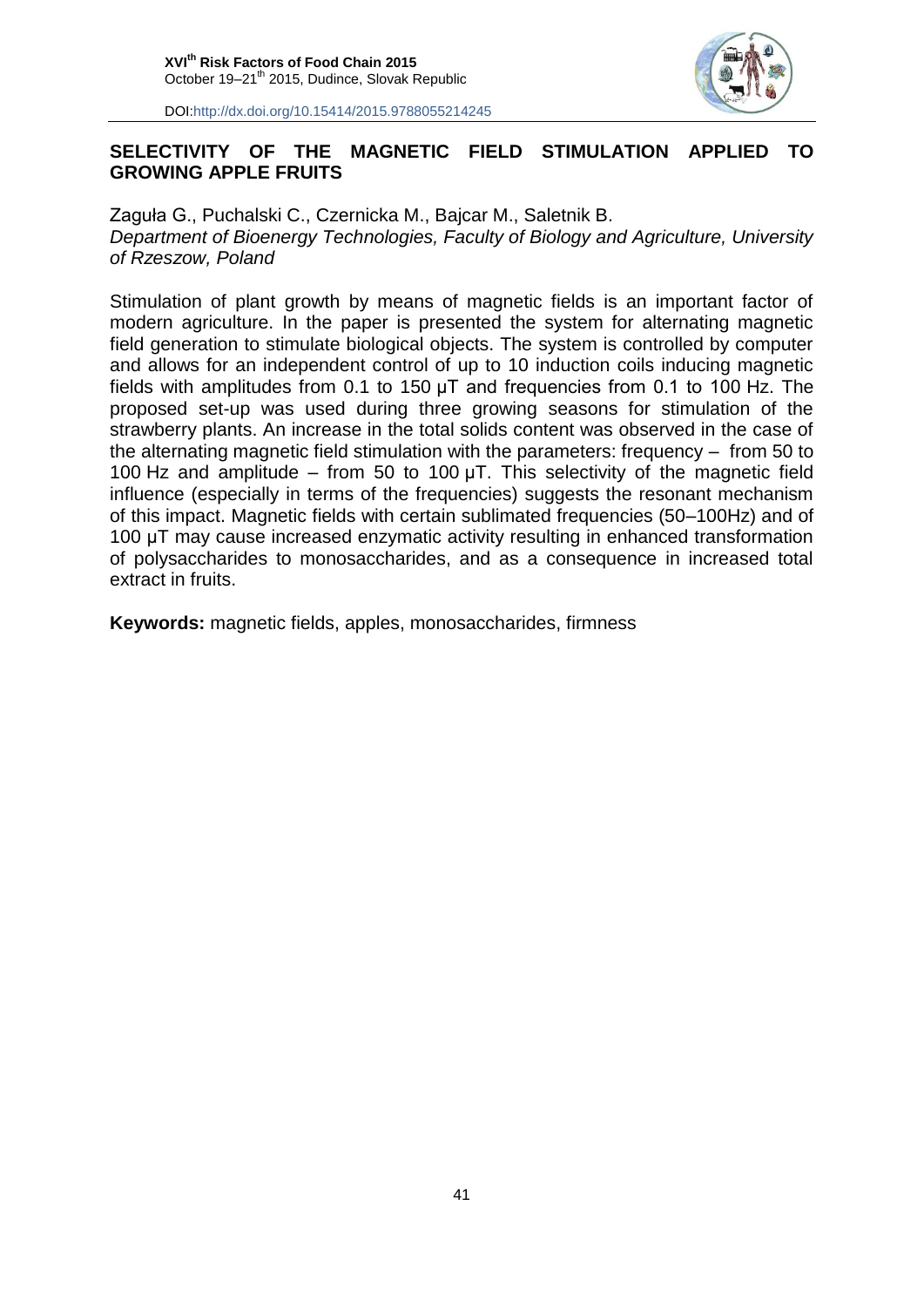

#### **EVALUATION OF SOME ANTIOXIDANT PARAMETERS AFTER TWO WEEKS EXPOSURE OF PATULIN IN RABBITS**

Zbynovska K.<sup>1</sup>, Kalafova A.<sup>1</sup>, Ondruska L.<sup>2</sup>, Jurcik R.<sup>2</sup>, Chrastinova L.<sup>2</sup>, Capcarova  $M<sup>1</sup>$ 

*<sup>1</sup> Department of Animal Physiology, Faculty of Biotechnology and Food Sciences, Slovak University of Agriculture in Nitra, Tr. A. Hlinku 2, 949 76 Nitra, Slovak Republic*

*<sup>2</sup> Animal Production Research Centre Nitra, Hlohovecka 2, 949 01 Nitra, Slovak Republic*

Mycotoxin patulin (PAT) is a metabolite produced by a large number of fungi within several genera such as *Bysochlamys, Eupenicillium, Penicillium, Aspergillus* and *Peacylomyces* in a variety of food products, e.g. apricots, grapes, grape fruit, peaches, pears, apples, olives and cereals. Patulin has been reported to be a genotoxic, reprotoxic, embryotoxic, and immunosuppressive compound. In this study antioxidant parameters (superoxide dismutase – SOD, catalase – CAT, glutathione peroxidase - GPx, bilirubin and albumins) in blood of rabbits after patulin administration during two weeks were analysed. Animals were divided into two groups: control group (C) and experimental group (E). Experimental group received patulin in injectable form at 10  $\mu$ g.kg<sup>-1</sup> for 14 days two times a week. Activity of SOD was measured in lysate from erythrocytes and activity of GPx was analysed in whole blood using commercial assay kits (Randox, Bratislava). Activity of CAT was performed according to photometric method (Tvrda et al., 2013). Content of bilirubin and albumins in blood serum were measured using commercial assay kits DiaSys (Diagnostic Systems GmbH, Germany). The all parameters were measured by spectrophotometer Genesys 10 (Thermo Fisher Scientific Inc., USA). Insignificant  $(P > 0.05)$  lower activity of SOD, GPx and CAT in E group in comparison with the control group was observed. In the case of bilirubin, higher content in the experimental group against the control was observed, however without significant differences ( $P > 0.05$ ). Content of albumins was not affected by patulin. Patulins affinity for SH-groups could explains its inhibition of many enzymes. In recent years, only a few studies have been published on the *in vivo* toxicity of patulin. Research in this field is a necessity as there is every possibility that the toxins will enter the human food chain. Further research needs to be focused on the generation of data dealing with epidemiological and toxicity effects, especially in humans.

**Keywords:** patulin, antioxidant parameters, rabbits, blood

**Acknowledgments:** This work was financially supported by VEGA scientific grant 1/0760/15. This work was co-funded by European Community under project no 26220220180: Building Research Centre "AgroBioTech".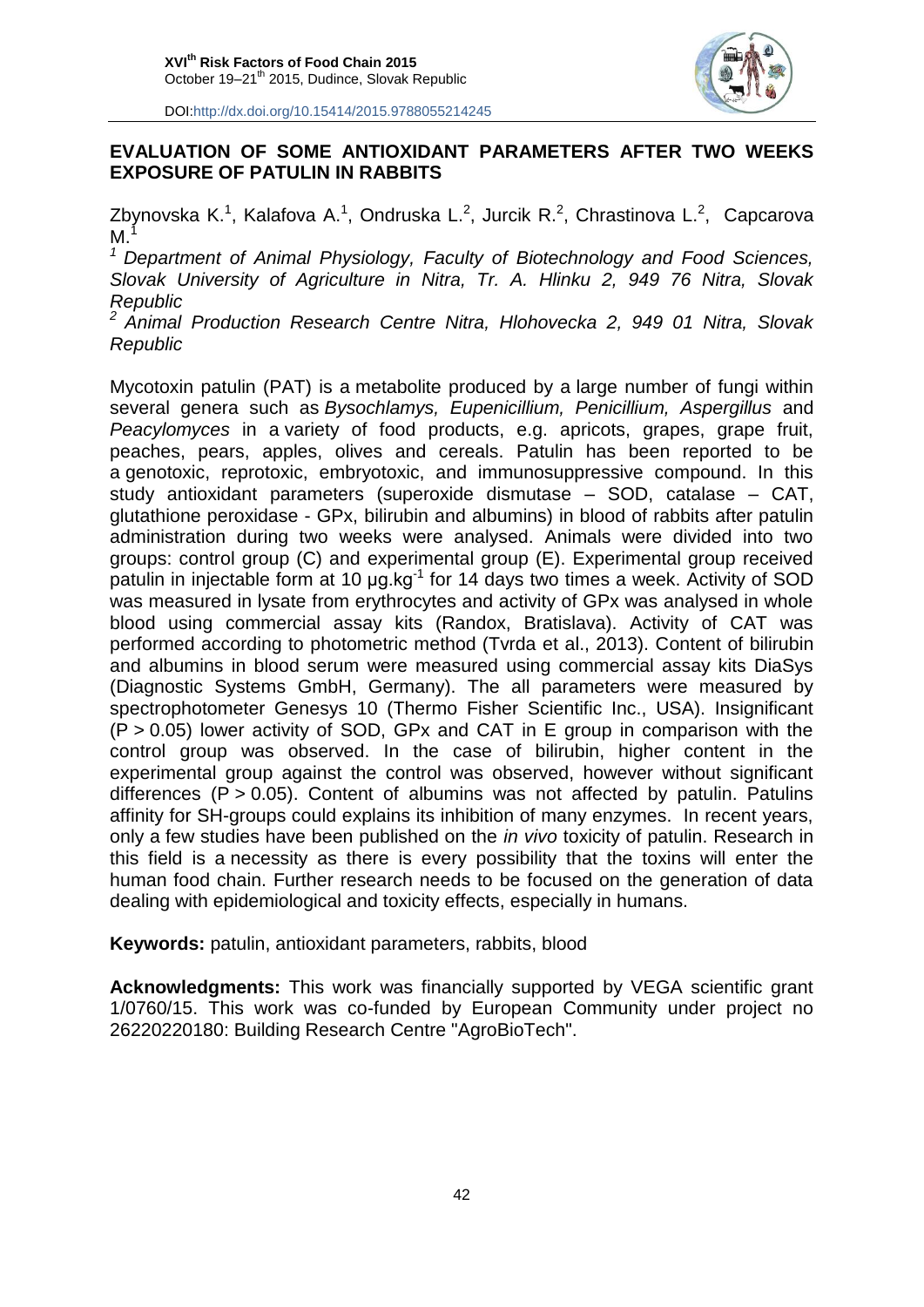

### **CONTENTS**

**Adamkovicova**, **M**. et al.: EFFECTS OF DIAZINON ON ALKALINE PHOSPHATASE ACTIVITY IN OSTEOBLASTS **1998** S

**Babosova**, **R**. et al. : THE EFFECT OF QUERCETIN ON FEMORAL BONE STRUCTURE IN MALE RABBITS 6

**Béres**, **A**. et al.: EXAMINATION OF COLOUR, ODOR AND TASTE CHARACTERISTICS OF FRUIT JUICE PRESERVED BY HEAT TREATMENT AND COOLING **7** 

**Błaszczyk**, **M**. et al.: TAURINE AND ETHANOL INFLUENCE ON ALKALINE PHOSPHATASE IN MICE SERUM 8

**Bojarski, B.** et al.: FISH GILLS ULTRASTRUCTURAL CHANGES AS A BIOMARKER OF HERBICIDE CONTAMINATION OF SURFACE WATERS 9

**Bovdisova, I.** et al.: CITRININ - CONTAMINANT OF FOOD AND FEED 10

**Capcarova**, **M**. et al.: CHANGES IN HAEMATOLOGICAL PARAMETERS AFTER EXPOSURE BY ZEARALENONE IN VITRO 11

**Csizmarik**, **A**. et al.: TIME-COURSE EFFECT OF 4-NONYLPHENOL ON H295R CELL LINE 12

**Čupka, P**. et al.: IMPACT OF LOAD ON SELECTED INDICATORS OF HAEMATOLOGY IN HORSES 13

**Dżugan M**. et al.: STUDY OF THE TRANSFER OF HEAVY METALS FROM SOIL TO HONEY 22 AU 2022 TO HONEY 22 AU 2022 TO HONEY

**Goc.**  $Z$ **. et al.: THE IMPACT OF SODIUM L-GLUTAMATE AND**  $\alpha$ **-LIPOIC ACID ON** ANTIOXIDANT ENZYME ACTIVITY IN SELECTED ORGANS OF MICE 15

**Greń**, **A**. el al.: MILK THISTLE SEEDS MODULATES THE PERIPHERAL BLOOD CELL COUNT, IN A MICE INFLAMMATION MODEL 16

**Jambor**, **T**. Et al.: THE IMPACT OF 4-NONYLPHENOL ON THE VIABILITY AND ANDROSTENEDIONE PRODUCTION OF MICE LEYDIG CELLS 17

**Kalafova**, **A**. et al.: MINERAL PARAMETERS OF BLOOD IN RABBITS AFTER APPLICATION OF PATULIN 18

**Kapusta**, **E**. et al.: EFFECT OF COENZYME Q10 ON THE MALONDIALDEHYDE CONCENTRATION IN MICE MODEL OF INFLAMMATION 19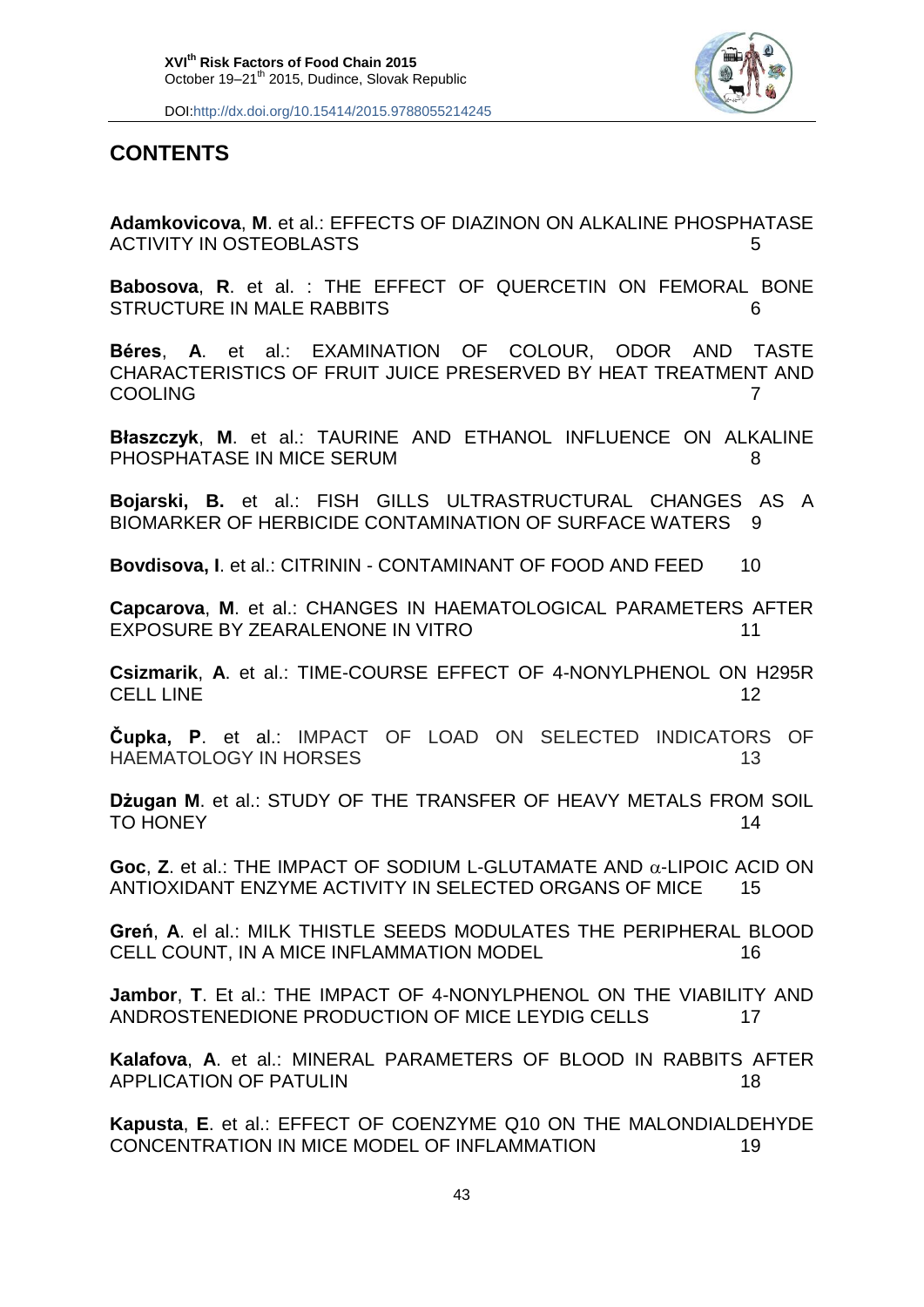

**Kecskés**-**Nagy**, **E**. et al.: REDUCTION OF DON-TOXIN CONTENT IN WHEAT 20

**Kisska**, **P.** et al.: DIFFERENCES IN LIPID PARAMETERS OF RABBIT´S BLOOD FOLLOWING ADMINISTRATION OF T2 TOXIN: GENDER COMPARISON 21

**Kluz**, **M**. et al.: OPTIMIZING FED-BATCH CULTIVATION OF RIBOFLAVIN OVERPRODUCING YEASTS *CANDIDA FAMATA* #91 STRAIN USING DIFFERENT ANTIFOAMS 22

**Kolesár**, **E**. et al.: ASSESSMENT OF *LUTEINIZING* HORMONE LEVEL IN BLOOD PLASMA OF MALE RABBITS AFTER SHORT-TERM AMYGDALIN AND APRICOT KERNELS TREATMENT 23

**Kolesárová**, **A**. et al.: ASSESSMENT OF FUSARIUM TOXINS COMBINED WITH LUTEINIZING HORMONE ON PROGESTERONE SECRETION BY PORCINE OVARIAN GRANULOSA CELLS *IN VITRO* 24

**Kováčik**, **A**. et al.: EFFECT OF THE ANTIBIOTIC DIHYDROSTREPTOMYCIN ON THE CELL METABOLISM *IN VITRO* 25

**Kováčik**, **J**. et al.: OPTIMIZATION OF PHYSIOLOGICAL PROCESSES IN DAIRY COWS AS FUNDAMENTAL PRINCIPLE OF HEALTH 26

**Kováčová**, **V**. et al.: CHANGES IN FEMORAL BONE MICROSTRUCTURE OF MALE RABBITS INTRAMUSCULARLY ADMINISTERED BY AMYGDALIN 27

**Kročková**, **J**. et al.: TEACHING STYLE OF UNIVERSITY TEACHER 28

**Kročková**, **J**. et al.: DETERMINATION OF MERCURY AND CADMIUM IN BLOOD OF WILDLIFE ANIMALS 29

**Muchacka**, **R**. et al.: ANTIOXIDANT ENZYMES ACTIVITY AND GLUTATHIONE LEVEL IN EGGS FROM HERITAGE BREED AND COMMERCIAL CROSSES HENS 30

**Pasternakiewicz**, **A**. et al.: EFFECT OF METHOD OF THE BREWING ON CAFFEINE CONTENT IN THE INFUSIONS OF COFFEE 31

**Saletnik**, **B**. et al.: TOMATOES STORAGE CONTAINER FOR EXTENSION OF FITNESS FOR CONSUMPTION 32

**Semla**, **M**. et al.: CONCENTRATIONS OF CALCIUM AND MAGNESIUM IN MOUSE BLOOD SERUM AFTER ACRYLAMIDE APPLICATION 33

**Schneidgenova**, **M**. et al.: THE ACTIVITY OF LIVER ENZYMES FOLLOWING APPLICATION OF PATULIN IN THE RABBITS BLOOD 34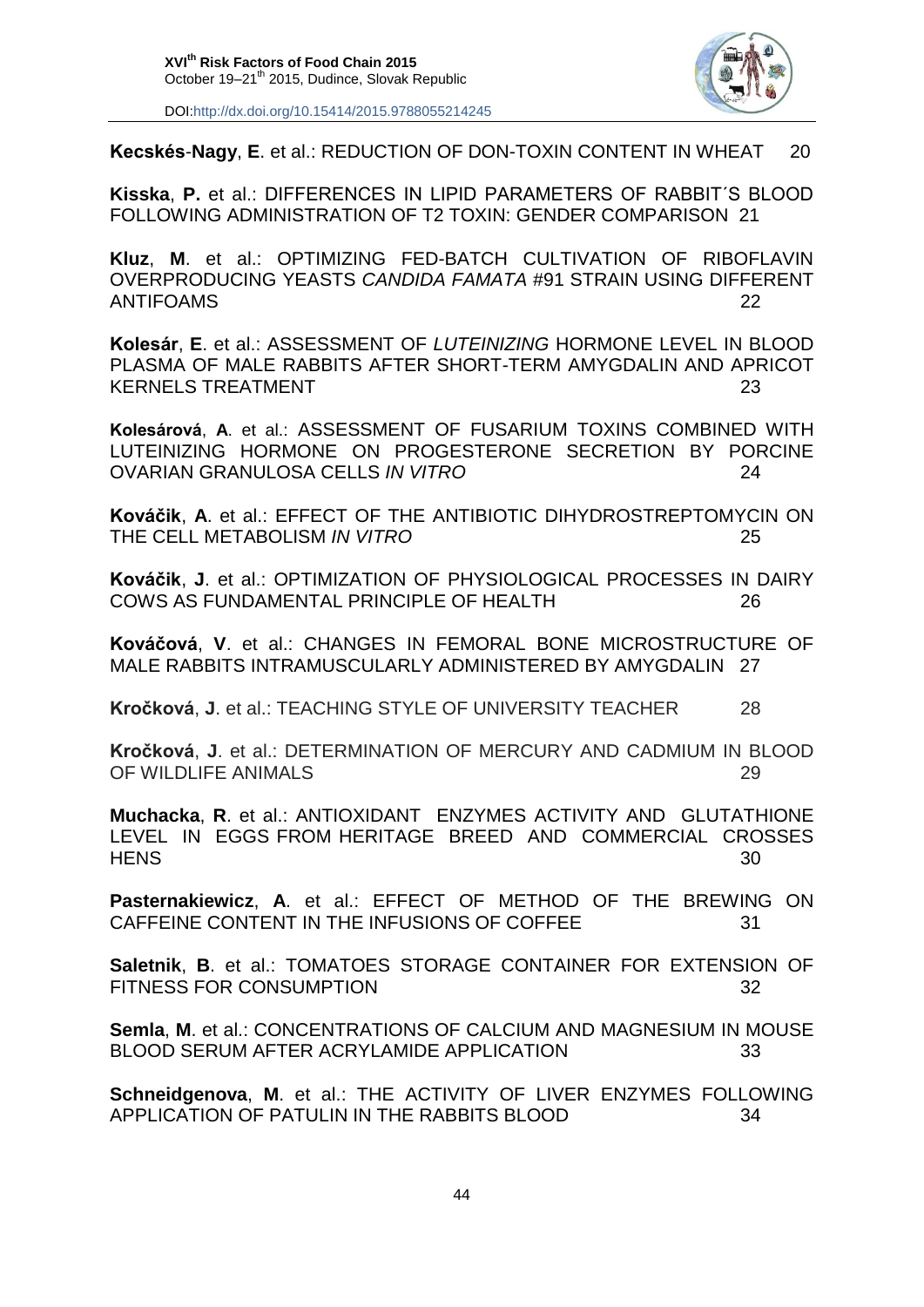

**Skalická**, **M.** et al.: CHANGES CADMIUM AND COPPER LEVELS AFTER ADMINISTRATION OF SODIUM HUMATE IN THE TISSUES OF BROILER 35

**Skomorucha**, **I**. Et al.: EFFECT OF ADDING HERBAL MIXTURES TO WATER ON DURATION OF TONIC IMMOBILITY AND HETEROPHIL TO LYMPHOCYTE RATIO IN BROILER CHICKENS 36

**Slanina**, **T**. et al.: EFFECT OF VARIOUS TAURINE CONCENTRATIONS ON TURKEY SPERMATOZOA MOTILITY: IN VITRO CULTURE AT 5 °C 37

**Sosnówka**-**Czajka**, **E**. et al.: STRESS INDICATORS OF CHICKENS FROM THREE COMMERCIAL LINES HOUSED IN MODIFIED CAGES 38

**Šimaiová**, **V**. et al.: EXPOSURE TO 2.45 GHz MICROWAVE RADIATION INTERRUPTS TESTICULAR STRUCTURE OF PUBERTAL TESTIS IN RATS 39

**Wesołowska**, **M**. et al.: HEALTH SAFETY OF EDIBLE MUSHROOMS COLLECTED FROM THE INDUSTRIAL AREA 40

**Zaguła G**. et al.: SELECTIVITY OF THE MAGNETIC FIELD STIMULATION APPLIED TO GROWING APPLE FRUITS 41

**Zbynovska**, **K**. et al.: EVALUATION OF SOME ANTIOXIDANT PARAMETERS AFTER TWO WEEKS EXPOSURE OF PATULIN IN RABBITS 42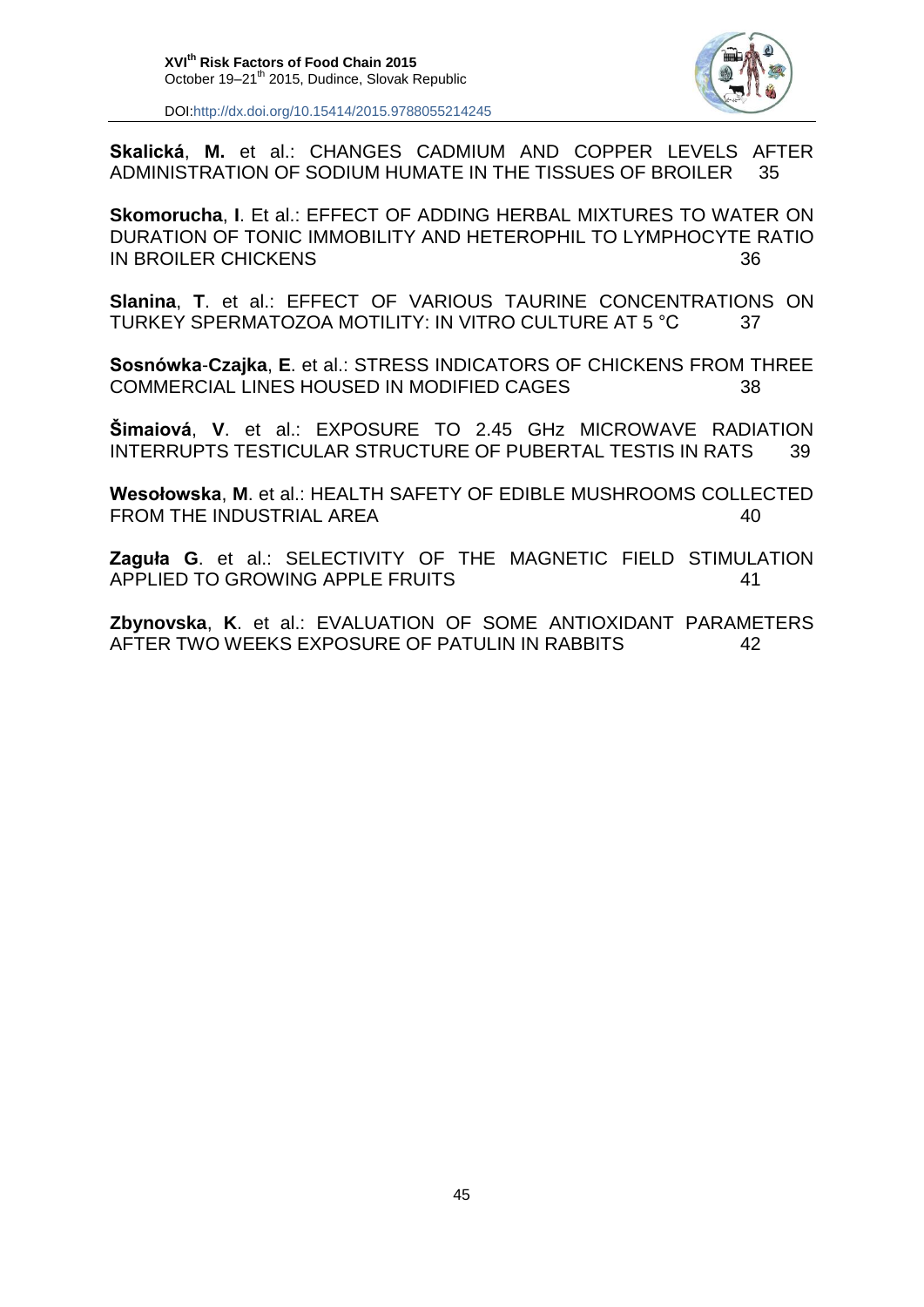

# **CONFERENCE** SPONSORS